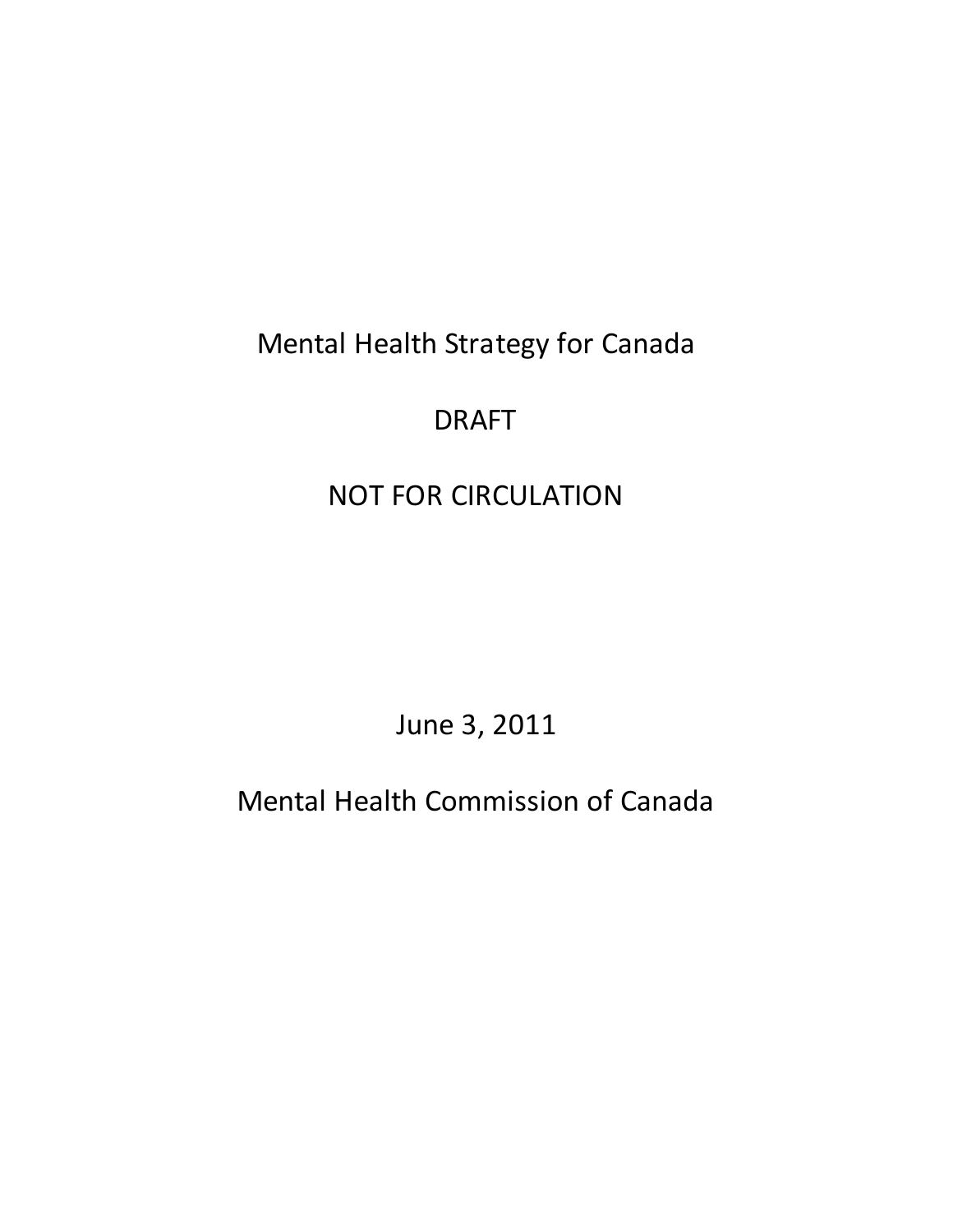# **INTRODUCTION**

It is with great pleasure that the Mental Health Commission of Canada (MHCC) presents the first ever draft Mental Health Strategy for Canada. This draft Strategy presents a plan of action based on the vision and goals set out in *Toward Recovery and Well-Being: A Framework for a Mental Health Strategy for Canada,* which reflected a broad consensus for transforming the mental health system in Canada. Now is the time to turn that consensus into commitment and action.

*Toward Recovery and Well-Being* has become an important reference point for mental health policy and practice across the country. More broadly, mental health is quickly becoming a high priority in Canada. The public has become increasingly aware of the significance of mental health issues and most provinces and territories are developing, revising or implementing mental health plans or strategies. Both the media and corporate sector are paying more attention to mental health.

The Mental Health Strategy for Canada will help to focus efforts, by setting common priorities and providing a way for people across the country to work together to achieve better mental health outcomes and improve overall mental health and well-being. It will help to mobilize the informal and formal resources that are needed to ensure that individuals and families have access to the range of mental health programs, treatments, services and supports they need, when and where they need them. It will encourage action to promote mental health and prevent mental illness and suicide wherever possible, and foster recovery for people living with mental health problems and illnesses.

Like guiding principles, the vision and goals set out in *Toward Recovery and Well-Being* underpin the Mental Health Strategy for Canada. While these may not always be referred to explicitly, they are embedded in all the actions and priorities envisioned by this Strategy, and should be assumed to apply throughout:

# *Vision:*

*All people living in Canada have the opportunity to achieve the best possible mental health and well-being.*

*Goal 1: People of all ages living with mental health problems and illnesses are actively engaged and supported in their journey of recovery and well-being.*

*Goal 2: Mental health is promoted, and mental illness is prevented wherever possible.*

*Goal 3: The mental health system responds to the diverse needs of all people living in Canada.*

*Goal 4: The role of families in promoting well-being and providing care is recognized, and their needs are supported.*

*Goal 5: People have equitable and timely access to appropriate and effective programs, treatments, services and supports that are seamlessly integrated around their needs.*

*Goal 6: Actions are informed by the best evidence based on multiple sources of knowledge, outcomes are measured, and research is advanced.*

*Goal 7: People living with mental health problems and illnesses are fully included as valued members of society.*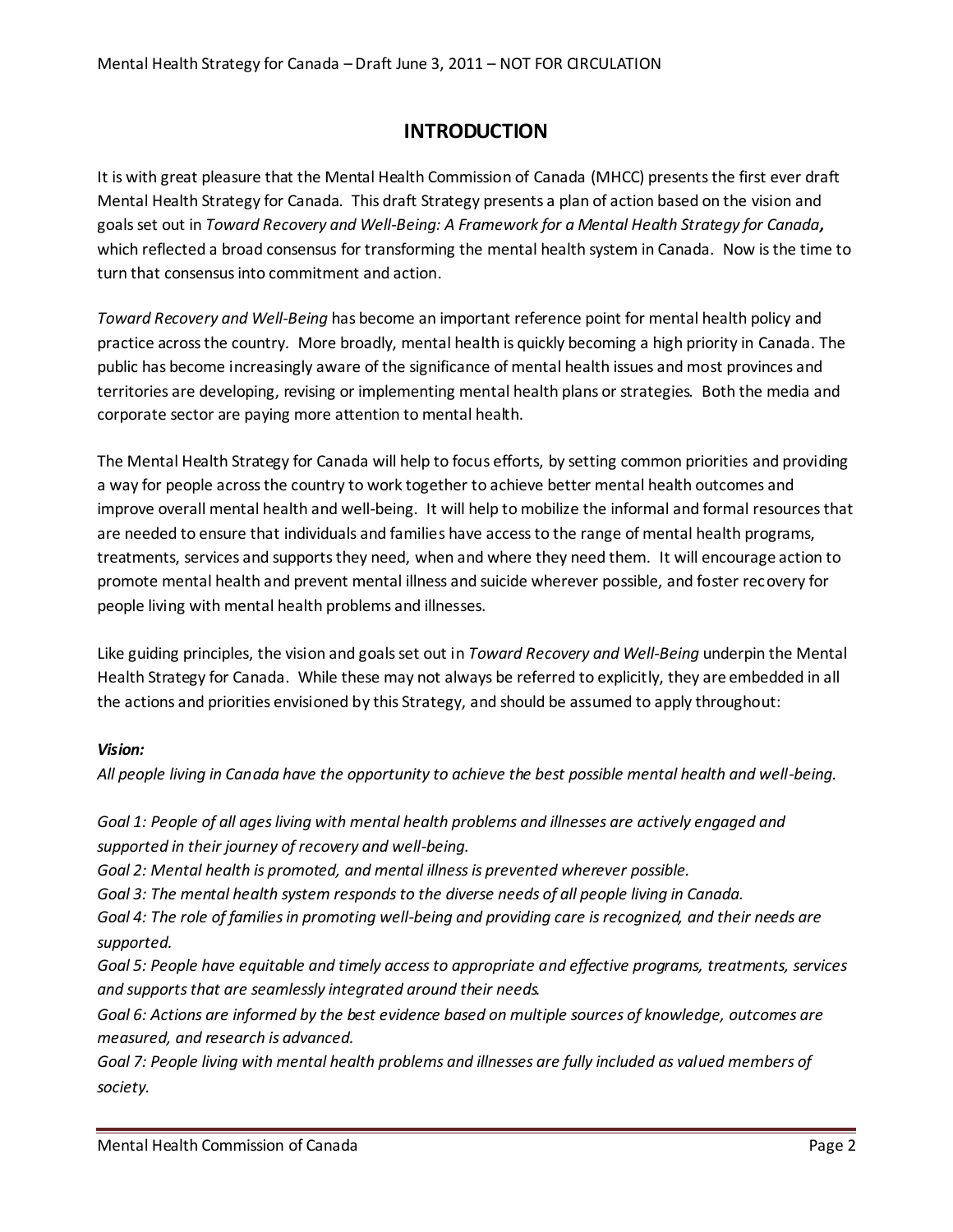#### Mental Health Strategy for Canada – Draft June 3, 2011 – NOT FOR GRCULATION

The draft Mental Health Strategy for Canada is focused on priorities for action that will make the greatest difference to improving mental health outcomes and quality of life, while producing the best possible return on investment. At the same time, the overall mix of priorities is balanced across different sectors and population groups, and can be acted upon by a broad range of stakeholders without depending exclusively on government endorsement for their success. An ongoing challenge will be to both push the limits of political feasibility in order to truly transform the mental health system, and make recommendations that can be implemented in a challenging economic climate.

The draft Mental Health Strategy for Canada sets out priorities for action under the following six Strategic Directions:

- *1. Shift upstream and across sectors*
- *2. Transform relationships and uphold rights*
- *3. Strengthen capacity in the community*
- *4. Improve equity*
- *5. Seek innovation with First Nations, Inuit and Métis*
- *6. Mobilize leadership*

A few important elements are still in development and will be included in the final Strategy. Work is underway to develop the case for investment in mental health, a funding proposal tied to the implementation of the Strategy, and a preliminary indicator framework for measuring progress. To develop Strategic Direction 5, the Mental Health Commission is seeking advice from and working to establish ongoing relationships with the Assembly of First Nations, Inuit Tapiriit Kanatami, Métis National Council, the Congress of Aboriginal Peoples, the Native Women's Association of Canada and other indigenous organizations.

After gathering feedback from targeted stakeholders in June, the Mental Health Commission will submit a close to final draft Strategy to its Board in October 2011, and then work to prepare the final document for release and implementation early in 2012.

We look forward to hearing your feedback, and working with you toward the successful launch and implementation of the Mental Health Strategy for Canada.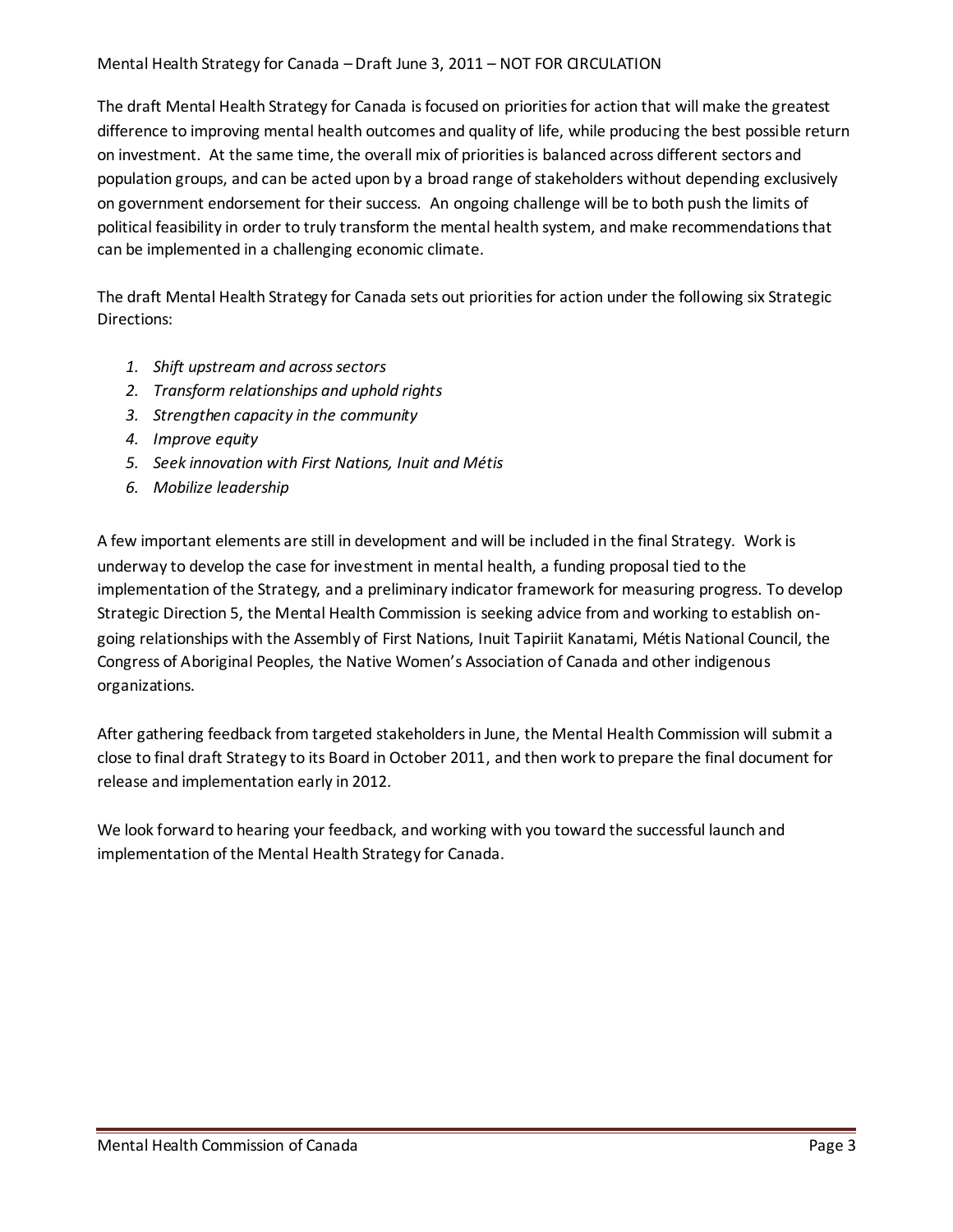# **STRATEGIC DIRECTIONS AND PRIORITIES AT A GLANCE**

# **Strategic Direction 1: Shift upstream and across sectors (p. 5)**

- 1.1 Increase knowledge and skills relating to mental health, mental illness and suicide prevention.
- 1.2 For infants, children and youth, increase the capacity of families, schools and communities to promote mental health, reduce stigma, reduce mental illness and suicide, and intervene early.
- 1.3 For adults and older adults, increase the capacity of workplaces, long-term care, and communities to promote mental health, reduce stigma, reduce mental illness and suicide, and intervene early.

# **Strategic Direction 2: Transform relationships and uphold rights(p. 9)**

- 2.1 Re-orient policy and practice toward recovery and well-being.
- 2.2 Actively involve people living with mental health problems and illnesses and their families in decisionmaking at all levels.
- 2.3 Uphold the rights of people living with mental health problems and illnesses.
- 2.4 Reduce the proportion of people living with mental health problems and illnesses in the criminal justice system and provide appropriate services, treatment, and supports to those who are in it.

# **Strategic Direction 3: Strengthen capacity in the community (p. 14)**

- 3.1 Strengthen the capacity of community-based mental health services to foster recovery and well-being.
- 3.2 Advance the role of primary health care in a transformed mental health system.
- 3.3 Increase access to peer support as an essential component of a transformed system.
- 3.4 Improve income to support choice and quality of life.
- 3.5 Provide equitable access to decent, affordable housing and related supports.

# **Strategic Direction 4: Improve equity (p. 20)**

- 4.1 Reduce inequities in living conditions and mental health outcomes associated with diversity.
- 4.2 Improve equity of access to mental health services, treatments and supports.

# **Strategic Direction 5: Seek innovation with First Nations, Inuit and Métis(p. 24)**

[Under development]

- 5.1 First Nations Stream
- 5.2 Inuit Stream
- 5.3 Métis Stream
- 5.4 Additional focus on gender, urban, rural and northern issues

# **Strategic Direction 6: Mobilize leadership (p. 25)**

- 6.1 Apply a "whole-of government" approach to the development and implementation of mental health policy and in response to the mental health strategy for Canada.
- 6.2 Strengthen national mental health infrastructure.
- 6.3 Expand the leadership role of people living with mental health problems and illnesses.
- 6.4 Fund and sustain transformation.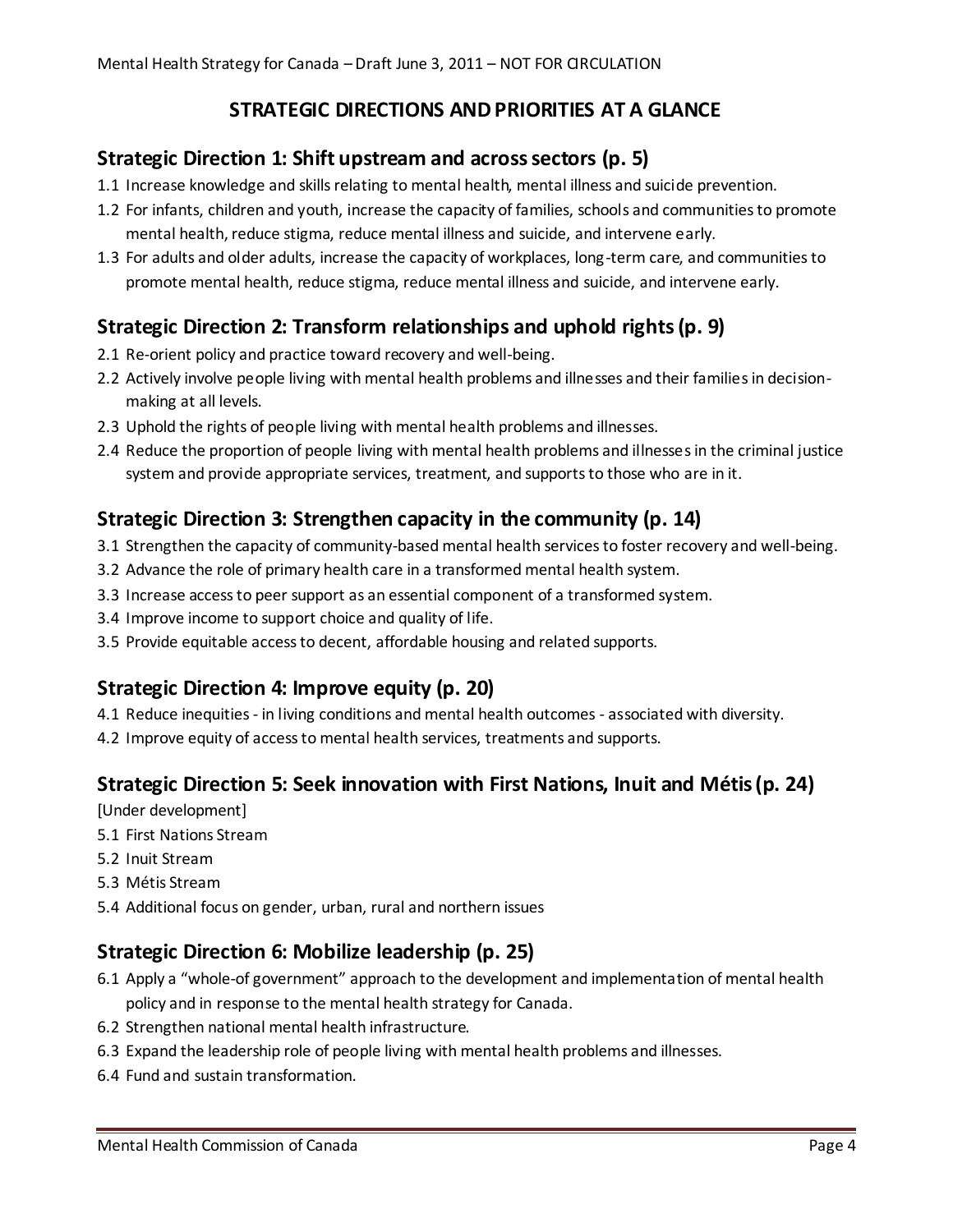# **Strategic Direction 1: Shift upstream and across sectors**

# **Outcome:**

# **More people living in Canada enjoy positive mental health across the lifespan.**

What do we mean by making a "shift upstream and across sectors"?

"Shifting upstream" simply means that it is important to investigate problems at their source, eliminate them wherever possible and minimize the impact of the ones we cannot prevent. It reflects the recognition that even if we were able to provide the best possible service, treatments and supports to everyone who required them, we will still be able to deal with less than half the overall impact of mental health problems and illnesses.<sup>1</sup>

The call for a shift "across sectors" is based on the fact that there are multiple "sources" of mental health and well-being, as well as mental health problems and illnesses. These include our social, economic, physical, and cultural environments, as well our personal beliefs, strengths and vulnerabilities, our genetic make-up, and our health and lifestyle choices. This means that many of the factors that contribute to good mental health and to the prevention of mental illness and suicide are not the focus of mental health services or even of the health care system more broadly. In order to improve mental health and recognize problems early, action is needed in schools, workplaces, and long-term care, and in our homes and communities.

We now have growing evidence that a "shift upstream and across sectors" can have considerable impact on mental health. By enhancing those factors which protect mental health and reducing the factors that place people at high risk of mental health problems and illnesses, it is possible not only to achieve better mental and physical health outcomes, but also to improve educational performance, reduce involvement in crime, enhance people's employability and enable them to improve their earnings.<sup>2</sup>

Attention to these factors will also contribute to reducing the number of people who attempt and complete suicide in Canada. Suicide takes the lives of almost 4,000 people per year in Canada and affects many more. While suicide is not always associated with mental health problems and illnesses, depression, in particular, is commonly present.<sup>3</sup> Reducing the stigma associated with suicide and implementing mental health promotion strategies, gatekeeper education and early identification are key aspects of suicide prevention.  $4$ 

There is growing evidence about what kinds of "upstream" programs can be effective.5,6 As noted in *Toward Recovery and Well-Being*, "the best results for mental health promotion, mental illness prevention, and suicide prevention have been achieved by initiatives that target specific groups (defined by age or other criteria) and settings (school, workplace, family), address a combination of known risk and protective factors, set clear goals, support communities to take action, and are sustained over a long period of time."<sup>7</sup> Initiatives that aim to improve knowledge and skills across the population, and anti-stigma initiatives that include direct engagement with people living with mental health problems and illnesses, also have a critical role to play.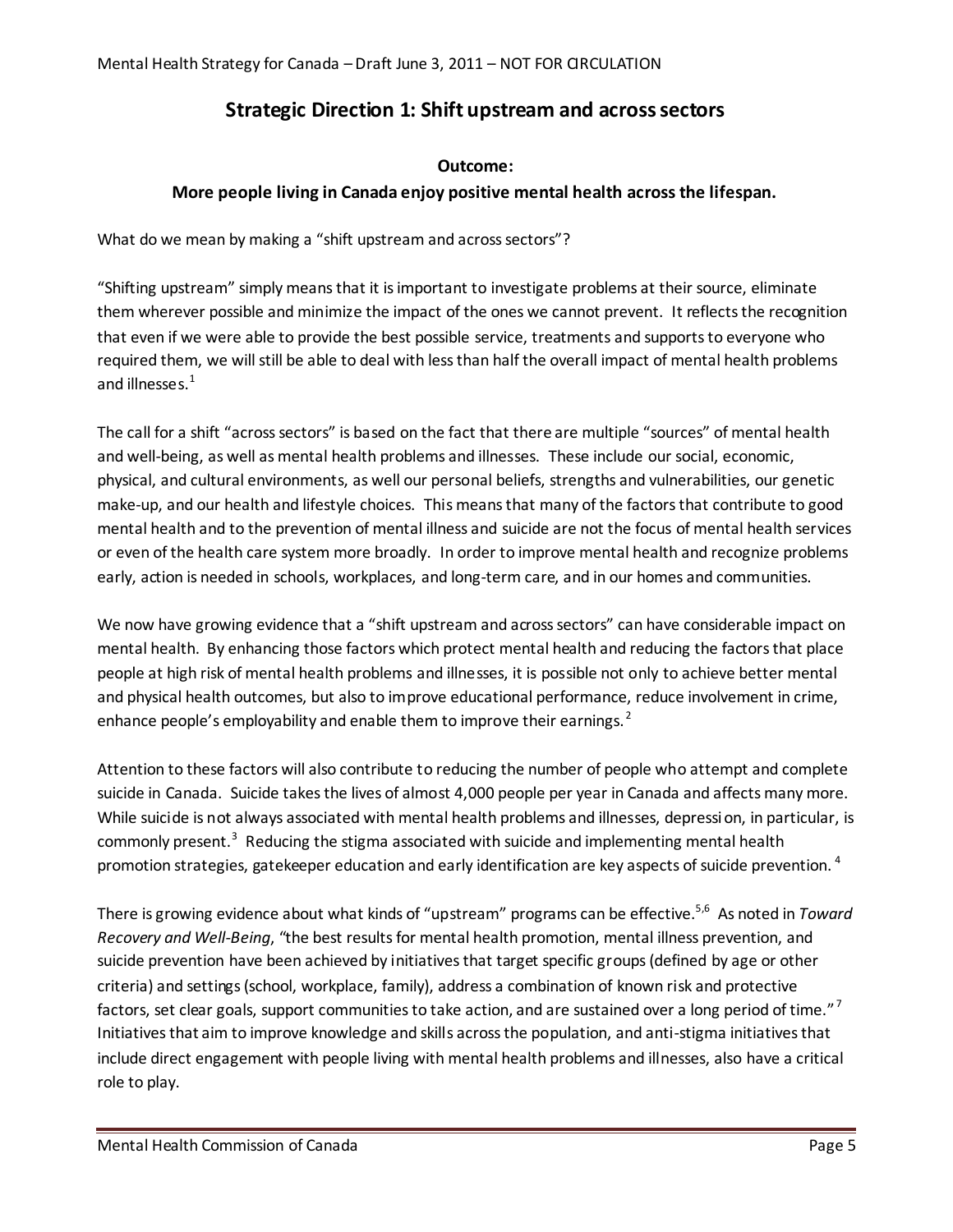#### Mental Health Strategy for Canada – Draft June 3, 2011 – NOT FOR GRCULATION

Embracing this "shift" will entail thinking seriously about what really matters for our well-being and looking at how we can measure our progress in enabling more people living in Canada to enjoy positive mental health across the lifespan. It requires us to examine the "upstream" activities that will produce the best results for each segment of the population. The three priorities in this Strategic Direction examine measures for: a) infants, children and youth; b) adults and older adults; and c) the whole population.

Other Strategic Directions, in particular Strategic Direction 4 ("Improve Equity") will examine upstream, actions that can be taken across sectors to reduce the damaging effects of inequities in living conditions such as poverty, which are risk factors for mental illness and contribute to poor mental health.

#### **PRIORITY 1.1**

#### **Increase knowledge and skills relating to mental health, mental illness and suicide prevention.**

There are steps everyone can take to protect and improve their mental health. For example, the *Five Ways to Well-Being* initiative in the United Kingdom distilled the best available evidence on positive steps people can take to improve their mental health into five simple messages: connect, be active, take notice, keep learning, and give.<sup>8</sup> At the same time, these broad messages need to be supported by targeted approaches that are tailored to the specific circumstances that confront diverse population groups and sectors, including inequities in living conditions. <sup>9</sup>

Similarly, with appropriate knowledge and skills, all of us can play a role in recognizing mental health problems and illnesses early on, and help get support for ourselves and others.<sup>10</sup> Ideally, this kind of mental health literacy training would be as widespread as first aid training for physical illness and injury. However, improving our understanding of the signs and symptoms of mental health problems and illnesses is not enough on its own to change attitudes and fight the stigma that is still too often associated with mental health problem and illnesses. This can best be done through direct engagement with people living with mental health problems and illnesses who are in recovery.<sup>11</sup>

The most promising approach to developing the knowledge and skills needed for suicide prevention involves targeted training for 'gatekeepers' – such as family physicians and other primary health care providers, teachers, home-care workers, clergy, police, and corrections staff. Gatekeepers are in the best position to recognize and address a crisis or react to warning signs that someone may be contemplating suicide.  $^{12,13}$ 

- 1.1.1 Raise awareness of how to improve positive mental health and well-being, by developing key messages and implementing targeted approaches.
- 1.1.2 Make training broadly accessible on how to recognize mental health problems and illnesses, get support for oneself if needed, and secure help for someone else.
- 1.1.3 Ensure that direct engagement with people living with mental health problems and illnesses ("contact-based education") is central to all anti-stigma initiatives.
- 1.1.4 Increase the availability of suicide prevention training for "gatekeepers" such as teachers, police, and family physicians.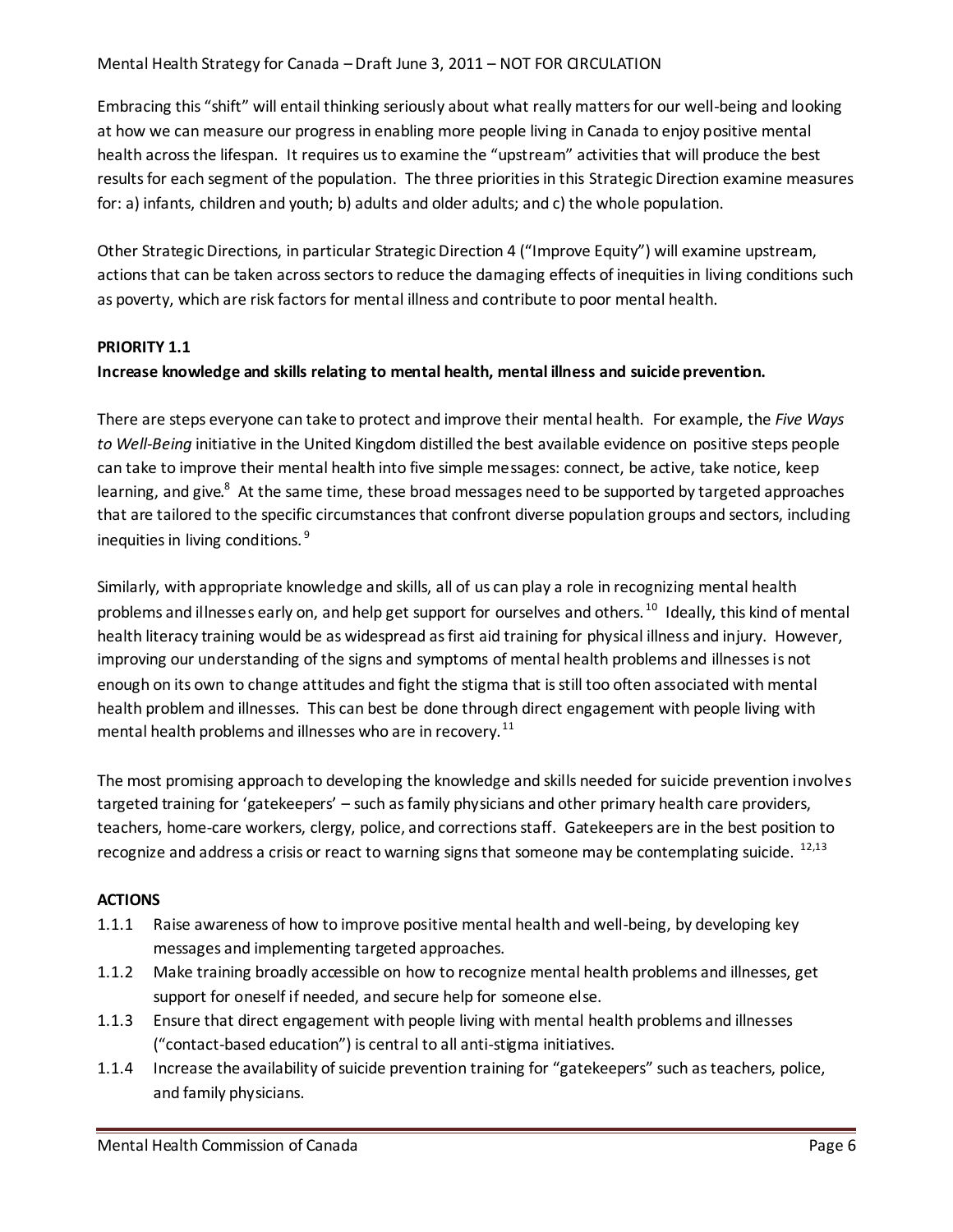# **PRIORITY 1.2**

# **For infants, children and youth, increase the capacity of families, schools and communities to promote mental health, reduce stigma, reduce mental illness and suicide, and intervene early.**

Healthy social and emotional development in childhood, including early bonding and attachment, lays the foundation for health and well-being across the lifespan. Childhood also presents the greatest opportunity to prevent mental health problems and illnesses and intervene early, as up to 70% of mental health problems have their onset in childhood.<sup>14</sup> In a recent report, the Institute of Medicine in the United States found that the evidence base for preventing mental health problems in childhood had increased substantially over the past 15 years.<sup>15</sup>

Comprehensive programs that support parents to promote healthy social and emotional development from infancy to early adolescence – both universal programs for all parents and targeted programs for families at risk and families of children who are experiencing early signs of difficulty – have been successful in reducing the risk of aggressive or antisocial behaviour and substance abuse, and in improving parent-child interaction and academic success.<sup>16,17,18</sup> In schools, the most effective approaches combine universal and targeted interventions within the context of comprehensive healthy school initiatives. 19 Efforts should include a focus on promoting healthy social and emotional development, building resilience, reducing psychosocial risk factors for mental health problems, and reducing stigma.<sup>20</sup> Collaboration with mental health services, primary health care, child welfare, and other services are essential. $^{21}$ 

Prevention and early intervention programs in school, community and family settings can benefit children who are at higher risk of developing a mental health problem or illness.<sup>22,23,24,25</sup> These include children in care – whose rate of mental health problems is far above the rate in the overall child population – and those who are exposed to risk factors such as family violence, poverty, and parents living with mental health problems, illness or substance abuse.<sup>26</sup> Screening infants and young children for social and emotional delays can help to significantly improve mental health outcomes by enabling the targeted delivery of a broad range of services and supports to address these delays.<sup>27</sup>

- 1.2.1 Increase access to evidence-based programsfor parents to promote healthy social and emotional development, starting in early childhood.
- 1.2.2 Increase the availability of collaborative school-based mental health initiatives that build resilience, reduce stigma, and promote healthy social and emotional development.
- 1.2.3 Increase the availability of prevention and early intervention programs for children at high risk including children in care  $-$  in school, community and family settings.
- 1.2.4 Expand initiatives to identify social and emotional delays in infants and young children, and expand the broad range of services and supports to address these delays.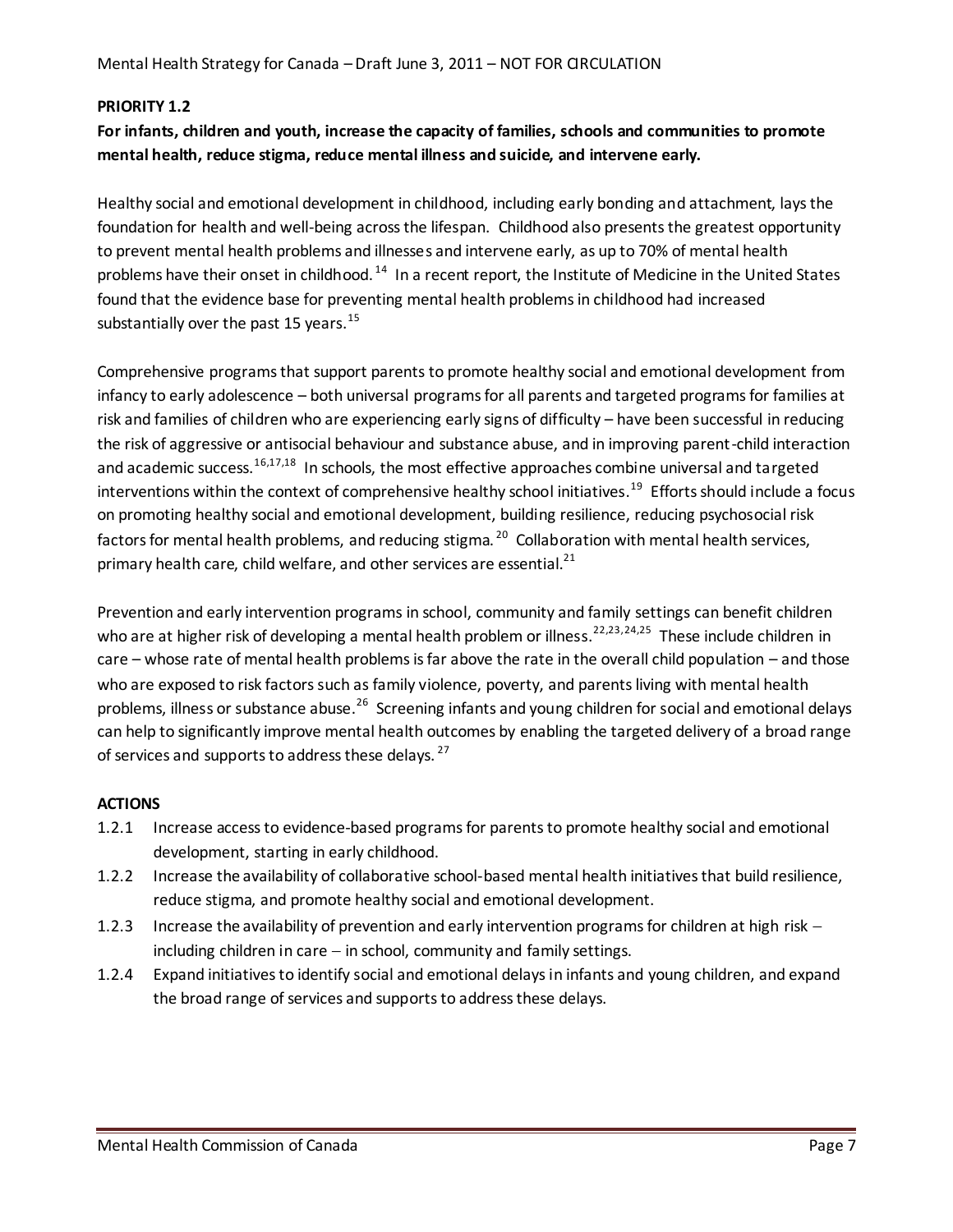#### **PRIORITY 1.3**

# **For adults and older adults, increase the capacity of workplaces, long-term care, and communities to promote mental health, reduce stigma, reduce mental illness and suicide, and intervene early.**

Working can be beneficial to mental health, yet mental health problems are the number one cause of disability in Canada, accounting for nearly 30% of disability claims and 70% of the total costs.<sup>28</sup> In addition to having to absorb this massive cost, employers are increasingly being held legally responsible for the psychological safety of their workplaces.<sup>29</sup> A variety of programs and initiatives can contribute to reducing workplace-related risk factors for mental health problems and illnesses, and help improve the mental health and well-being of employees. These include workplace promotion, prevention and anti-stigma initiatives, management training, and improvements to Employee Assistance Programs.<sup>30,31</sup>

For older adults, good physical health and social interaction, along with secure and supportive relationships that contribute to a life of meaning and purpose, are key factors that help prevent mental illness and suicide and promote mental health. When discrimination based on age is combined with the stigma of mental illness, it creates a "double whammy" that can delay the identification of and intervention for mental health problems. In order to help ensure that there is access to support as early as possible in the course of an illness, older adults, families and those who work with older adults in the community and in long-term care settings need to be able to recognize the signs of mental health problems and know that they are not just a "normal" part of aging. $32,33,34$ 

- 1.3.1 Establish and implement psychological safety standards in the workplace and initiatives to create mentally healthy workplaces, including prevention and anti-stigma.
- 1.3.2 Increase managers' competence in promoting and protecting mental health and responding appropriately to mental health problems and illnesses in the workplace, and expand the capacity of employee assistance programs.
- 1.3.3 Reduce discrimination based on age and support older adults to participate in meaningful activities, sustain relationships with others and maintain good physical health.
- 1.3.4 Increase the availability of early identification and early intervention programs for older adults in long-term care settings and community-based support services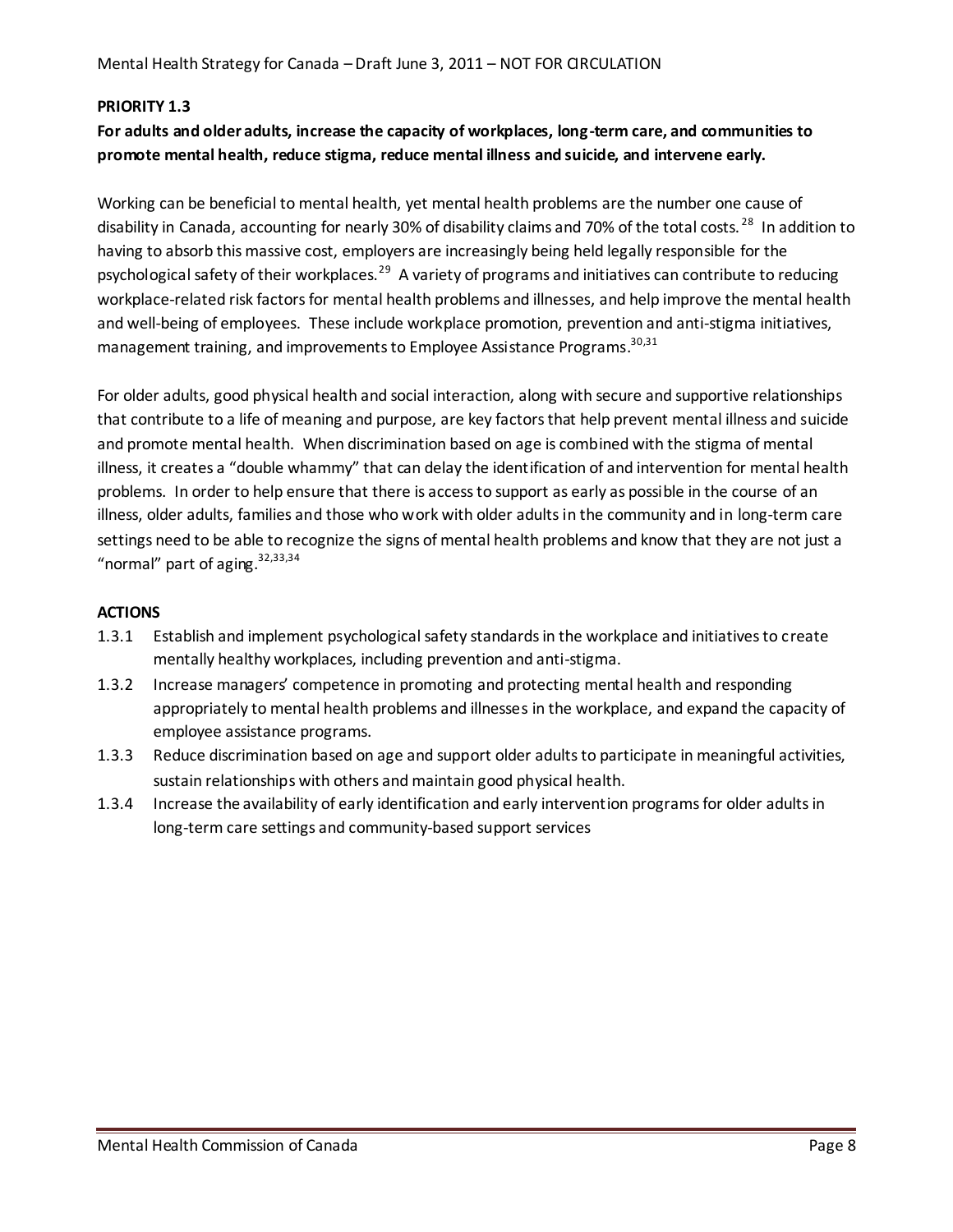# **Strategic Direction 2: Transform relationships and uphold rights**

# **Outcome:**

# **Mental health related policy and practice in Canada are oriented toward recovery and well-being, and the rights of people living with mental health problems and illnesses are upheld.**

The primary purpose of a transformed mental health system is to support all people living in Canada to achieve the best possible mental health and well-being. Despite the skill, compassion and dedication of thousands of people across the country, the system as a whole is not yet geared to fostering recovery and resilience across the lifespan.

As *Toward Recovery and Well-*Being made clear, recovery does not mean the same thing as 'cure'– it "is a way of living a satisfying, hopeful and contributing life even with the limitations caused by illness."<sup>35</sup> Understood this way, the hope of recovery is available to all. Re-orienting policy and practice toward recovery and well-being will not only improve quality of life for people who experience mental health problems and illnesses, but will also benefit families, communities and the country as a whole. Investing in recovery hasthe potential to provide hope and opportunities to thousands of people living with mental health problems and illnesses who are currently marginalised.

The relationship between people living with mental health problems and illnesses and their families with those who provide services must become a genuine partnership – the expertise gained from lived experience should be complemented by professional expertise, not dominated by it. Not only will this change in the distribution of power within the mental health system benefit users of services, it will also create a more positive context in which mental health providers can deploy their skills, experience and knowledge.

As well, *Toward Recovery and Well-Being* affirmed that the unique role of families – whether they are made up of relatives or drawn from people's broader circles of support – in fostering recovery and well-being across the lifespan must be recognized. Wherever possible, families must become partners in the care and treatment of their loved ones, and integrated into decision-making in a way that respects consent and privacy.<sup>36</sup>

People living with mental health problems and illnesses and their families must also be actively involved in decision-making at all levels of the mental health system. This will help to drive long overdue change in the mental health system and ensure that the system as a whole is firmly focused on supporting people to achieve the best possible mental health and well-being.

There are several key principles that underpin an orientation towards recovery. In addition to emphasizing that the journey of recovery begins with hope, it is imperative that all people who experience mental health problems and illnesses be treated with dignity and respect and are able to maintain responsibility for and control of their own health and well-being. This means that, to the greatest extent possible, people should be able to make informed choices about the programs, services, treatments and supports that best meet their needs. With some adaptation to the different stages of life, these principles apply to everyone.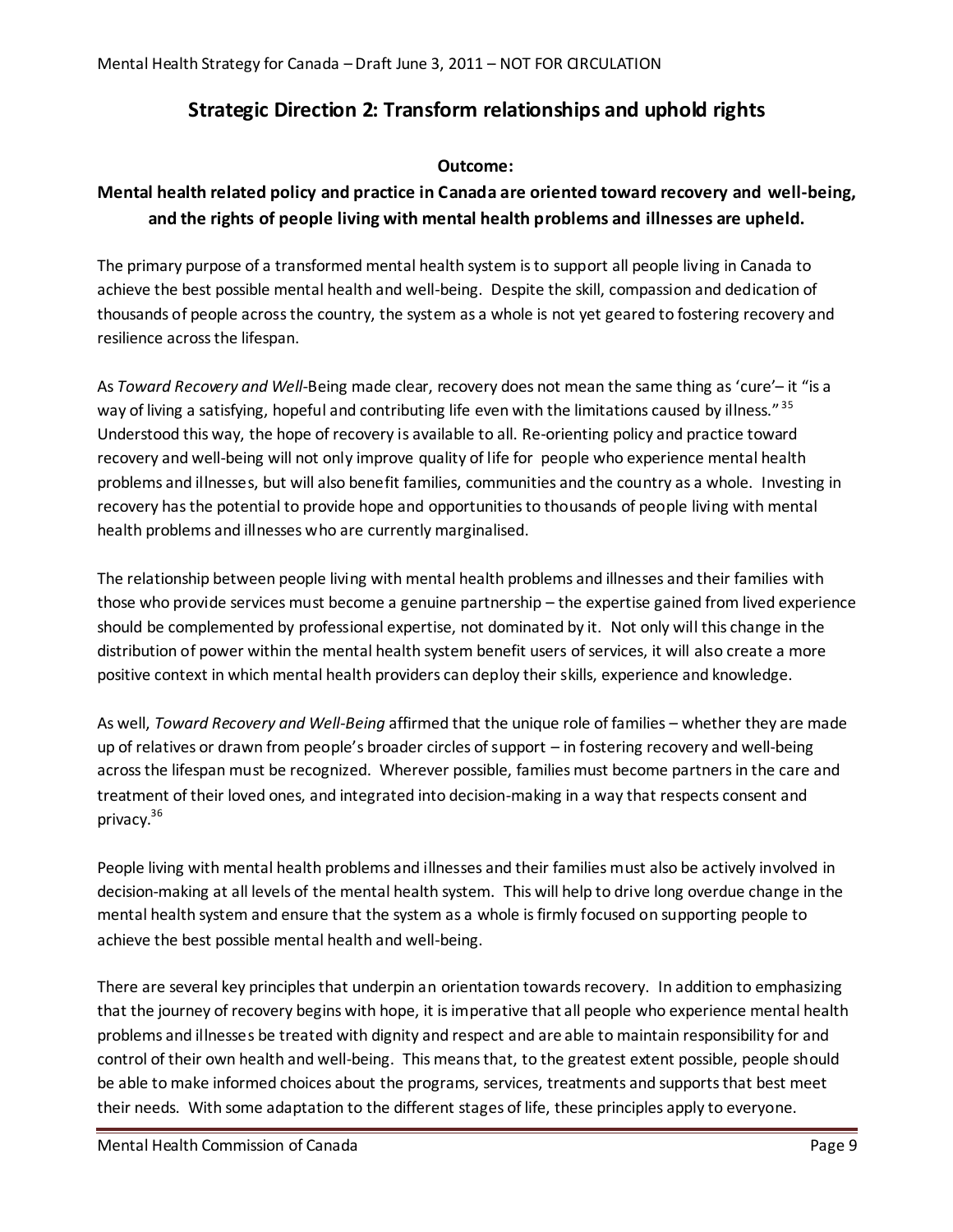#### Mental Health Strategy for Canada – Draft June 3, 2011 – NOT FOR GRCULATION

Consistently upholding the rights of people living with mental health problem and illnesses is part and parcel of transforming relationships and enabling people to enjoy a meaningful life in the community. First and foremost, as *Toward Recovery and Well-Being* insisted, people of all ages living with mental health problems and illnesses must be "accorded the same respect, rights, and entitlements and have the same opportunities as people dealing with physical illnesses and as other people living in Canada."<sup>37</sup>

The recent ratification in 2010 by Canada of the UN Convention on the Rights of Persons with Disabilities underscores the importance of upholding these rights and marks a significant step forward in anchoring these rights in a social model of disability. In this model, disability is understood not as an internal condition, but rather as something that arises from the ways in which external environments interact with people.<sup>38</sup> This means that we must work to eliminate the barriers that hinder the full and effective participation of people living with mental health problems and illnesses in society – whether these barriers are rooted in people's attitudes and behaviours, in the waysin which programs and institutions are organized, or in the ways in which our schools, workplaces and other everyday environments are structured.

The importance of respecting the rights of people living with mental health problems and illnesses arises with particular force when they become involved with the criminal justice and corrections systems, as has happened with increasing frequency in recent years. The prevalence of mental health problems and illnesses among inmates has risen dramatically over the past decades, as the corrections system has borne the brunt of the failure to put in place adequate community-based services in the wake of deinstitutionalization.<sup>39</sup> We must re-double our efforts to keep people who experience mental health problems and illnesses out of the criminal justice system, and to address the shortfalls in mental health services, treatments and supports within correctional facilities.

# **PRIORITY 2.1**

#### **Re-orient policy and practice toward recovery and well-being.**

In many countries, an orientation towards recovery has been a driving force in mental health system transformation. Here in Canada, it has been over five years since the final report of the Senate Committee, *Out of the Shadows at Last*, called for recovery to be "placed at the centre of mental health reform," but we have not yet seen a true cultural shift toward recovery.<sup>40</sup> In order to accelerate this change, guidelines and tools are needed to help orient policy and practice and enable us to measure progress in implementing a recovery orientation. As well, mental health, health and social service providers must receive the education and training they need to embrace a recovery orientation from the outset of their careers.

In large part because each person's journey of recovery will reflect their own unique experience, strengths and needs, recovery cannot be reduced to a simple formula. Setting goals on the road to recovery must be done individually. Moreover, as *Towards Recovery and Well-Being* insisted, "recovery cannot be done to, or on behalf of, people" because "recovery must be the result of individuals' own efforts and must be accomplished using their choice of services and supports." At the same time, since a journey of recovery is seldom undertaken alone, it is critical that those who often provide the bulk of support and care – families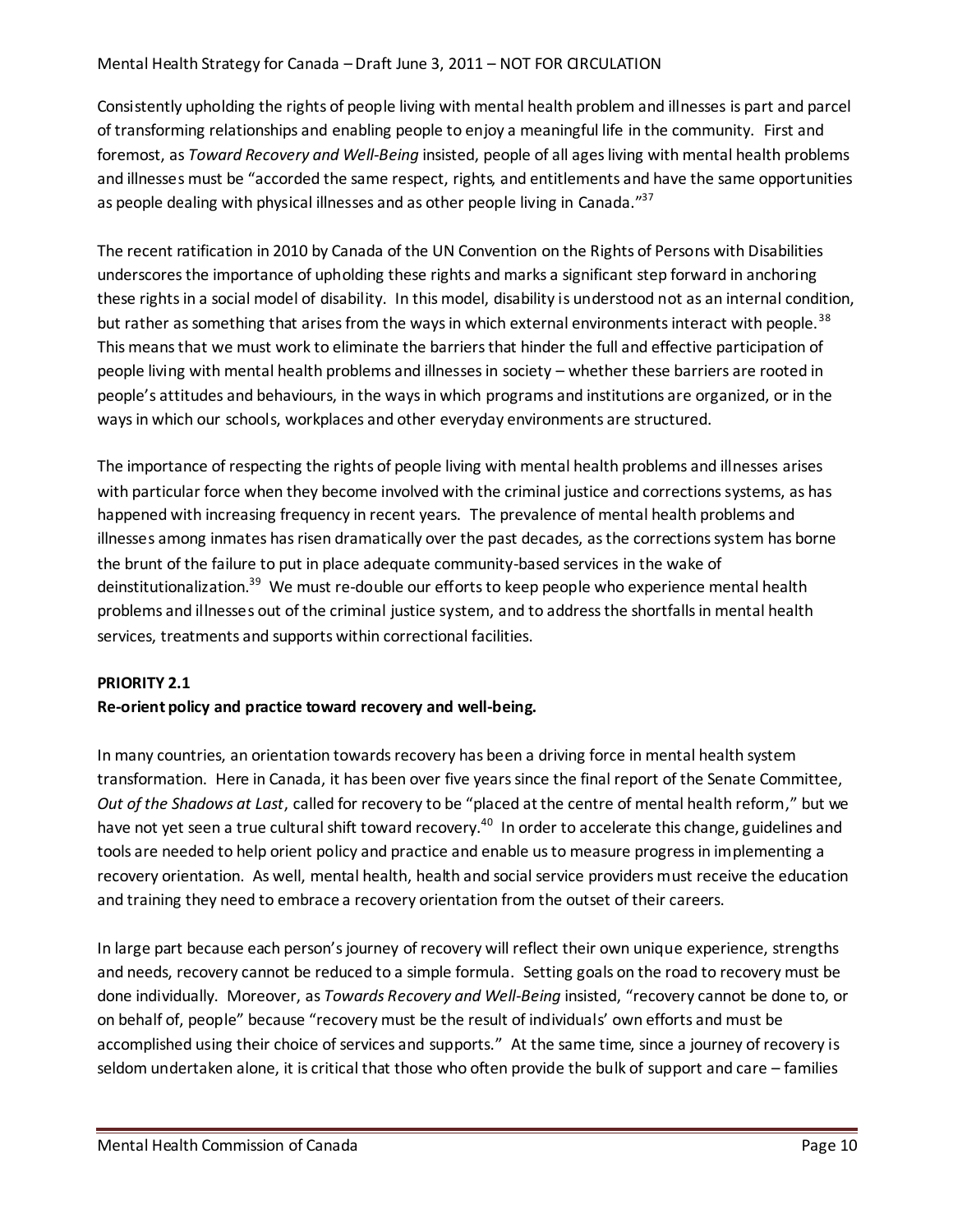and broader circles of support– also have access to the information and resources they need to sustain themselves, foster recovery and have their voices heard throughout the mental health system.

Having individual care plans helps to ensure that people of all ages living with mental health problems and illnesses are engaged as true partners in their care, are able to build on their strengths and capacities, and are treated with dignity and respect.<sup>41</sup> We also need to find innovative ways to support people's ability to exercise their right to choose, including through programs that provide people living with mental health problems and illnesses the opportunity to directly manage part of their social service and health budgets.<sup>42,43</sup> Without increasing overall costs to government, emerging evidence indicates that participants in these initiatives manage better in the community and enjoy a higher quality of life.<sup>44</sup>

# **ACTIONS**

- 2.1.1 Develop and implement guidelines and standards for mental health policies and practices in Canada, oriented towards recovery and well-being for people of all ages and backgrounds.
- 2.1.2 Increase availability and use of individual care plans for recovery and well-being.
- 2.1.3 Incorporate an orientation towards recovery and well-being in curricula and standards for mental health, health and social service providers.
- 2.1.4 Develop, implement and evaluate self-directed care funding initiatives.
- 2.1.5 Enhance support for families and circles of support to foster recovery and provide care, and to meet their own needs.

# **PRIORITY 2.2**

# **Actively involve people living with mental health problems and illnesses and their families in decision making at all levels.**

'Nothing about us without us.' This phrase conveys the importance of including 'experts by experience' – people of all ages living with mental health problems and illnesses and family members – in all mental health, health and social service system decisions that have an impact on their lives. <sup>45</sup> As international experience has demonstrated, ensuring the active involvement of people with lived experience and their families is key to driving change within the mental health system. Establishing appropriate policies and standards that mandate this involvement will ensure that knowledge gained through lived experience contributes to guiding the transformation of mental health systems.

It is also important that people with lived experience are welcomed into the mental health workforce. Not only will this contribute to the mental health of the people who are employed but it can also enhance quality of the services provided and contribute to the ongoing transformation of mental health systems. <sup>46</sup>

- 2.2.1 Increase and strengthen the role of people of all ages living with mental health problems and illnesses and their families in governance, accreditation, monitoring activities and advisory bodies.
- 2.2.2 Actively recruit people living with mental health problems and illnesses to enter, stay and flourish at all levels of the mental health workforce.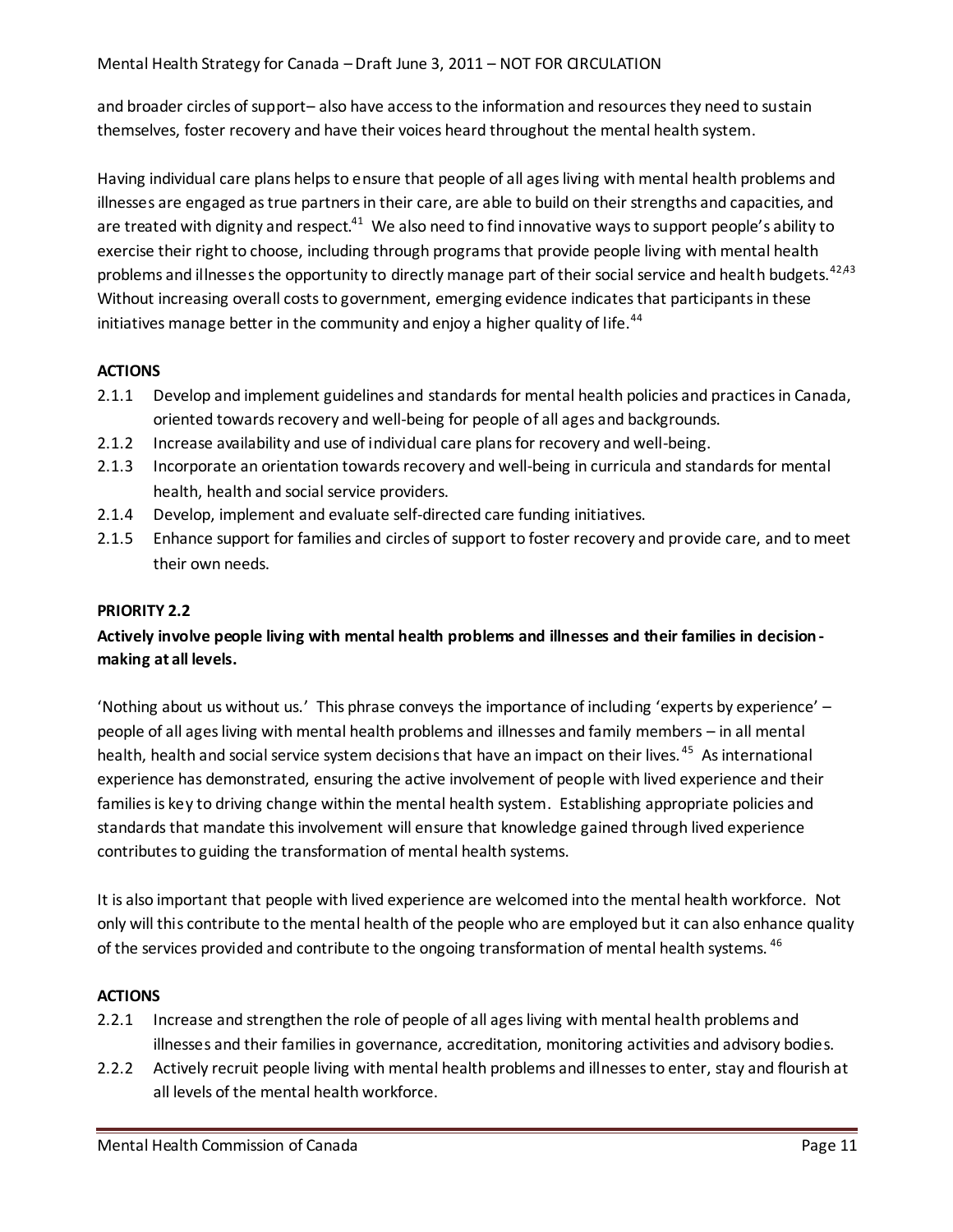# **PRIORITY 2.3**

# **Uphold the rights of people living with mental health problems and illnesses.**

The ratification of the United Nations Convention on the Rights of Persons with Disabilities (CRPD) by the Government of Canada in 2010 provides a new touchstone for mental health legislation. The CRPD pushes for legislation to place a greater focus on protecting human rights, rather than exclusively specifying the conditions under which it is legally permissible to restrict people's freedom against their will ('committal'). $^{47}$ It also highlights the importance of eliminating barriers in schools, workplaces and communities that prevent the full participation of people living with mental health problems and illnesses.

As *Towards Recovery and Well-Being* noted, a key impetus for the growing prominence of recovery and wellbeing around the world has been advocacy by people living with mental health problems and illnesses. <sup>48</sup> Beyond helping to change attitudes, studies have noted the success of advocacy activities by organizations run by people with lived experience in bringing about changes in public policy and legislation, as well as having an impact on many local policies, from securing additional housing to obtaining subsidies for bus passes to preventing the closure of regional hospitals. At the same time, various factors – most notably the lack of adequate funding – continue to limit the ability of people living with mental health problems and illnesses to play a strong advocacy role.<sup>49</sup>

*Towards Recovery and Well-Being* also pointed out that "a principle of recovery-oriented mental health policy and legislation must be to always employ the least intrusive and least restrictive interventions possible."<sup>50</sup> The use of seclusion and restraint must come to be seen as a failure of the system, as it has in many institutions in the United States and around the world that have been able to virtually eliminate seclusion and restraint through the development of multi-level programs that create safe environments.<sup>51,52</sup>

# **ACTIONS**

- 2.3.1 Review and reform legislation and policies across jurisdictions and sectors, in alignment with the UN Convention on the Rights of Persons with Disabilities.
- 2.3.2 Support advocacy by and with people living with mental health problems and illnesses and their families, including through organizational support to undertake court challenges and human rights complaints.
- 2.3.3 Remove barriers to full participation of people living with mental health problems or illnesses, workplaces, schools (including colleges and universities) and other settings.
- 2.3.4 Develop and implement strength-based, trauma-informed and recovery oriented alternatives to the use of seclusion and restraint, with a view to reducing and eventually eliminating these practices.

# **PRIORITY 2.4**

# **Reduce the proportion of people living with mental health problems and illnesses in the criminal justice system and provide appropriate services, treatment, and supports to those who are in it.**

The best way to avoid involving people living with mental health problems and illnesses with the criminal justice system is to strengthen prevention efforts and ensure timely access to services, treatments and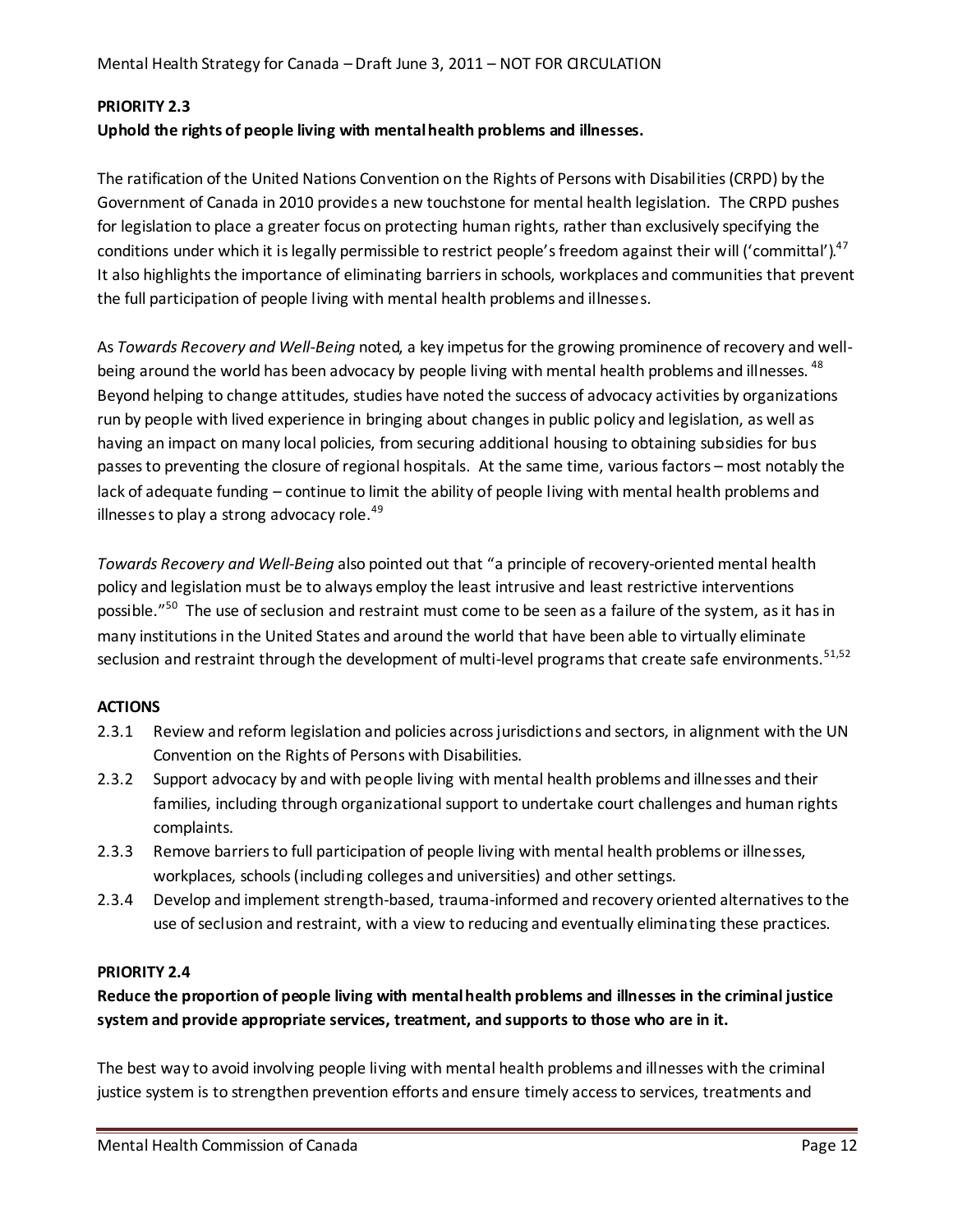#### Mental Health Strategy for Canada – Draft June 3, 2011 – NOT FOR GRCULATION

supports in the community to all who need them. Diversion programs (including mental health courts and restorative justice programs) represent the next line of defence because these can ensure that people who are about to enter the criminal justice system get access to needed services, treatments and supports that can help prevent them crossing the threshold.<sup>53</sup>

When people living with mental health problems and illnesses do end up in the criminal justice system, they have a right to appropriate mental health services, treatments and supports.<sup>54</sup> While correctional systems have made some progress in building capacity, there continue to be significant and sometimes tragic shortfalls in meeting the mental health needs of inmates, and in shifting correctional culture toward a better balance between treatment and security.<sup>55,56,57</sup>

Internationally, many correctional systems are strengthening their mental health capacity and improving continuity of care by working more closely with 'civil' mental health systems or even transferring responsibility for service delivery to them. It is important to better understand how these models might be applied in the Canadian context, and to draw on lessons learned in different provinces where some of these approaches have been tried.<sup>58</sup> There is also a need to establish 'intermediate treatment' programs for people with serious and complicated mental health problems and illnesses who nevertheless do not meet the criteria for residential treatment. Without such access, they too often end up isolated in segregation.<sup>59</sup>

The police also have a critical role to play in improving the response of the criminal justice system to mental health problems and illnesses. They are frequently the first responders when someone is experiencing a mental health crisis, and it essential for them to have the very best training in how to interact with people living with mental health problems and illnesses. <sup>60,61</sup> In addition, when police respond to people in crisis and drive them to the hospital, this information can be disclosed at a later date during police record checks. This practice inhibits people's ability to volunteer or get a job, and should be stopped.

- 2.4.1 Increase availability of diversion programs, with links to community-based services, treatments and supports.
- 2.4.2 Strengthen the full continuum of mental health services within correctional facilities, and through better partnerships with remand, health, social and community systems.
- 2.4.3 Reduce segregation of offenders living with mental health problems and illnesses through the development of 'intermediate' treatment programs.
- 2.4.4 Support positive interactions between police and people living with mental health problems and illnesses, and eliminate the disclosure of civil mental health apprehensions in police record checks.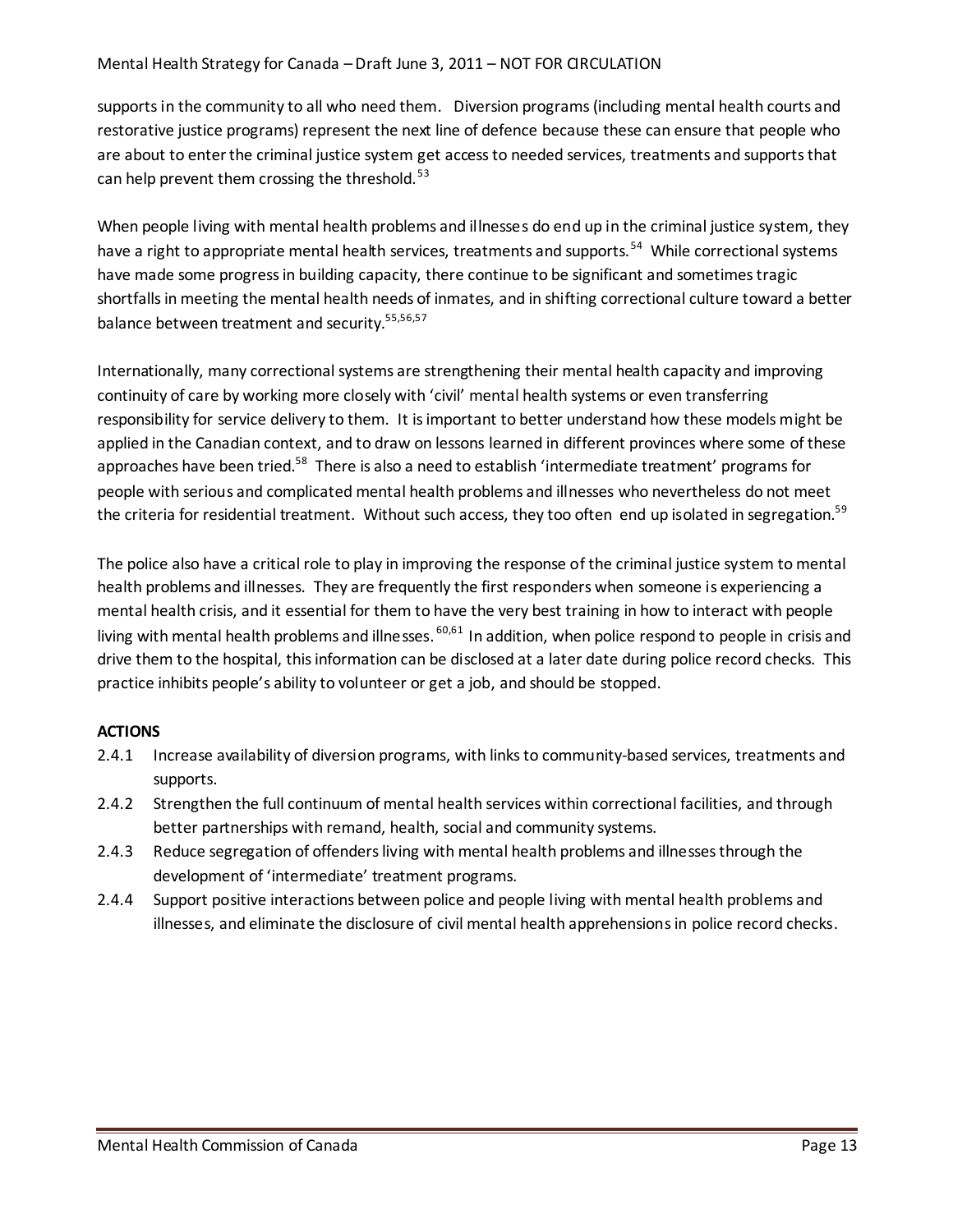# **Strategic Direction 3: Strengthen capacity in the community**

# **Outcome: People living with mental health problems and illnesses and their families have access to treatments, services and supports in the community, as close as possible to where they live.**

As *Out of the Shadows At Last* made clear, a transformed mental health system should be *primarily* based in the community, while still ensuring an appropriate balance of community and institutional services. <sup>62</sup> Having access to services, treatments and supports in the community contributes to people spending less time in hospital and improved quality of life.<sup>63</sup> De-institutionalization was, and remains, the right policy. What was – and still is – lacking are sufficient services and supports in the community.

*Toward Recovery and Well-Being* insisted that such a system must be "seamlessly integrated within and across the public, private, and voluntary sectors, across jurisdictions, and across the lifespan," while acknowledging that there will never be a single template for achieving this.<sup>64</sup> A 'tiered' service system model provides a way of thinking about how to improve the flow and efficiency of mental health- related services, and of promoting a shift to less intensive services wherever possible. <sup>65</sup>

A tiered model encourages us to think of the entire service system as a pyramid divided into several layers or tiers. Each tier represents a cluster of services and supports with similar levels of intensity. At the lower tiers the focus is on providing less intensive and less expensive services to large numbers of people. Services and supports at this level should be available in most communities, and can include population-wide mental health promotion and prevention initiatives. They may also include low-intensity supports in the community for people with mental health problems and illnesses. School-based prevention programs, primary care screening for depression, and peer support programs for people with lived experience are 'located' in the lower tiers.

Moving up the pyramid, the degree of intensity and level of specialization increase – along with the cost of delivering these services – but fewer people need to make use of these services. The top tier focuses on providing the most intensive and expensive services to address the most complex needs, such as treatment for people with developmental delays and mental illness that are in trouble with the law. Services at the upper tiers will often be available on a regional basis and can involve longer term facility-based services.

A fully-functioning tiered system would be coordinated, flexible and responsive. People should be able to access the services at the appropriate level of intensity as they progress on their journey of recovery and their needs change, "stepping up" and "stepping down" easily between tiers. For example, people with severe and complex problems may require specialized services for a time, but as their needs are addressed and they build on their strengths, they may need less intensive on-going support. Similarly, people who had been utilizing less intensive supports may go through life challenges that require more intensive services for a time. Where more than one service at the same tier or level of intensity can meet people's needs, they may choose where to access services. People may also choose to access supports at several tiers at once. For example, someone could make use of community supports while also receiving specialized care.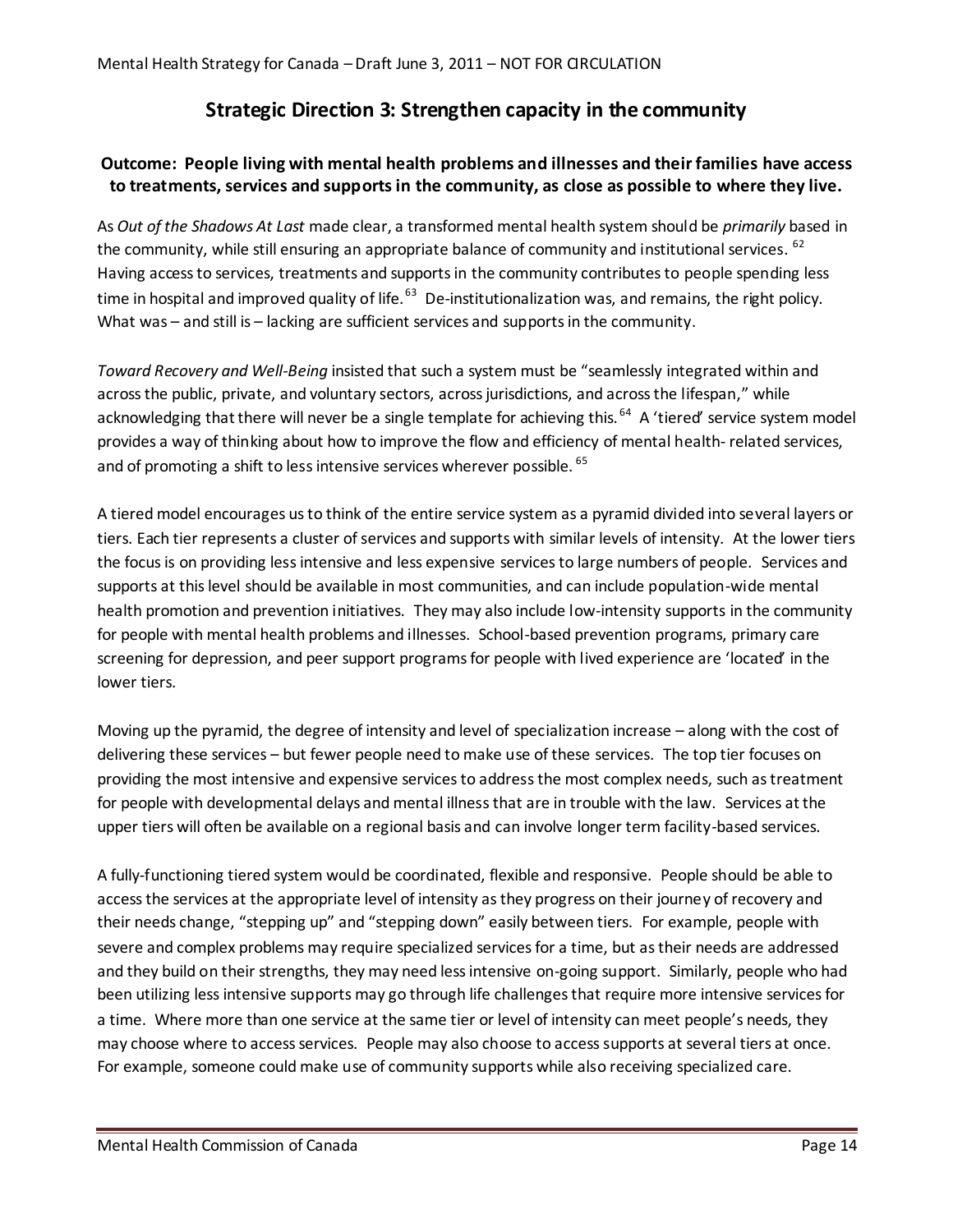A tiered approach points to the importance of strengthening the capacity of community-based mental health services and primary health care, and increasing access to 'talking' therapies, so that the mental health needs of a greater part of the population can be met in the least intensive manner possible. To support a transformed mental health system, one that is truly grounded in an orientation to recovery and well-being, the quality of relationships between service providers and people living with mental health problems and illnesses must be a central focus. In addition, a 'tiered model' must build in the importance of assisting people in obtaining a decent income, employment, housing and peer support ('a home, a job and a friend').

While Strategic Direction 3 focuses on these community-based services in particular, the other Strategic Directions also contain important elements of a 'tiered' system model, such as promoting positive mental health across the population and building capacity in other sectors, empowering people, families and communities, and addressing inequities in access to services and mental health outcomes.

#### **PRIORITY 3.1**

# **Strengthen the capacity of community-based mental health services to foster recovery and well-being.**

The long-standing shortfalls in the overall capacity of mental health services in the community must be addressed.<sup>66</sup> A number of measures can be taken to improve coordination between mental health services, primary health care, schools, the justice system and other sectors, including greater use of individualized care plans, along with protocols for their implementation. People and families can benefit from support to help navigate the system, particularly in times of crisis. More seamless transitions are also needed across the lifespan and across 'tiers,' such as when youth transition to adult mental health services, or when people move between acute care and community settings.

There is very good evidence that 'talking' therapies (also known as psychotherapy, clinical counselling, psychological therapy, etc.) can complement, or provide an alternative to, medication for people living with a broad range of mental health problems and illnesses. <sup>67,68</sup> Expanding access to 'talking' therapies under publicly funded systems has been made a priority internationally, notably in the United Kingdom and Australia. The evidence is very strong for Cognitive Behavioural Therapy ('CBT'), but is also increasingly recognizing the importance of individualized approaches and enabling choice in general.<sup>69,70,71</sup>

Although 'talking' therapies in Canada are available on a limited basis in publicly-funded settings such as hospitals and some mental health centres, wait-lists are long and there is minimal choice for the person seeking treatment. 'Talking' therapies provided by mental health professionals (other than physicians) who work in private practice are out of reach for many people who lack private insurance and cannot afford to pay out-of-pocket. It will be necessary to explore a variety of funding mechanisms in order to enable more people to have access to 'talking' therapies from a range of qualified providers.

Access to intensive services – such as crisis intervention and support, intensive case management and assertive community treatment – has improved in recent years, but continues to fall short of the need.<sup>72</sup> In particular, these services and supports play a key role in sustaining people in housing, helping them to avoid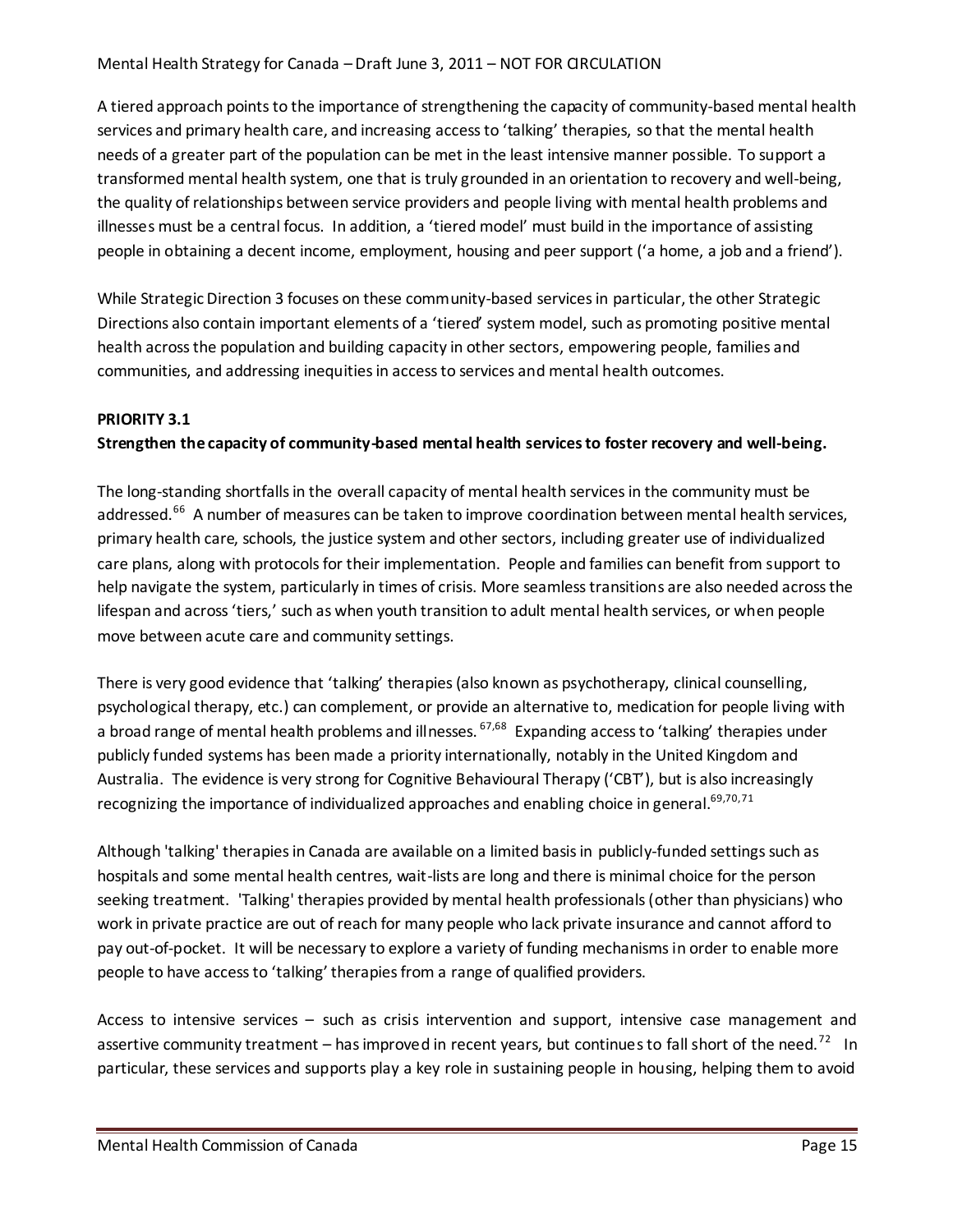becoming involved with the criminal justice system, reducing reliance on acute care services, and managing transitions from one part of the system to another.<sup>73</sup>

### **ACTIONS**

- 3.1.1 Strengthen coordination between community-based mental health, acute mental health, health, justice, education, and other social services through protocols, individualized care plans and system navigation.
- 3.1.2 Increase access to 'talking' therapies regardless of ability to pay, with due consideration of best available evidence.
- 3.1.3 Improve access to intensive services in the community such as crisis intervention and response, intensive case management and assertive community treatment.

#### **PRIORITY 3.2**

# **Advance the role of primary health care in a transformed mental health system.**

In Canada, people are more likely to consult their family physician about a mental health problem or illness than any other type of health care provider.<sup>74</sup> Strengthening the mental health capacity of primary health care yields important benefits including improved access, better use of resources, improved outcomes and greater satisfaction with care.<sup>75,76</sup> Efforts to expand collaborative approaches to mental health care in primary health care settings in Canada over the past 15 years have made a difference by: promoting a shift in attitudes towards collaboration; providing training; changing fee structures; and including mental health as a priority in primary health care teams.<sup>77</sup>

Despite this progress, there is still plenty of room to advance the role of primary health care and to develop stronger linkages with community-based mental health services. This can be accomplished by better defining competencies, establishing protocols, and expanding access to more flexible fee structures and appropriate training opportunities. Above all it is essential to build strong relationships amongst all providers and foster on-going communication.<sup>78</sup>

A variety of approaches are being used to re-orient primary health care toward recovery and well-being. Examples include: seeking input and feedback from people living with mental health problems and illnesses and their families; proactive outreach and follow-up; facilitating self-management and peer support; and promoting positive mental health and well-being.<sup>79</sup> There is also a tremendous opportunity to address cooccurring mental and physical health problems and illnesses in the context of primary health care. The fact that the lives of people living with serious mental health problems and illnesses can be shortened by as many as 25 years by chronic disease and suicide must be addressed.<sup>80</sup> At the same time, people with chronic diseases are at increased risk for the development of mental health problems and illnesses such as depression and anxiety.  $81,82$ 

#### **ACTIONS**

3.2.1 Strengthen collaboration between primary health care and mental health services, through defined competencies, protocols, supportive fee structures, on-going communication, and training.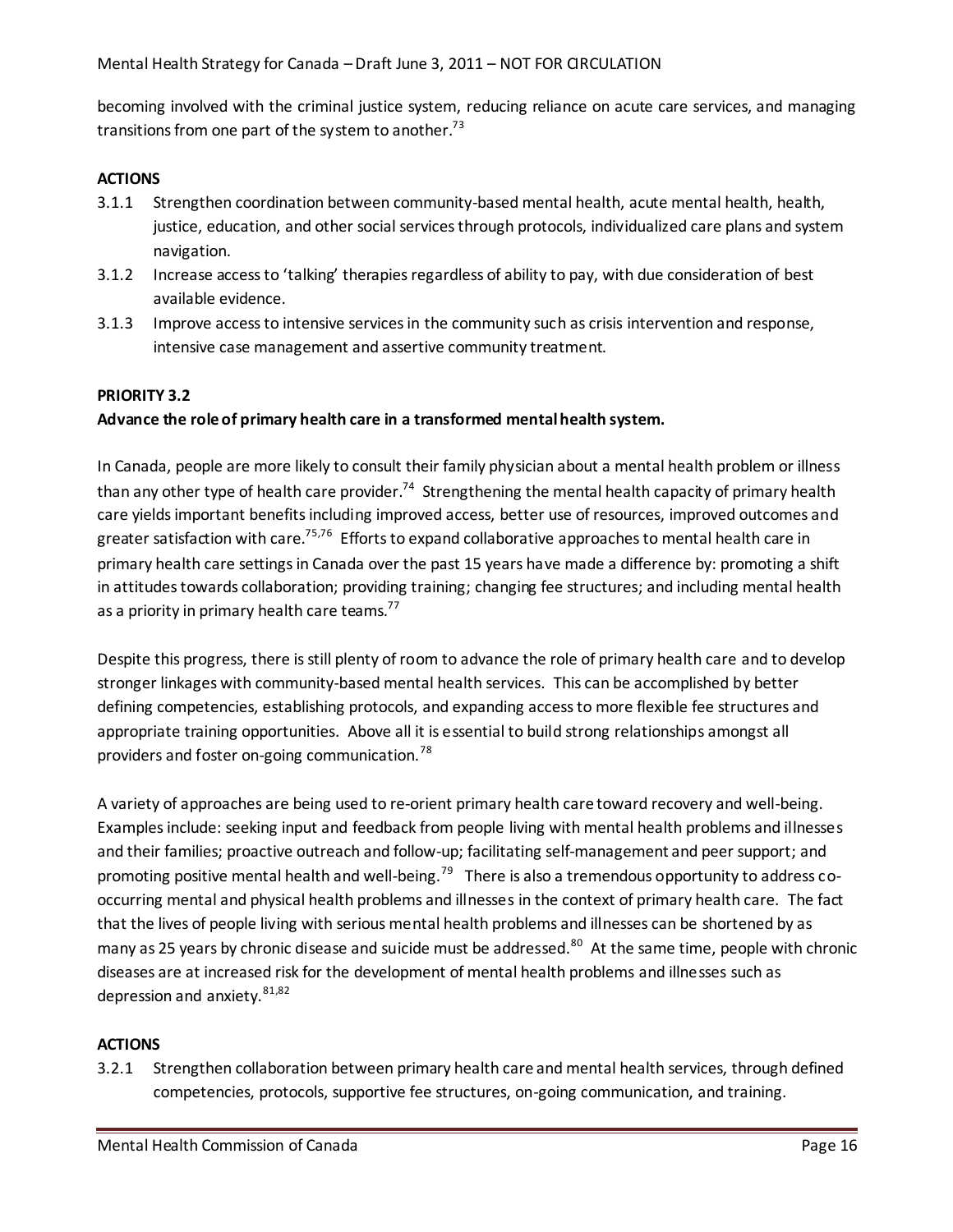- 3.2.2 Improve satisfaction with services by honouring input and feedback from people living with mental health problems and illnesses and their families, and through proactive outreach and follow-up.
- 3.2.3 Enhance the role of primary health care in facilitating self-management and peer support, and promoting positive mental health.
- 3.2.4 Make screening for mental health problems and illnesses a routine practice in primary health care for people at high risk such as those with chronic physical illnesses.
- 3.2.5 Reduce mortality rates for people living with mental health problems and illnesses by improving physical health care and acting to prevent suicide.

# **PRIORITY 3.3**

# **Increase access to peer support as an essential component of a transformed system.**

The use of peer support is founded on the understanding that people living with mental health problems and illnesses and their families can offer beneficial support, encouragement and hope to each other when facing similar situations. Peer support can take place in a variety of settings, ranging from peer-run organizations and family support programs to workplaces, universities, and healthcare settings. Peer-run organizations play an essential role in the continued development of peer support capacity, both by providing peer support directly and by providing support to peers working in mainstream settings.<sup>83</sup>

Outcome studies conclude that peer support in a variety of organizational settings can be as effective, or more effective, than non-peer services. Peer support for people living with mental health problems and illnesses is associated with: reductions in hospitalization for mental health problems; reductions in 'symptom' distress; improvement in social support; and improvement in people's quality of life. 84

Peer support is provided in both mainstream and peer-run settings across Canada. However, the proportion of mental health funding directed towards peer support initiatives remains negligible. Developing guidelines and standards for practice will enhance the credibility of peer support services and contribute to the growth of peer support as an essential component of a transformed mental health system.<sup>85</sup> Family peer support and family-led education can improve family members' understanding of the mental health system, and their sense of empowerment, ability to cope and self-care.<sup>86,87,88</sup> It is important that family members be supported to promote recovery.<sup>89,90</sup>

- 3.3.1 Increase availability of appropriately-resourced peer initiatives, in both peer-run and mainstream settings.
- 3.3.2 Develop peer worker competencies and voluntary standards in collaboration with peer support organizations.
- 3.3.3 Increase opportunities for peer support between families.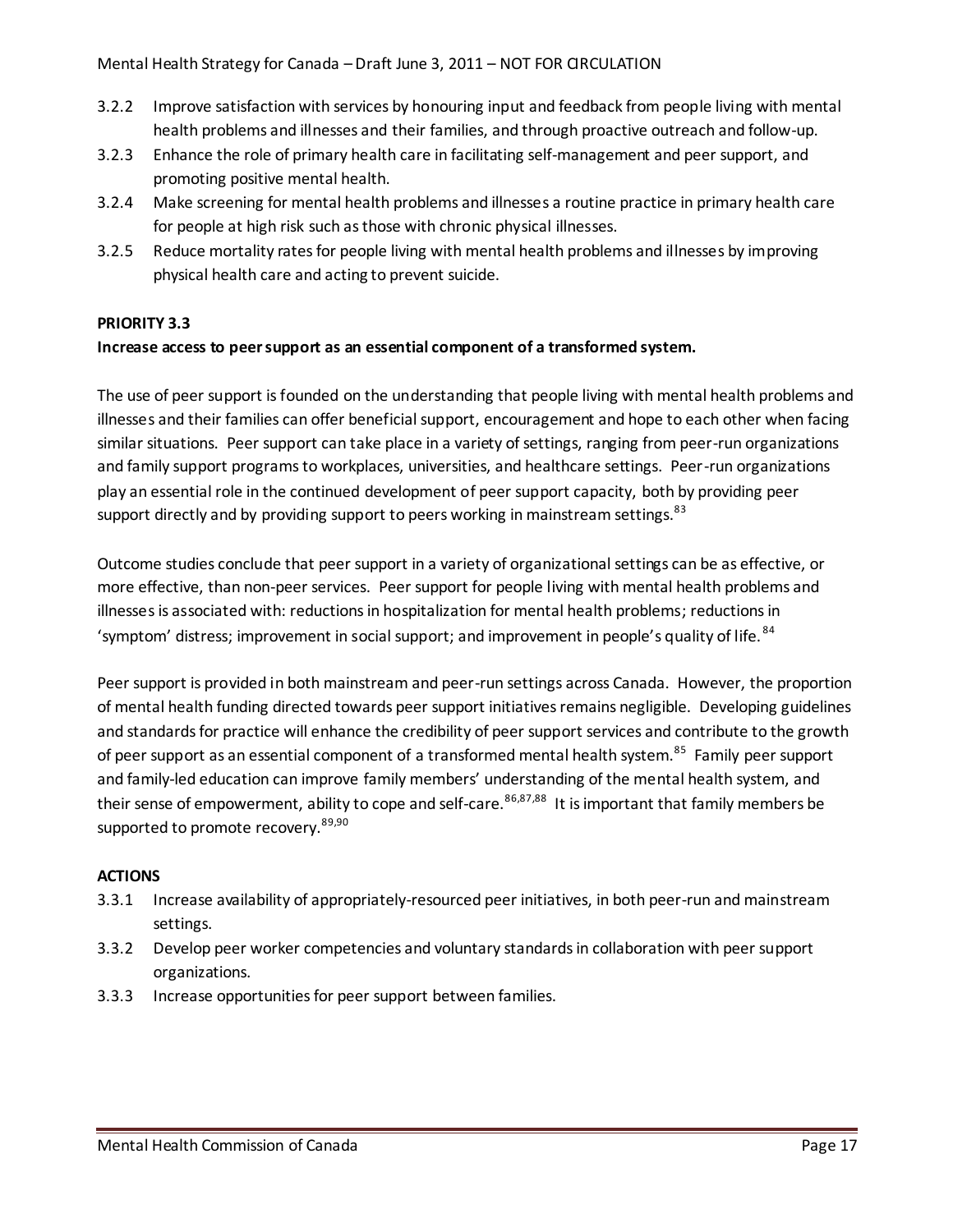#### **PRIORITY 3.4**

#### **Improve income to support choice and quality of life.**

Having meaningful work and access to an adequate income contributes to everyone's ability to achieve and sustain a good quality of life. People living with mental health problems and illnesses have high rates of unemployment, and many are unable to develop their skills and talents.<sup>91</sup> There is a need to remove barriers to full participation in the workforce and increase access to effective employment supports that help people to obtain competitive employment.<sup>92</sup> Social enterprises, many of which are peer-run, employ people within a supportive environment and can be a valuable alternative.

Canada lags behind other developed countries both in ensuring adequate access to disability benefits and in how disability benefits are assessed and administered.<sup>93</sup> A number of elements should be at the heart of disability assessment and administration, including: integrated incapacity and capacity assessment; recognition of episodic disability; providing income support as needed; and support for individuals to build on their strengths. Financial disincentives to return to work because of the way these programs are structured, as well as disincentives that arise through the interaction with other social programs, must also be addressed.<sup>94</sup>

For families and circles of support, providing unpaid care for a person living with a mental health problem or illness can hinder their own participation in the workforce and cause them serious economic hardship. One study reported that 27% of caregivers experienceda reduction in income and 29% incurred major financial costs. <sup>95</sup> Families and circles of support need increased access to financial support such as tax credits, caregiver allowances and respite care, and policies that make possible more flexible work environments, including allowing caregiver leaves and flexible hours. <sup>96</sup>

#### **ACTIONS**

- 3.4.1 Improve access to income support programs for people living with mental health problems and illnesses, and address financial disincentives that hinder their return to work.
- 3.4.2 Strengthen supports for people living with mental health problems to work in competitive employment, and support the development of social enterprises.
- 3.4.3 Increase financial/income support and flexible work environment policies for caregivers.

#### **PRIORITY 3.5**

# **Provide equitable access to decent, affordable housing and related supports.**

The elements of secure housing include affordability, security of tenure, desirability and safety of location, as well asthe condition of the dwelling unit itself. All of these elements add up to something that is called "home." A home is the foundation for an independent life in the community, and indeed for health and well-being.<sup>97</sup> While this is true for everyone, it is doubly true when people are experiencing mental health problems and illnesses. In a transformed mental health system that is grounded in recovery and well-being, people living with mental health problems and illnesses must be supported to live in the community, to choose their place of residence and to choose from among a range of community support services.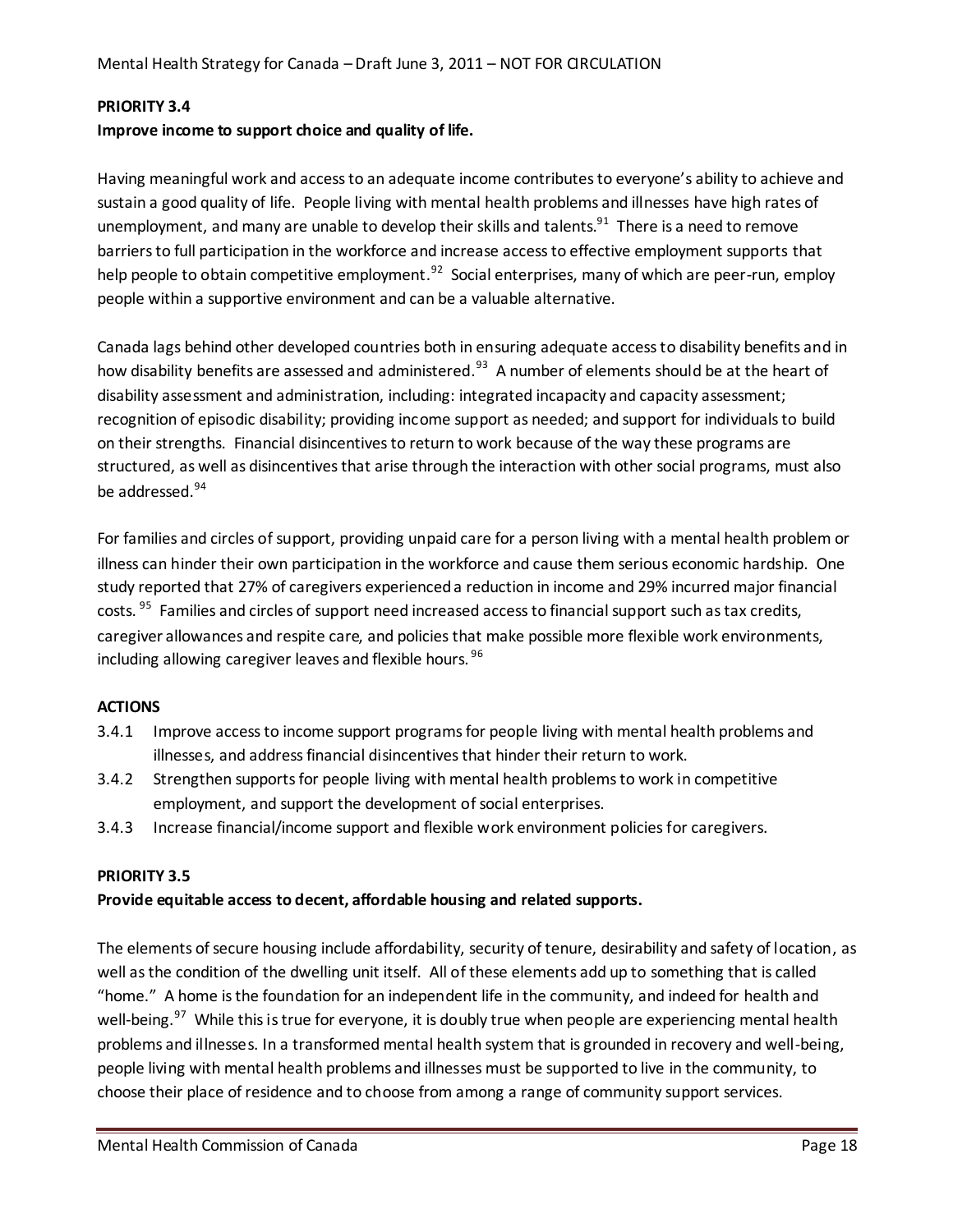### Mental Health Strategy for Canada – Draft June 3, 2011 – NOT FOR GRCULATION

There is strong evidence that improving housing contributes to improved outcomes, and a strong business case can be made based on the significant costs of inaction that are being borne by the acute care system, the justice system, and the private sector. Action is needed on many fronts: increasing access to affordable and adequate housing stock; providing greater access to rent supplements; and shifting from custodial housing models to models that support greater choice and privacy.<sup>98</sup> At a minimum, the discrimination faced by people living with mental health problems and illnesses with regard to housing must be addressed. There is a greater percentage of people living with mental health problems and illnesses who lack access to adequate housing (27%) than the percentage of the general population that faces housing need (15%). <sup>99</sup>

Between 23% - 74% of people who are homeless in Canada have a mental health problem or illness.<sup>100</sup> 'Housing first' approaches provide housing and supports according to people's preferences, without preconditions. These models are showing great promise for improving outcomes and quality of life for the homeless population in Canada and internationally, and must be sustained and expanded across the country.<sup>101,102,103,104</sup> Providing appropriate housing and related supports to homeless people who are living with a mental health problem or illness also saves money. The cumulative costs of shelters, increased health services use, and other services outweigh the costs of simply providing a place to live and support to stay there.<sup>105,106</sup>

- 3.5.1 Ensure that people of all ages living with mental health problems and illnesses have at least as much access to adequate and affordable housing as the general population.
- 3.5.2 Sustain and expand access to 'housing first' initiatives for homeless people living with mental health problems or illnesses.
- 3.5.3 Increase access to the range of services, treatments and supports that are needed to acquire and sustain housing.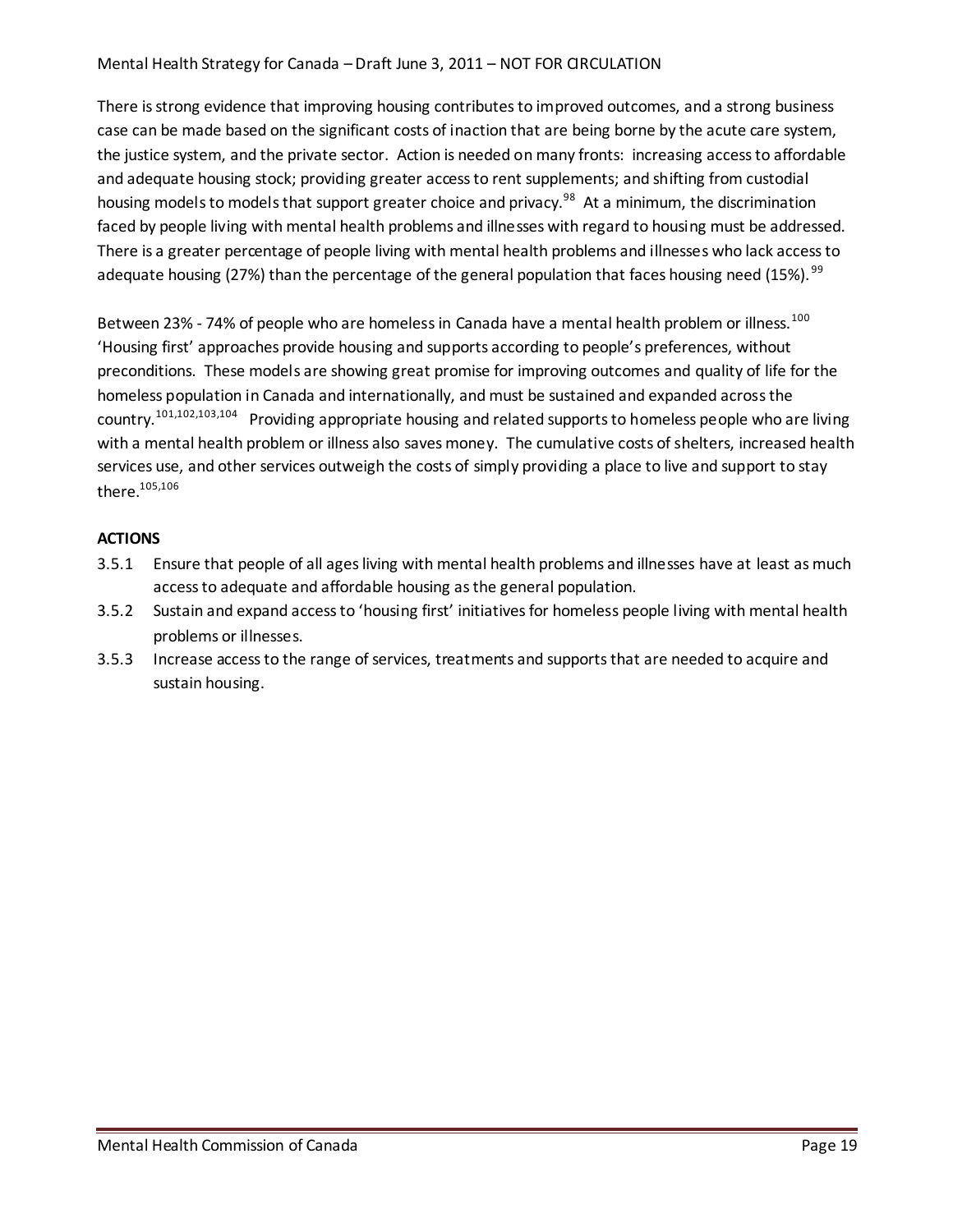# **Strategic Direction 4: Improve equity**

# **Outcome:**

# **Inequities in addressing mental health needs are reduced, whether based on stage of life, geographical location, diversity of background, or degree of complexity.**

All people living in Canada should have the opportunity to achieve the best possible mental health and wellbeing. However, many population groups in Canada continue to have poorer mental health outcomes overall compared to the population as a whole.<sup>107,108</sup> There are many inequities in living conditions – such as inadequate access to housing, lower rates of employment and education, and poverty – that influence these poorer outcomes. As well, barriers that inhibit access to mental health services, such as the limited availability of culturally safe and culturally competent services, also play a role. In Canada and around the world, there is growing recognition that addressing these kinds of inequities must become central to the effort to improve health and social outcomes, including mental health outcomes.<sup>109</sup>

As stated in *Toward Recovery and Well-Being,* a transformed mental health system must respond to the disparities and diverse needs that can arise from First Nations, Inuit or Métis identity; ethno-cultural background, experience of racism, and migration history; stage of life; language spoken; sex, gender and sexual orientation; geographic location; different abilities; socio-economic status; and spiritual or religious beliefs. $110$ 

Mental health has often been described as the "orphan" of the health care system because it has not received the attention and resources to respond adequately to the mental health needs of the Canadian population. At the same time that mental health overall has been neglected compared to other dimensions of the health care system, there have been sectors within the mental health system itself that have experienced even greater levels of neglect. For example, infant, child and youth mental health has sometimes been referred to as the "orphan of the orphan" because it has suffered from fewer resources, an inadequate workforce, and lack of investment in research. Therefore, at the same time that efforts need to be made to bring up the level of resources devoted to mental health, it is also important to pay particular attention to those sectors and population groups that have experienced, and continue to experience, particular disadvantage.

This additional layer of inequity is reflected either in inferior access to services, treatments and supports than is available to the population as a whole, or in poorer mental health outcomes. Most often, it is reflected in both. Of course, this does not mean that the situation is as good as it should be for the population as a whole. We know, for example, that only one third of adults who could benefit from mental health services, treatments or supports actually have access to them.<sup>111</sup> Compared to the treatment of just about any physical ailment, this is far less than adequate. More striking, however, is that only one quarter of children and youth has access to the mental health services, treatments and supports that they need.<sup>112</sup>

The next Strategic Direction ("Seek innovation with First Nations, Inuit and Métis") looks at what needs to be done with respect to improving mental health outcomes for First Nations, Inuit and Métis. This is essential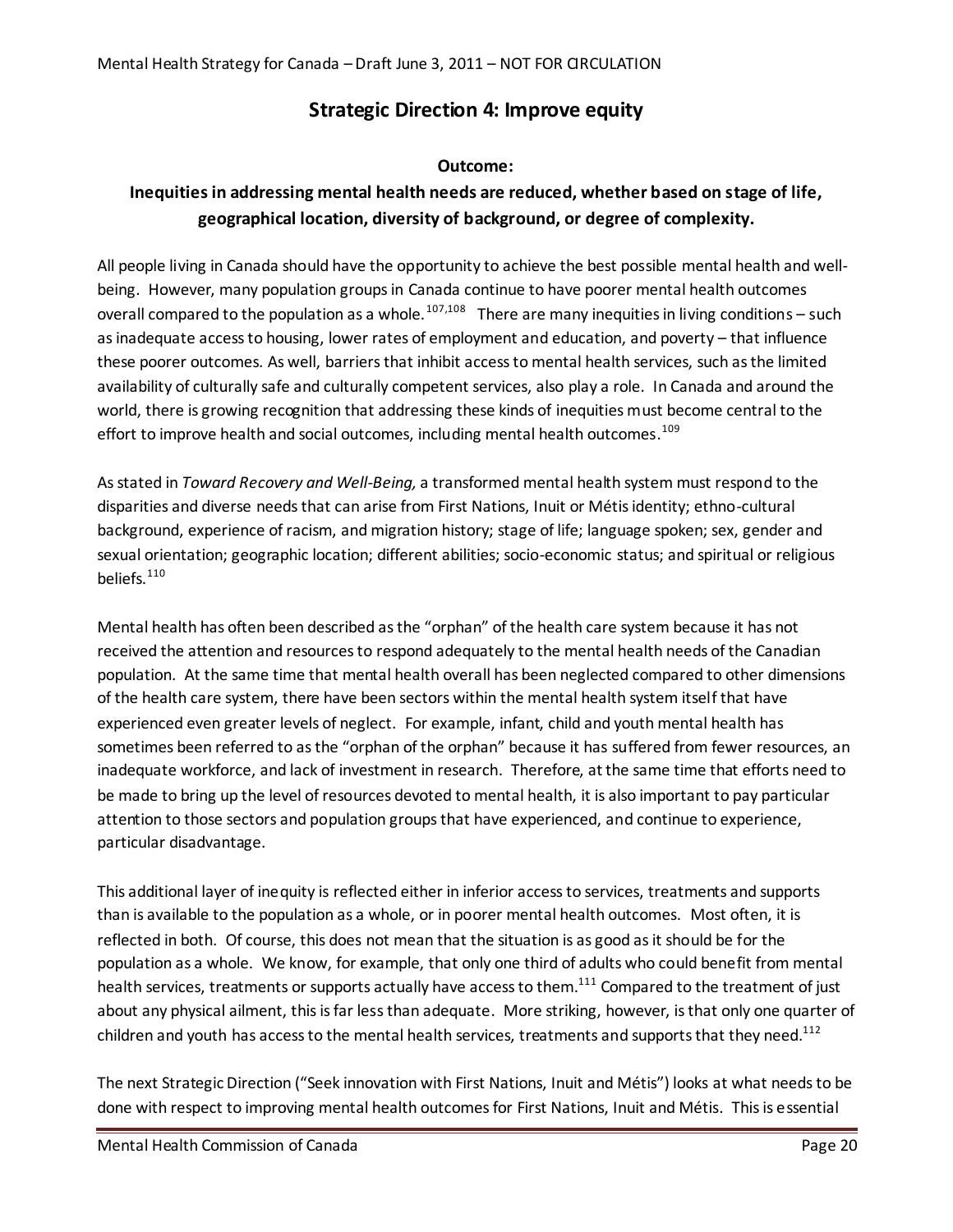both in order to build on the traditional and cultural knowledge of indigenous peoples, but also because of the poorer mental health outcomes experienced by many First Nations, Inuit and Métis people and communities.<sup>113</sup> This Strategic Direction examines inequities in mental health outcomes associated more broadly with diversity, as well as inequities in access to services, treatments and supports.

#### **PRIORITY 4.1**

#### **Reduce inequities in mental health outcomes associated with diversity.**

Poverty, inadequate housing and barriers to employment and education affect quality of life and contribute to poorer mental health outcomes. The varying impact of these factors on different groups within the population helps to shape the diversity of mental health needs. For example, recent immigrants are finding it increasingly difficult to obtain employment, particularly employment that matches their level of skills and education, with negative consequences for their mental health.<sup>114,115</sup>

The most successful approaches to addressing inequities in living conditions, including innovative antipoverty initiatives that are underway in different parts of the country, have taken collaborative action that spans the public, private and voluntary sectors and involves multiple government departments. They have engaged senior political leaders and have supported local communities to take action.<sup>116,117,118,119</sup> A health equity lens is useful tool for judging the impact of new policies and programs on mental health and for ensuring that some people are not inadvertently made worse off. $120$ 

With respect to the mental health system itself, there continue to be significant barriers that keep many people living in Canada with diverse needs from seeking or obtaining help.<sup>121, 122, 123, 124</sup> Although cultural safety and cultural competence have been recognized as core competencies by some professional associations and in accreditation standards, faster uptake and implementation is needed as too many people lack access to treatments, services and supports that are safe and are effective. 125,126

At the same time, people in many communities who are dealing with mental health problems and illnesses may turn first to people and organizations within their own communities, whether or not they specialize in dealing with mental health concerns. It is important that these community-based organizations be adequately linked to appropriate services and supports in the mainstream mental health system. Finally, there is a need to increase access to information, services and supports in diverse languages, both for Francophones living in minority communities outside of Quebec, and also for the 12% of people living in Canada who speak a language other than French or English at home.<sup>127</sup>

- 4.1.1 Engage government decision-makers and diverse population groups in addressing barriers to appropriate employment, education, housing and income.
- 4.1.2 Support diverse communities to assess local needs and strengths and take collaborative action on local priorities, in collaboration with local service systems.
- 4.1.3 Use a health equity lens when evaluating all new policies and programs that have an impact on mental health.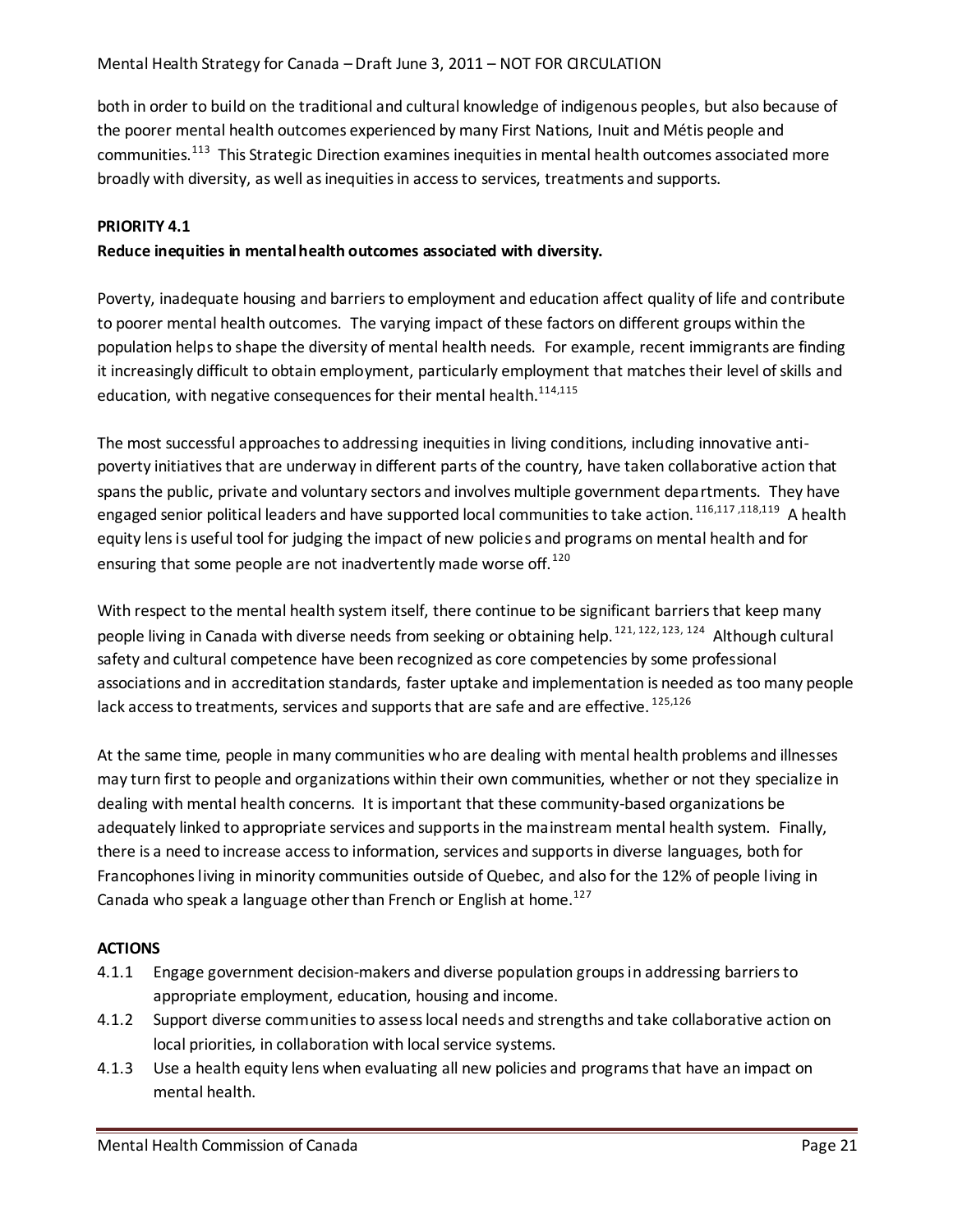- 4.1.4 Support the implementation of cultural safety and competency standards through accreditation bodies and professional associations.
- 4.1.5 Increase the number of mental health services and supports that connect to and build on the strengths of existing community-based organizations serving diverse communities.
- 4.1.6 Increase access to linguistically appropriate information and mental health services, treatments and supports for minority francophone and diverse language communities.

# **PRIORITY 4.2**

#### **Improve equity of access to mental health services, treatments and supports.**

While it is often difficult for anyone living in Canada to access the mental health system, it can be most challenging for the youngest and oldest among us, for those living in northern, rural and remote areas, and for those living with substance use problems or developmental disabilities in combination with mental health problems and illnesses.

The children's mental health system is beleaguered by underfunding, fragmentation and shortages of personnel, with tremendous costs for the quality of life of children and youth experiencing mental health problems and illnesses and for society as a whole.<sup>128</sup> As well, youth in transition from child to adult mental health services are at even greater risk of falling through the cracks, and there is a lack of appropriate linkages between mental health, health and social services, and the school system. At the other end of the life span, there are nowhere near sufficient mental health services, supports and treatments for older adults, who are also the most likely to have combinations of physical and mental health problems. With the population of older adults set to double over the next 30 years, this shortage risks becoming even more acute. $^{129}$ 

Getting help for mental health problems and illnesses – without having to travel far from home – is particularly hard for people living in northern, remote and rural communities. Unique challenges include isolation, higher costs of service provision, lack of qualified service providers, cultural diversity, and complex social and jurisdictional issues. Telemental health and the internet have demonstrated great value in helping to provide services much closer to where people live, but such services are still not widely available enough. At the same time that these services are expanded, communities must be supported to develop their own solutions and build local capacity over time.

All too often people living with substance use problems in combination with mental health problems and illnesses ('concurrent disorders') or developmental disabilities ('dual diagnosis') are shunted between services without ever receiving the treatment and care they require. While provincial and territorial governments have made considerable progress in integrating mental health and addictions systems at the administrative level, work is needed to tailor services on the ground to a wide range of needs and circumstances.<sup>130</sup> Children and adults with developmental disabilities who experience mental health problems and illnesses ('dual diagnosis') confront complex social and economic problems and severe symptoms that require much better coordination between health, mental health, developmental and social services.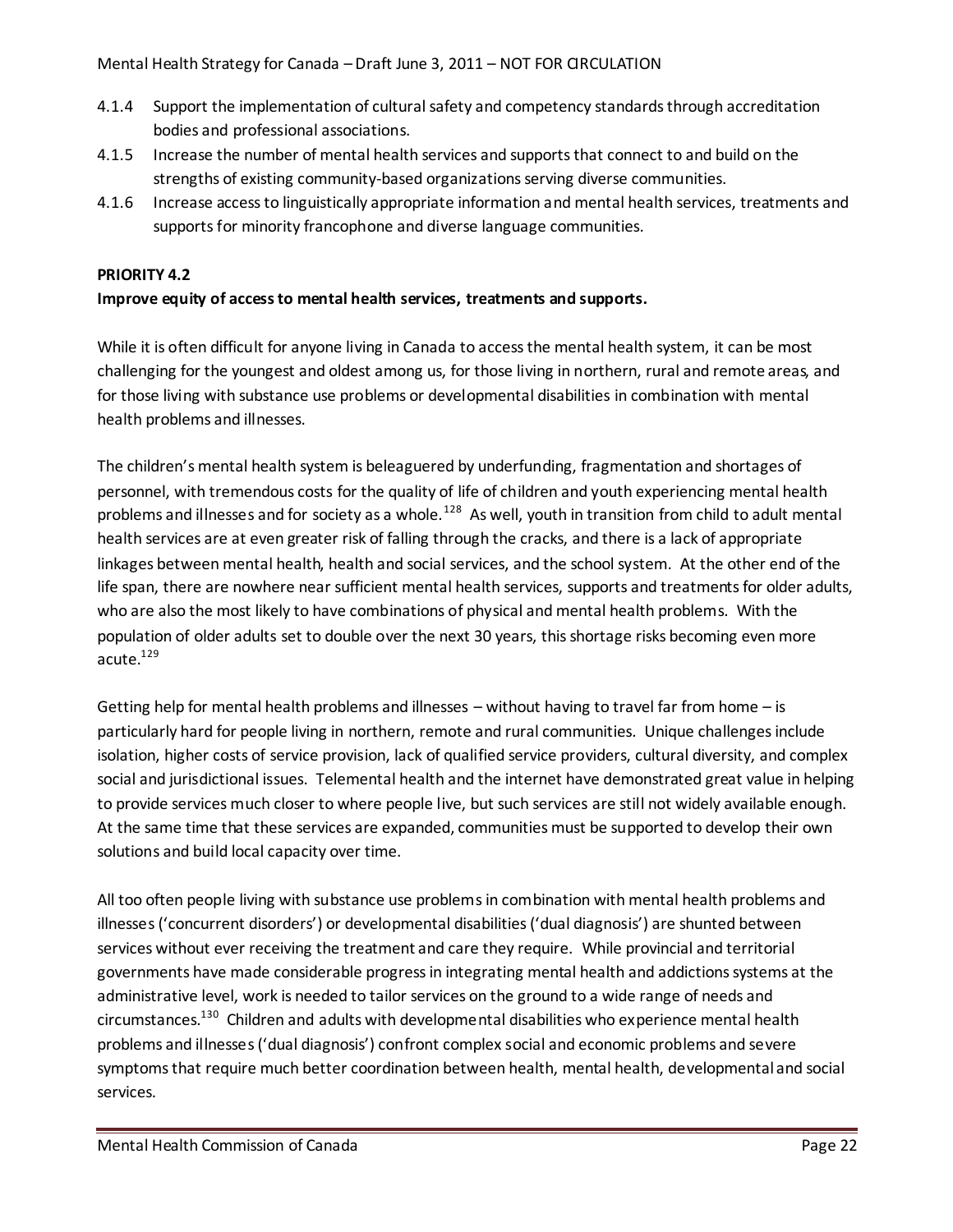- 4.2.1 Develop and support the implementation of children's mental health wait-time standards, including for 'children in care.'
- 4.2.2 Support the successful transition to adulthood of young people with mental health problems and illnesses by improving coordination and linkages between child and adult services.
- 4.2.3 Increase mental health services for seniors, including community outreach services, outreach services to residential care facilities, and specialized geriatric inpatient services.
- 4.2.4 Support northern, rural and remote communities to strengthen local capacity, and accelerate the uptake of tele-mental health and the internet.
- 4.2.5 Implement targeted approaches to concurrent mental health and substance use problems at the service delivery level.
- 4.2.6 Improve the coordination of and access to services for children and adults with developmental disabilities who also have mental health problems or illnesses ('dual diagnosis').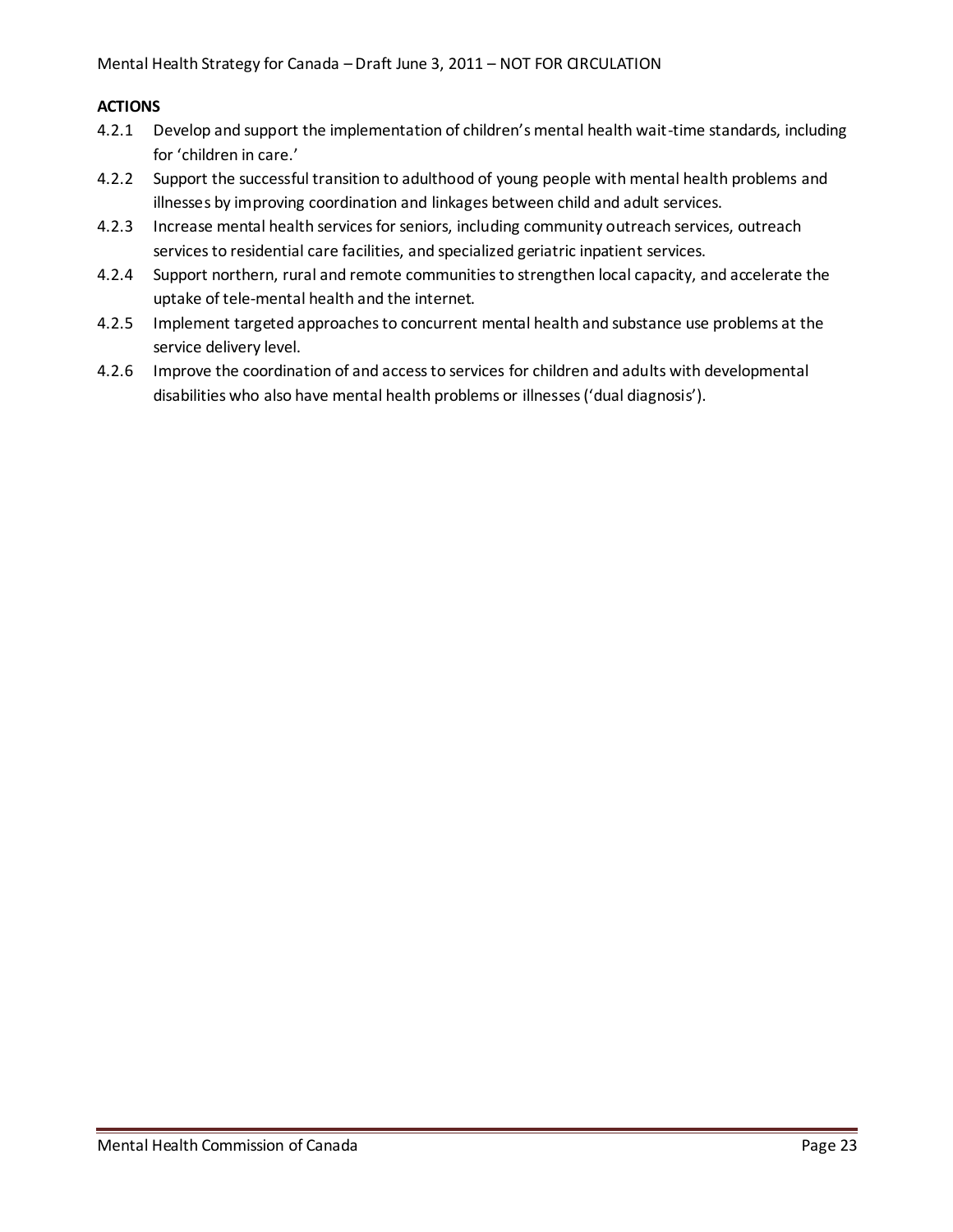# **Strategic Direction 5: Seek innovation with First Nations, Inuit and Métis**

[UNDER DEVELOPMENT]

5.1 First Nations Stream

5.2 Inuit Stream

5.3 Métis Stream

5.4 Additional focus on gender, urban, rural and northern issues

*Toward Recovery and Well-Being* rightly insists that, "A mental health strategy for Canada must acknowledge the unique circumstances, rights and contributions of First Nations, Inuit and Métis in Canada, and respond to their needs." This is important for everyone living in Canada, and will be a key focal point of the Mental Health Strategy for Canada when it is released early in 2012.

To recognize First Nations, Inuit and Métis as distinct cultural groups with unique rights and needs, this Strategic Direction will include distinct streams for First Nations, Inuit and Métis, with a cross-cutting focus on gender, northern, urban and rural issues. The Mental Health Commission of Canada is seeking advice from and working to establish on-going relationships with the Assembly of First Nations, Inuit Tapiriit Kanatami, Métis National Council, the Congress of Aboriginal Peoples, the Native Women's Association of Canada and other indigenous organizations. The Commission also draws on the knowledge and experience of the MHCC First Nations, Inuit and Métis Advisory Committee.

Priorities for action are being developed for each stream that respect traditional and cultural knowledge from First Nations, Inuit and Métis communities.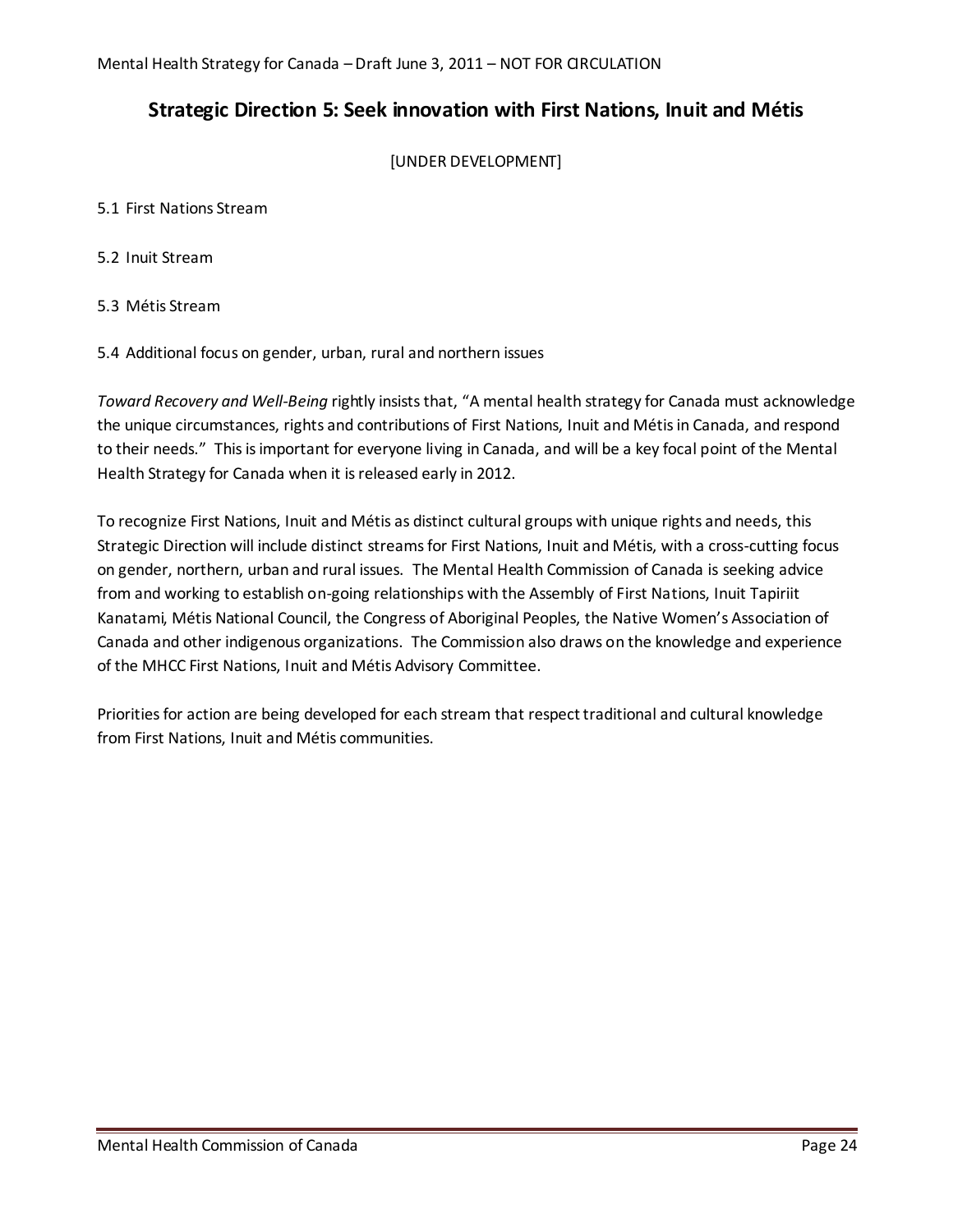# **Strategic Direction 6: Mobilize leadership**

Achieving the objectives set out in this strategy will not happen overnight. This Strategic Direction focuses on key enablers of change: the human and financial resources that will be needed to implement the recommendations in the strategy; the leadership at multiple levels required to sustain and build on the momentum for change; and the creation of the infrastructure that can support the process of transformation and measure our progress over time.

The past decade has seen a remarkable rise in the attention paid to mental health issues in government, the media and amongst people right across the country. Beginning with efforts by mental health stakeholders to develop a common call for action on mental health, many have already played an important leadership role. *Out of the Shadows at Last,* the report on mental health by the Senate Committee on Social Affairs, Science and Technology, shone a spotlight on the urgent need to transform mental health systems across the country and led to the creation of the Mental Health Commission of Canada. In parallel to the work of the Commission, numerous governments have undertaken work to develop their own mental health plans and strategies.

In order to build on this momentum and sustain it over time, leadership at many levels will be required. It has often been rightly noted that mental health cannot be seen exclusively as a 'health' issue. Poor mental health undermines the objectives of many government departments and agencies – from child and youth services, to housing, to finance – whose work in turn has an impact on mental health outcomes. This underscores the importance for all governments to effectively coordinate their efforts and to take a "wholeof-government" approach to mental health issues. Internationally, mental health strategies have increasingly incorporated plans to implement such approaches, and whole-of-government approaches have also demonstrated their value in a number of provinces here in Canada in areas such as poverty reduction, healthy children, and promoting community safety.<sup>131,132,133</sup>

In order to achieve the best results in the most efficient way possible, it is necessary both to define our objectives as clearly as possible and collect the information needed to measure progress. While the organization and delivery of services will remain largely the responsibility of the Provinces and Territories, there are many areas where developing and strengthening pan-Canadian infrastructure could help all jurisdictions. For example, authoritative bodies in a number of countries have contributed to enhancing quality across their mental health systems. It should be possible to replicate their success in Canada. Human resource planning and establishing outcomes targets and collecting the data needed to know if we are achieving them are other areas where it will be important to strengthen efforts that cross jurisdictional boundaries.

Many other countries have reported that the participation of people living with mental health problems and illnesses and their families has been a critical element in initiating and sustaining change within their mental health systems. Expanding the leadership role of people with lived experience by investing in leadership and organizational development at the national, regional and local levels will be essential for success in Canada as well.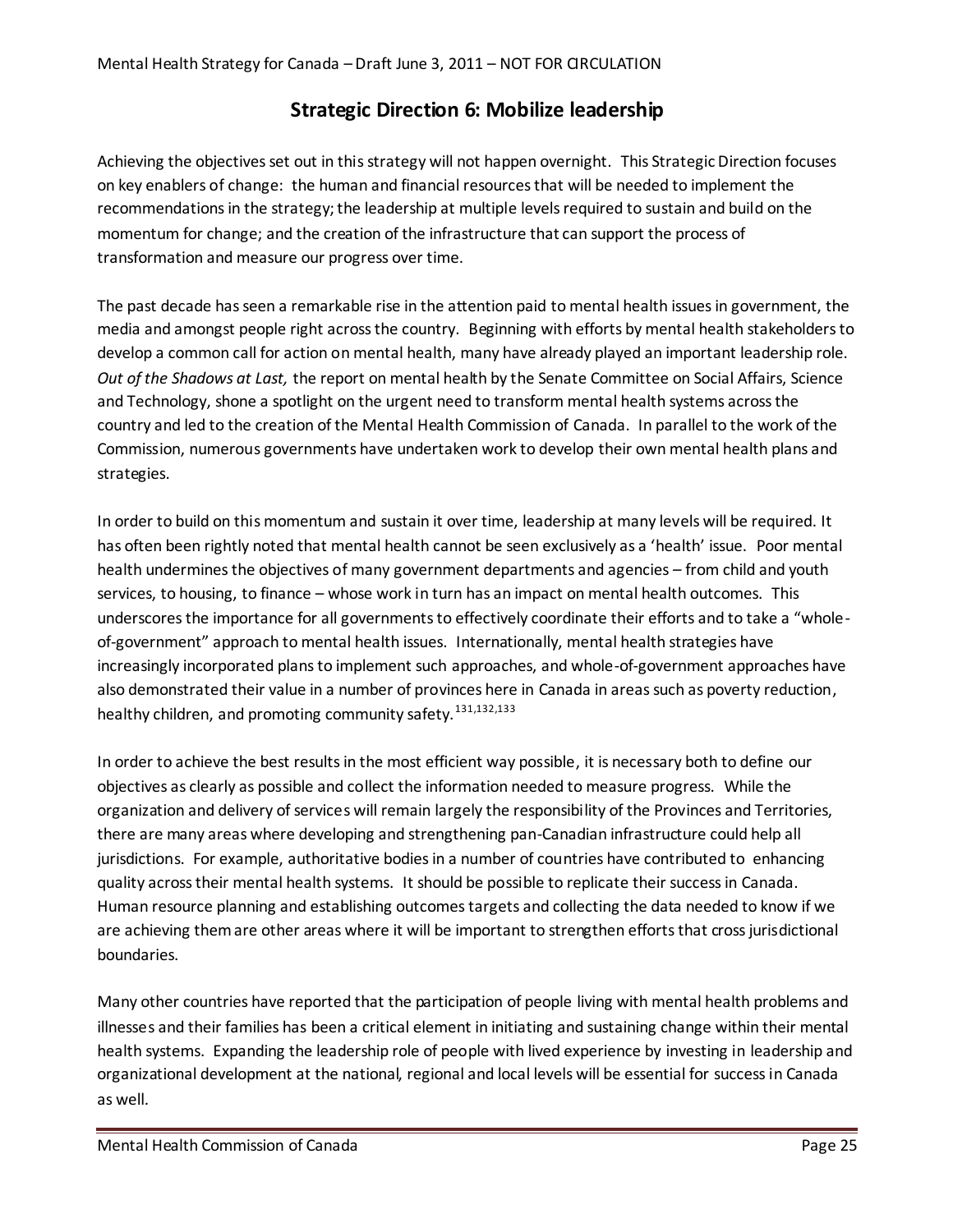It is clear that the kind of change envisaged in this strategy cannot occur without renewed investment in the broad sphere of mental health by governments across the country. While there is no established target for spending on mental health and it is difficult to estimate accurately the total spending by all departments and levels of government, the best available research indicates that Canada spends considerably less on mental health than those countries that are setting the standard. In Canada, mental health funding makes up 7% of overall health spending, far below the 10+% spent by other developed countries such as New Zealand and the UK.<sup>134</sup> Given the perpetual competition for government resources, it will take a strong social movement to sustain pressure on governments to make the necessary increase in investments in mental health.

#### **PRIOIRITY 6.1**

# **Apply a "whole-of government" approach to the development and implementation of mental health policy and in response to the mental health strategy for Canada.**

Mental health both influences and is influenced by policies and programs that span multiple government ministries. Success in dealing with complex, cross-departmental and cross-jurisdictional issues such as mental health depends on many factors, including strong leadership by government. There are many examples, at home and abroad, of approaches to horizontal management in government ranging from the establishment of a dedicated authority responsible for coordinating activity across ministries to the designation of an existing ministry or department to assume leadership.<sup>135</sup> While the most appropriate mechanism for ensuring that a "whole-of-government" approach is adopted will always vary from one jurisdiction to the next, the evidence suggests that it is very important that leadership be located at the highest level possible within government and the bureaucracy.

At the same time, there are many actions that are only achievable if there is coordinated action across the country. In particular, the mental health workforce represents roughly 80% of costs in direct mental health care. Ensuring that the workforce is the right size, has the right skills, and has the right mix of specialties cannot be achieved by each jurisdiction working on its own. It is important to undertake human resource planning in order to address immediate issues and align the future workforce with the changing orientation of the mental health system.<sup>136</sup> Current issues include shortages of professionals in many disciplines, the uneven distribution of providers across the country, and the inability of services to hire certain kinds of providers because they cannot afford them. Implementing the recommendations in this strategy will require many adjustments to the composition of the workforce, from ensuring that there are sufficient peer support workers to facilitating inter-disciplinary practices and promoting cultural competence.

In accordance with their rights and responsibilities, First Nations, Inuit and Métis leaders and governments must be engaged by the highest levels of federal, provincial and territorial governments. Such a forum is needed to address the many complex jurisdictional and governance issues that have a significant impact on policies, programs and outcomes related to First Nations, Inuit and Métis mental health.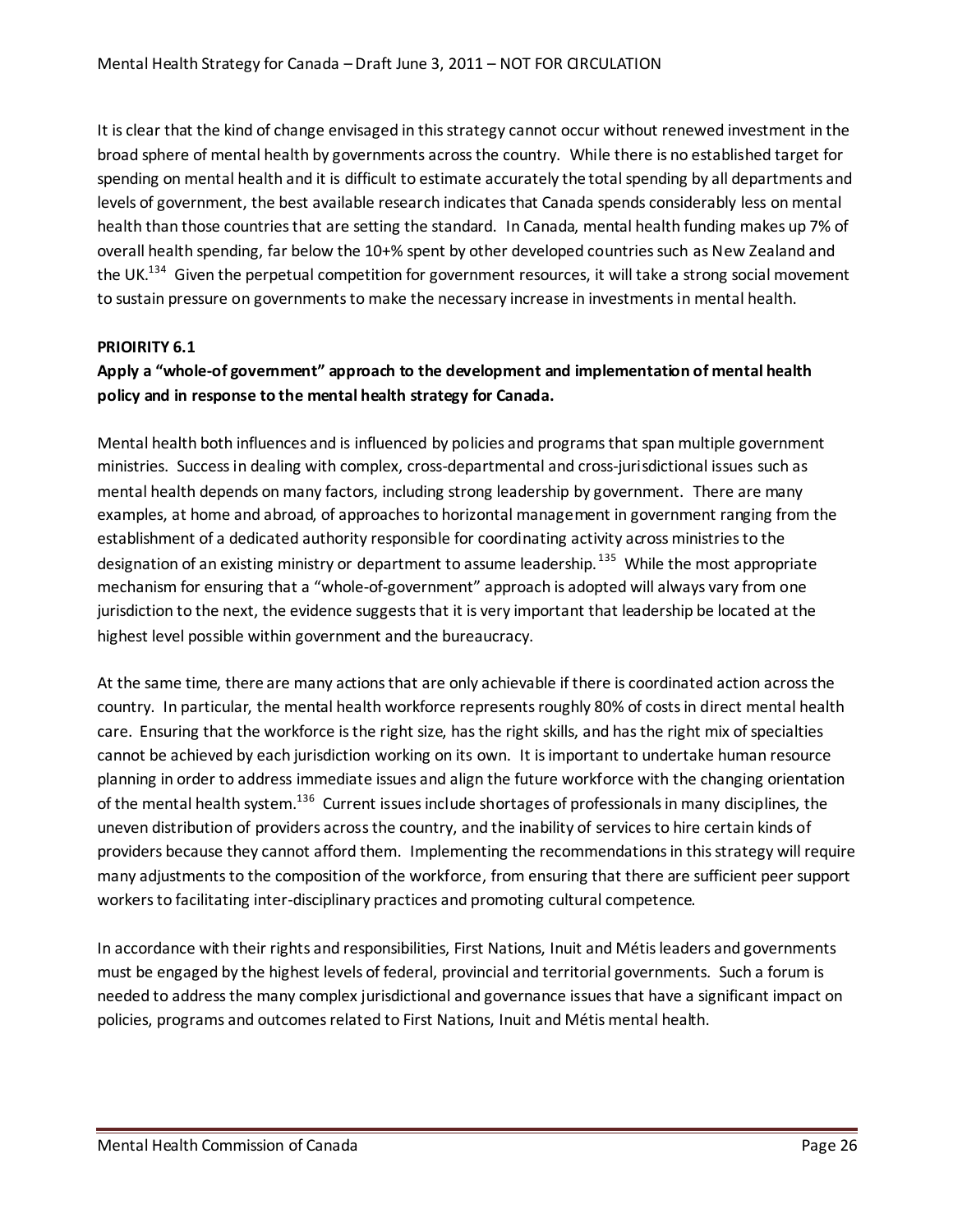#### **ACTIONS**

- 6.1.1 In every jurisdiction, establish cross-departmental Mental Health Committees sanctioned by the Prime Minister or the Premier, as well as a mechanism for inter-governmental collaboration.
- 6.1.2 Develop cross-jurisdictional capacity for human resource planning, education and supply management to support recovery and well-being.
- 6.1.3 Work with First Nations, Inuit and Métis communities and leaders to address mental health-related jurisdictional and governance issues.

#### **PRIORITY 6.2**

#### **Strengthen national mental health infrastructure.**

There are many areas where developing and strengthening national and cross-jurisdictional infrastructure can be of great benefit to each jurisdiction, as well as to the country as a whole. Credible indicators and meaningful data on mental health and mental illness are required to measure progress both in transforming the service system and improving outcomes over time. Given the significant areas for which data is simply not currently available, as well as the many instances in which it is collected in different ways in different parts of the country, it will be important to adopt a "twin-track" approach. We need to identify indicators that can be supported by existing data sources – even if these are not ideal – in order to begin measuring our progress. At the same time, we need to develop a comprehensive outcomes framework and put in place the capacity to collect the data needed for its implementation.

The release of this strategy is only one step in the planning process that will be required to realize the goal of a transformed mental health system. Not only must this strategy be reviewed and updated, but it will also need to be supplemented by a variety of other planning initiatives. There are many areas not covered at all by this strategy, and others for which only a limited set of recommendations has been proposed. Plans for specific sectors and population groups need to be developed along with guidelines and standards for a range of policies and practices. This work needs to be done in an inclusive and collaborative fashion and must be supported by a research agenda that spans the full spectrum of issues that relate to mental health and mental illness. At the same time, the translation of this knowledge into policy and practice must be accelerated.

Some of this work is currently being undertaken by existing organizations, including the Mental Health Commission of Canada, but it is all too often not being done in a systematic and coordinated fashion. As in other countries, sustaining this work over time will require a robust institutional framework that will build credibility amongst all stakeholders and foster ongoing coordination and collaboration across jurisdictions and organizations.<sup>137</sup>

# **ACTIONS**

Designate or establish a body (or bodies) that would have the capacity to:

6.2.1 Develop and implement an outcomes framework that would enable the measurement of progress in transforming mental health systems in Canada and in improving mental health outcomes across the population.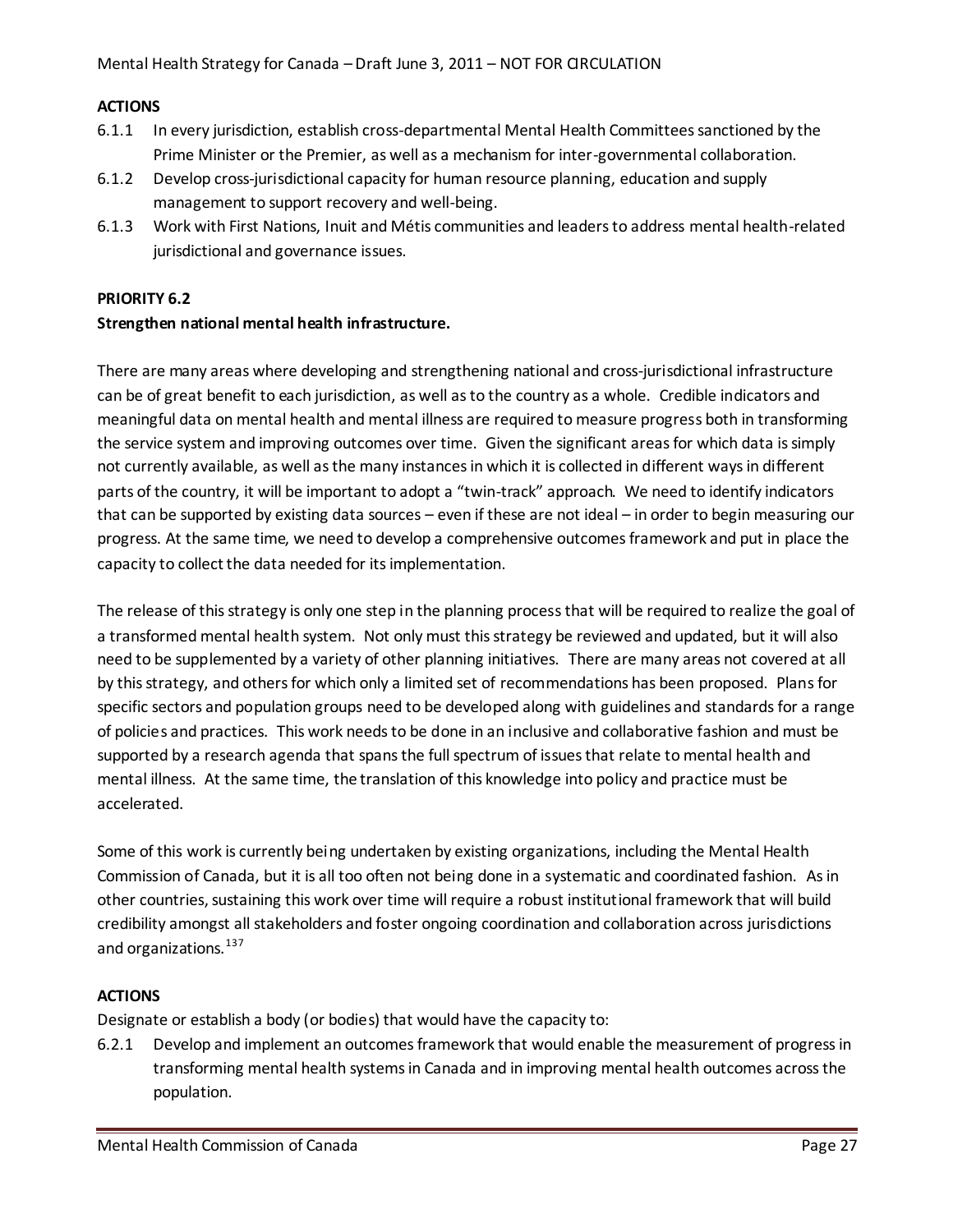- 6.2.2 Collaborate with stakeholders to develop mental health plans for various population groups and sectors.
- 6.2.3 Develop guidelines and standards to guide quality improvements in mental health-related policies and practices.
- 6.2.4 Work with existing research agencies and universities to develop and implement a mental health research agenda that supports the transformation of the mental health system.
- 6.2.5 Provide assistance to jurisdictions and organizations working to transform the mental health system.

#### **PRIORITY 6.3**

#### **Expand the leadership role of people living with mental health problems and illnesses.**

As was discussed in Strategic Direction 2 ("Transform Relationships and Uphold Rights") 'nothing about us without us' conveys the principle of the active involvement of people living with mental health problems and illnesses in all aspects of the planning, delivery, evaluation, monitoring and research of programs and policies that affect their lives.

The involvement of people living with mental health problems and illnesses and their families has been a key lever for the shift toward a recovery orientation around the world. This has been supported through investments in organizations that led by people with lived experience at the national, regional and community level, such as the Mental Health Council of Australia.<sup>138</sup> Not only is this the best way to ensure that people living with mental health problems and illnesses have strong voicesin determining mental health policy, but the presence of strong leaders and strong organizations will shape service delivery, administration, research, peer support and efforts to eradicate stigma and discrimination.

#### **ACTIONS**

- 6.3.1 Establish guidelines to ensure that people of living with mental health problems and illnesses have a strong leadership role in the development and implementation of mental health-related policies and programs.
- 6.3.2 Increase support for the development of organizations that are led by people living with mental health problems and illnesses at the national, regional and local levels.
- 6.3.3 Increase support for people living with mental health problems and illnesses to participate in and lead research.

# **PRIORITY 6.4**

# **Fund and sustain transformation.**

Good mental health is associated with better physical health, success in education, participation in the workforce and better productivity.<sup>139</sup> Investments in mental health, not just in the health sector but across many social sectors, will contribute to sustaining the health care system. As the government of New Brunswick said in its 2011 Mental Health Action Plan, "we can no longer afford to under-invest in mental health."<sup>140</sup> In Canada, mental health funding makes up 7.2% of overall health spending, far below the 10+% spent by other developed countries such as New Zealand and the UK.<sup>141</sup>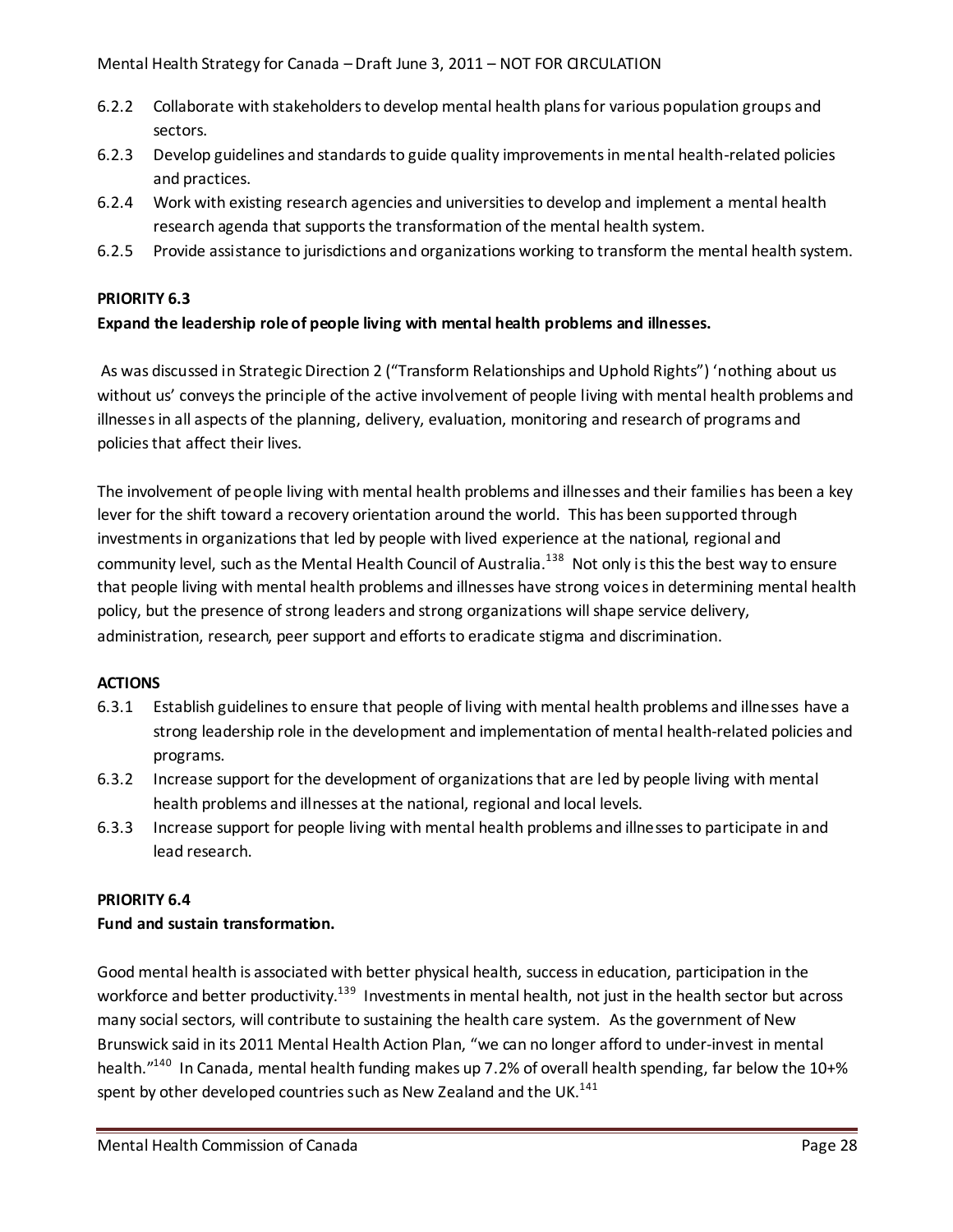There is always much competition for government and private sector attention and resources, and this can become even more intense during times of economic and fiscal constraint. A strong social movement for mental health is needed in order to build on the momentum achieved thus far by the mental health community, and take it to the next level by engaging the private sector, the voluntary sector, people living with mental health problems and illnesses and their families, service providers and administrators, researchers, people from diverse backgrounds, and most importantly each of us as individuals and community members. This is the only way to sustain pressure on governments and other decision-makers to make the necessary investments in mental health, and to keep mental health from drifting back into the shadows.

# **ACTIONS**

l

- 6.4.1 [funding proposal under development]
- 6.4.2 Build a dynamic, broadly based social movement for mental health.

2 Friedli, L. l., & Parsonage, M. (2009). *Promoting mental health and preventing mental illness: The economic case for investment in Wales.* Retrieved from [http://www.publicmentalhealth.org/Documents/749/Promoting%20Mental%20Health%20Report%20\(English\)](http://www.publicmentalhealth.org/Documents/749/Promoting%20Mental%20Health%20Report%20(English).pdf)

- 4 Canadian Association for Suicide Prevention. (2009). *Blueprint for a Canadian National Suicide Prevention Strategy.* Retrieved fro[m http://www.casp-acps.ca/Publications/blueprint%20final%20september.pdf](http://www.casp-acps.ca/Publications/blueprint%20final%20september.pdf)
- <sup>5</sup> World Health Organization. (2004). *Prevention of mental disorders: Effective interventions, and policy options.* Geneva: Author. Retrieved from
	- [http://www.who.int/mental\\_health/evidence/en/prevention\\_of\\_mental\\_disorders\\_sr.pdf](http://www.who.int/mental_health/evidence/en/prevention_of_mental_disorders_sr.pdf)
- <sup>6</sup> World Health Organization. (2004). *Promoting mental health: Concepts, emerging evidence, practice.* Geneva: Author. Retrieved fro[m http://www.who.int/mental\\_health/evidence/en/promoting\\_mhh.pdf](http://www.who.int/mental_health/evidence/en/promoting_mhh.pdf)
- <sup>7</sup> Mental Health Commission of Canada. (2009). *Toward recovery and well-being: A framework for a mental health strategy for Canada (p. 41)*. Retrieved from

[http://www.mentalhealthcommission.ca/SiteCollectionDocuments/boarddocs/15507\\_MHCC\\_EN\\_final.pdf](http://www.mentalhealthcommission.ca/SiteCollectionDocuments/boarddocs/15507_MHCC_EN_final.pdf)

- <sup>8</sup> New Economics Foundation. (n.d.). *Five ways to well-being.* Retrieved from <http://www.neweconomics.org/projects/five-ways-well-being>
- 9 Friedi, L., Oliver, C., Tidyman, M., & Ward, G. (2007). *Mental health improvement: evidence based messages to promote mental wellbeing.* Edinburgh: NHS Health Scotland. Retrieved from <http://www.healthscotland.com/uploads/documents/5335-RE050FinalReport0607.pdf>
- <sup>10</sup> Kitchener, B. A., & Jorm, A. F. (2006). Mental Health First Aid training: Review of evaluation studies. *[Australian and](http://www.mhfa.com.au/documents/ANZJPMHFAtrialreviewJan2006.pdf)  [New Zealand Journal of Psychiatry, 40](http://www.mhfa.com.au/documents/ANZJPMHFAtrialreviewJan2006.pdf)*, 6-8.
- <sup>11</sup> Canadian Alliance on Mental Illness and Mental Health. (2007). *Mental health literacy: A review of the literature.* Author. Retrieved fro[m http://www.camimh.ca/files/literacy/LIT\\_REVIEW\\_MAY\\_6\\_07.pdf](http://www.camimh.ca/files/literacy/LIT_REVIEW_MAY_6_07.pdf)
- <sup>12</sup> Mann, J., Apter, A., Bertolote, J., Beautrais, A., Currier, D., Hass, A., ... Hendin, H. (2005). Suicide prevention strategies: A systematic review. *Journal of the American Medical Association, 294*(16), 2064-2074. Retrieved fro[m http://jama.ama-assn.org/content/294/16/2064.full.pdf+html](http://jama.ama-assn.org/content/294/16/2064.full.pdf+html)
- <sup>13</sup> Joshi, P., Damstrom-Albach, D., Ross, I., & Hummel, C. (2009). *Strengthening the safety net: Appendices for the report and summary on the suicide prevention, intervention and postvention initiative for B.C.* British Columbia:

 $^1$  Andrews, G., Issakidis, C., Sanderson, K., Correy, J. & Lapsley, H. (2004). Utilising survey data to inform public policy: Comparison of the cost-effectiveness of treatment of ten mental disorders. *British Journal of Psychiatry, 184,* 526-533. Retrieved fro[m http://bjp.rcpsych.org/cgi/content/full/184/6/526](http://bjp.rcpsych.org/cgi/content/full/184/6/526)

[<sup>.</sup>pdf](http://www.publicmentalhealth.org/Documents/749/Promoting%20Mental%20Health%20Report%20(English).pdf)

<sup>3</sup> Government of Canada. (2006). *The human face of mental health and mental illness in Canada*. Ottawa, ON: Author. Retrieved fro[m http://www.phac-aspc.gc.ca/publicat/human-humain06/pdf/human\\_face\\_e.pdf](http://www.phac-aspc.gc.ca/publicat/human-humain06/pdf/human_face_e.pdf)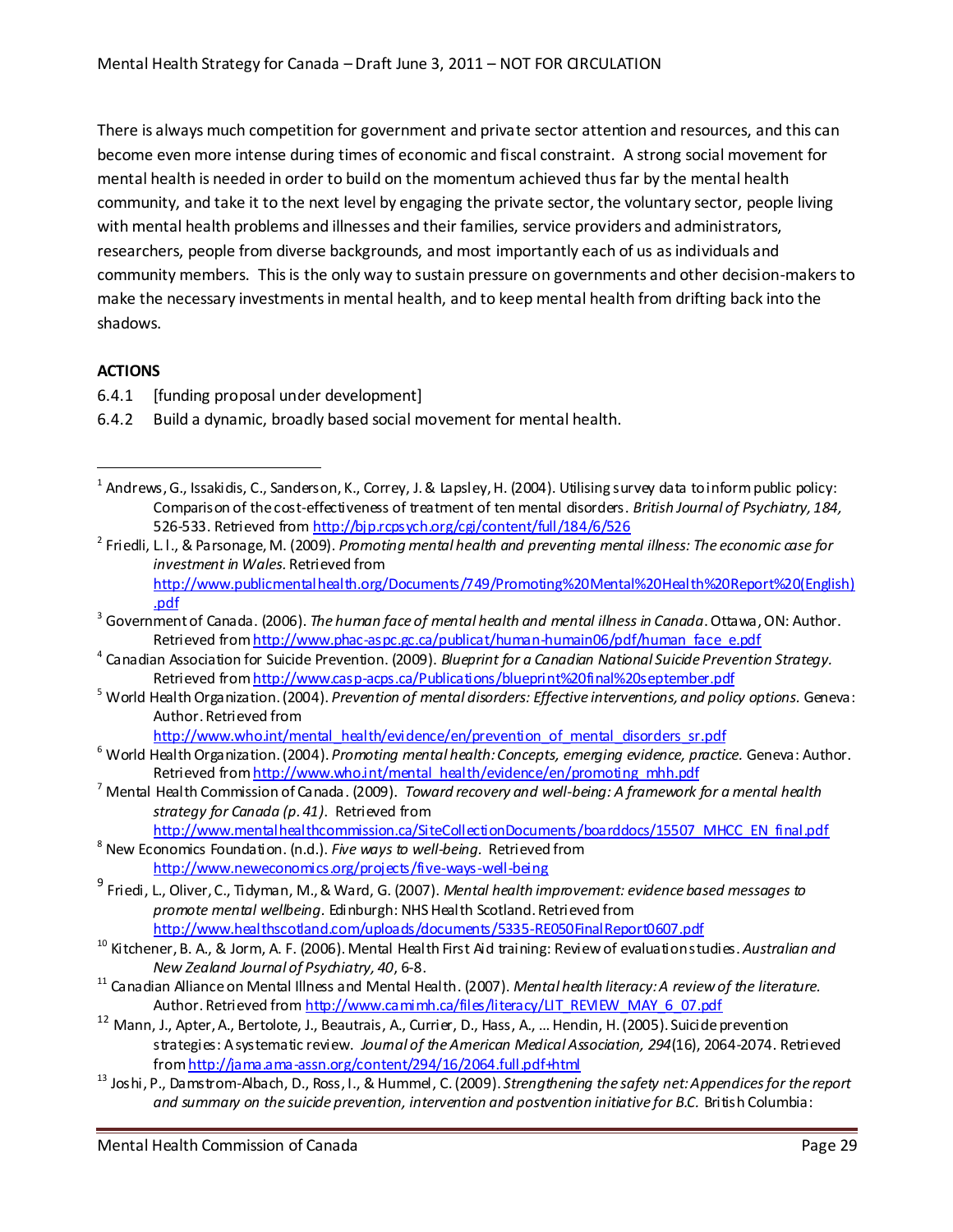Suicide Prevention, Intervention and Postvention Initiative. Retrieved from [http://suicidepipinitiative.files.wordpress.com/2009/05/cc\\_pip\\_appendixe.pdf](http://suicidepipinitiative.files.wordpress.com/2009/05/cc_pip_appendixe.pdf)

- <sup>14</sup> Government of Canada. (2006). *The human face of mental health and illness in Canada.* Ottawa, ON: Author. Retrieved fro[m http://www.phac-aspc.gc.ca/publicat/human-humain06/pdf/human\\_face\\_e.pdf](http://www.phac-aspc.gc.ca/publicat/human-humain06/pdf/human_face_e.pdf)
- <sup>15</sup> Institute of Medicine. (2009). *Preventing mental, emotional, and behavioral disorders among young people: Progress and possibilities.* Washington, DC: The National Academies Press.
- <sup>16</sup> Beardslee, W.R. et al. (2011). Prevention of mental disorders, substance abuse and problem behaviors: A developmental perspective. *Psychiatric Services, 62*(3), 247-254.
- <sup>17</sup> Barry, M.M., Canavan, R., Clarke, A., Dempsey, C. & O'Sullivan, M. (2009). *Review of evidence-based mental health promotion and primary/secondary prevention.* Galway, Ireland: Health Promotion Research Centre, National University of Ireland. Retrieved from [http://www.nuigalway.ie/health\\_promotion/documents/M\\_Barry/2009\\_rep\\_evidence\\_review\\_mhp\\_primarys](http://www.nuigalway.ie/health_promotion/documents/M_Barry/2009_rep_evidence_review_mhp_primarysecondary_prevention.pdf) [econdary\\_prevention.pdf](http://www.nuigalway.ie/health_promotion/documents/M_Barry/2009_rep_evidence_review_mhp_primarysecondary_prevention.pdf)
- <sup>18</sup> O'Briain, W. (2007). *Evidence review: Prevention of mental disorders*, *in core public health functions for BC*. BC Ministry of Health. Retrieved fro[m http://www.phabc.org/pdfcore/Prevention\\_of\\_Mental\\_Disorders-](http://www.phabc.org/pdfcore/Prevention_of_Mental_Disorders-Evidence_Review.pdf)[Evidence\\_Review.pdf](http://www.phabc.org/pdfcore/Prevention_of_Mental_Disorders-Evidence_Review.pdf)
- <sup>19</sup> Barry, M. M., Canavan, R., Clarke, A., Dempsey, C. & O'Sullivan, M. (2009). *Review of evidence-based mental health promotion and primary/secondary prevention.* Galway, Ireland: Health Promotion Research Centre, National University of Ireland. Retrieved from

[http://www.nuigalway.ie/health\\_promotion/documents/M\\_Barry/2009\\_rep\\_evidence\\_review\\_mhp\\_primarys](http://www.nuigalway.ie/health_promotion/documents/M_Barry/2009_rep_evidence_review_mhp_primarysecondary_prevention.pdf) [econdary\\_prevention.pdf](http://www.nuigalway.ie/health_promotion/documents/M_Barry/2009_rep_evidence_review_mhp_primarysecondary_prevention.pdf)

- <sup>20</sup> Morrison, W. & Kirby P. (2010). *Schools as a setting for promoting positive mental health: Better practices and perspectives.* Joint Consortium for School Health. Retrieved fro[m http://eng.jcsh](http://eng.jcsh-cces.ca/upload/JCSH%20Positive%20Mental%20Health%20Lit%20Review%20Mar%202010.pdf)[cces.ca/upload/JCSH%20Positive%20Mental%20Health%20Lit%20Review%20Mar%202010.pdf](http://eng.jcsh-cces.ca/upload/JCSH%20Positive%20Mental%20Health%20Lit%20Review%20Mar%202010.pdf)
- <sup>21</sup> Committee on School Health American Academy of Pediatrics. (2004). Organizational principles to guide and define the child health care system and/or improve the health of all children. *Pediatrics, 113*(6), 1839-1845. Retrieved fro[m http://aappolicy.aappublications.org/cgi/reprint/pediatrics;113/6/1839.pdf](http://aappolicy.aappublications.org/cgi/reprint/pediatrics;113/6/1839.pdf)
- <sup>22</sup> Zeanah, C. H. & Smyke, A. T. (2009). Attachment disorders. In C. E. Seahan (Ed.) *Handbook of Infant Mental Health*  (pp. 421-434). New York: The Guilford Press.
- <sup>23</sup> Rifkin-Graboi A., Borelli, J. L., & Bosquet Enlow, M. (2009). Neurobiology of stress in infancy. In C. E. Zeanah (Ed.) *Handbook of Infant Mental Health* (pp. 59-79). New York: The Guilford Press.
- $24$  Schore, A. N. (2005). Attachment, affect regulation, and the developing right brain: Linking developmental neuroscience to paediatrics. *Pediatrics in Review*, *26*(6), 204-216.
- <sup>25</sup> Waddell, C., McEwan, K., Shepherd,C. A., Offord, D.R., & Hua, J. M. (2005). A public health strategy to improve the mental health of Canadian children. *Canadian Journal of Psychiatry, 50*(4), 226-233. Retrieved from <http://ww1.cpa-apc.org:8080/publications/archives/cjp/2005/march2/cjp-mar2-05-Waddell-RP.pdf>
- <sup>26</sup> Underwood, E. (2011). Improving mental health outcomes for children and youth exposed to abuse and neglect. *Healthcare Quarterly, 14*(Special Edition 2), 22-31. Retrieved from <http://www.longwoods.com/content/22630>
- <sup>27</sup> Committee on Children with Disabilities American Academy of Pediatrics. (2001). Developmental surveillance and screening of infants and young children. *Pediatrics, 108*(1), 192-196.
- <sup>28</sup> Insurance Journal (2003) as cited by the Government of Canada in *The Human Face of Mental Health and Mental Illness in Canada, 2006.*
- <sup>29</sup> Shain, M. (2010). *Tracking the perfect legal storm: Converging systems create mounting pressure to create the psychologically safe workplace.* Mental Health Commission of Canada. Retrieved from [http://www.mentalhealthcommission.ca/SiteCollectionDocuments/workplace/Perfect%20Legal%20Storm%20](http://www.mentalhealthcommission.ca/SiteCollectionDocuments/workplace/Perfect%20Legal%20Storm%20FINAL%20EN%20wc.pdf) [FINAL%20EN%20wc.pdf](http://www.mentalhealthcommission.ca/SiteCollectionDocuments/workplace/Perfect%20Legal%20Storm%20FINAL%20EN%20wc.pdf)
- <sup>30</sup> Corbiere, M., Shen, J., Rouleau, M., & Dewa, C. S. (2009). A systematic review of preventive interventions regarding mental health issues in organizations. *Work,* 33(1), 81-116.
- <sup>31</sup> Bender, A., & Farvolden, P. (2008). Depression and the workplace: A progress report. *Current Psychiatry Reports*, *10,*  73–79.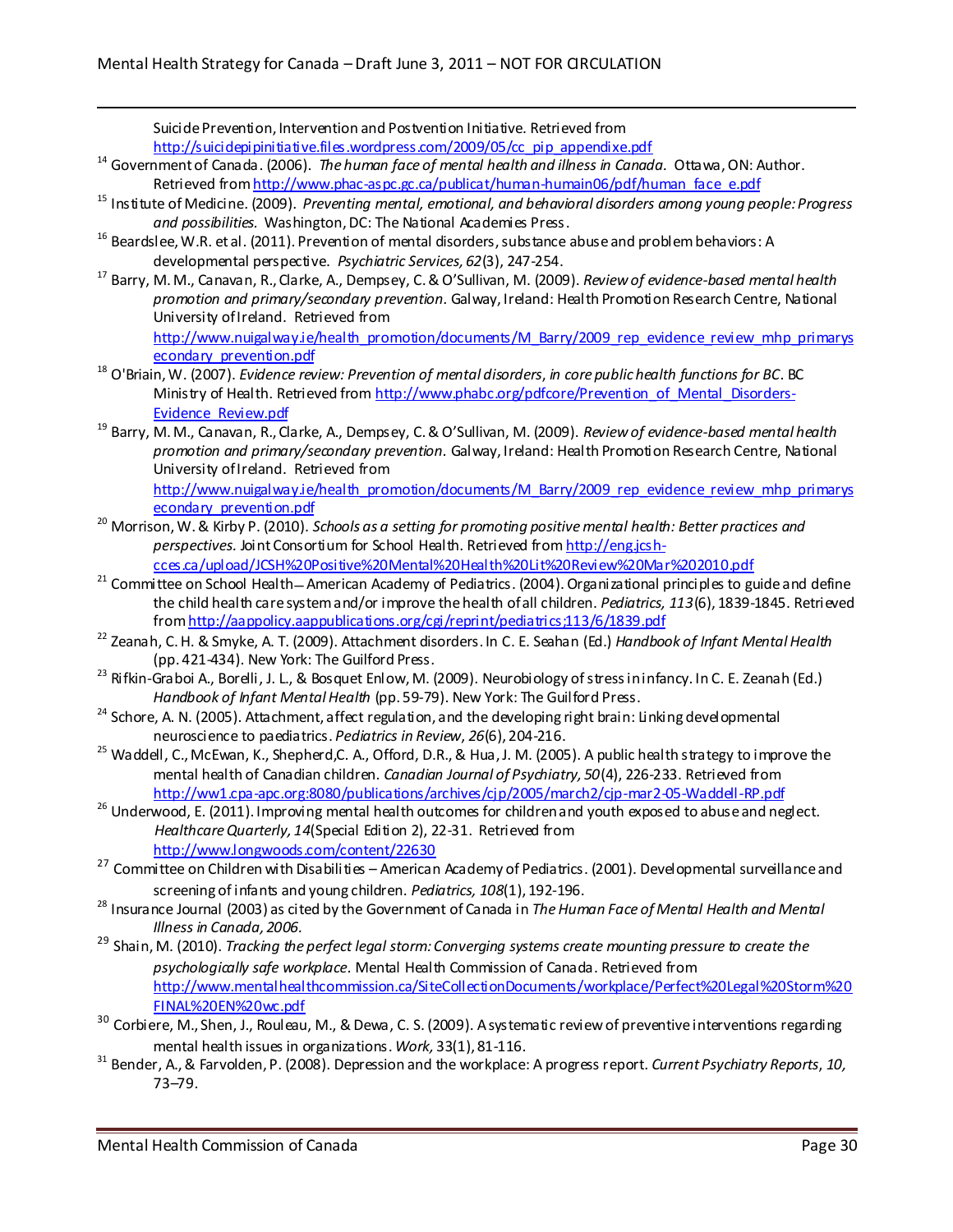<sup>32</sup> Age Concern England and the Mental Health Foundation. (2004). *Literature and policy review for the Joint Inquiry into Mental Health and Wellbeing in Later Life.* London: mentality. Retrieved from

<http://www.seniorspolicylens.ca/Root/Materials/Litandpolicyreview-Fulltextofreport%5B1%5D.pdf>

- <sup>33</sup> Center for Mental Health Services, Substance Abuse and Mental Health Services Administration. (2005). *Mentally healthy aging: A report on overcoming stigma for older Americans*. Rockville, MD: Author. Retrieved from <http://www.wvseniorservices.gov/LinkClick.aspx?fileticket=bC8l22mAldY%3D&tabid=92>
- <sup>34</sup> Jane-Llopis, E., & Gabilondo, A. (Eds). (2008). *Mental health in older people: Consensus paper.* Luxembourg: European Communities. Retrieved from

[http://ec.europa.eu/health/ph\\_determinants/life\\_style/mental/docs/consensus\\_older\\_en.pdf](http://ec.europa.eu/health/ph_determinants/life_style/mental/docs/consensus_older_en.pdf)

- <sup>35</sup> Anthony, W.A. (1993). Recovery from mental illness: The guiding vision of the mental health service system in the 1990s. *Psychosocial Rehabilitation Journal, 16,* 11-23.
- <sup>36</sup> Mental Health Commission of Canada. (November, 2009). *Toward recovery & well-being: A framework for a mental health strategy for Canada* (p. 58)*.* Author.

1

- <sup>38</sup> United Nations Enable. (n.d.). *Convention on the rights of persons with disabilities*. Retrieved from <http://www.un.org/disabilities/default.asp?navid=14&pid=150>
- <sup>39</sup> Kirby, M. J. L., & Keon, W.J. (2006). *Out of the shadows at last: Transforming mental health, mental illness and addiction services in Canada (p. 301).* Ottawa: Standing Senate Committee on Social Affairs, Science and Technology, Government of Canada.
- <sup>40</sup> Kirby, M. J. L., & Keon, W. J. (2006). *Out of the shadows at last: Transforming mental health, mental illness and addiction services in Canada (p. 42).* Ottawa: Standing Senate Committee on Social Affairs, Science and Technology, Government of Canada.
- <sup>41</sup> The Future Vision Coalition. (2009). *A Future Vision for Mental Health*. 2009, London, UK: Author. Retrieved from [http://www.newvisionformentalhealth.org.uk/A\\_future\\_vision\\_for\\_mental\\_health.pdf](http://www.newvisionformentalhealth.org.uk/A_future_vision_for_mental_health.pdf)
- <sup>42</sup> Alakeson, V. (2010). International developments in self-directed care. *Issues in International Health Policy, 78,* 1-10.
- <sup>43</sup> Alakeson, V. (2011). *Active patient: The case for self-direction in healthcare*. Burmingham: The Center for Welfare Reform, University of Birmingham Health Services Management Center.
- <sup>44</sup> Cook, J. A., Russell, C., Grey, D. D., & Jonikas, J. A. (2008). Economic grand rounds: A self-directed care model for mental health recovery. *Psychiatric Services, 59*(6), 600-602.
- <sup>45</sup> Repper, J. & Perkins, R. (2003). *Social inclusion and recovery: A model for mental health practice*. Lone: Baillière Tindall.
- <sup>46</sup> Wolf, J., Lawrence, L. H., Ryan, P. & Hoge, M. A. (2010). Emerging practices in employment of persons in recovery in the mental health workforce. *American Journal of Psychiatric Rehabilitation, 13(*3), 189-207.
- <sup>47</sup> Kaiser, H. A. (2009). Canadian mental health law: The slow process of redirecting the ship of state. *Health Law Journal, 17,* 139-194.
- <sup>48</sup> Mental Health Commission of Canada. (November, 2009). *Toward recovery & well-being: A framework for a mental health strategy for Canada* (p. 30)*.* Author.
- <sup>49</sup> Janzen R., Nelson G., Trainor, J., & Ochocka, J. (2006). A longitudinal study of mental health consumer/survivor initiatives: Part  $4$  – Benefits beyond the self? A quantitative and qualitative study of system-level activities and impacts. *Journal of Community Psychology, 34* (3), 285–303.
- <sup>50</sup> Mental Health Commission of Canada. (November, 2009). *Toward recovery & well-being: A framework for a mental health strategy for Canada (p. 30).* Author.
- <sup>51</sup> Smith, G. M., Davis, R. H., Bixler, E. O., Lin, H., Alternor, A., Altenor, R. J., ...& Kopchick, M. S. (2005). Special section on seclusion and restraint: Pennsylvania state hospital system's Seclusion and Restraint Reduction Program. *Psychiatric Services, 56*, 1115 – 1122.
- <sup>52</sup> O'Hagan, M., Divis, M., & Long, J. (2008). *Best practice in the reduction and elimination of seclusion and restraint; Seclusion: Time for change.* Auckland: Te Pou Te Whakaaro Nui: the National Centre of Mental Health Research, Information and Workforce Development. Retrieved fro[m http://www.tepou.co.nz/file/PDF/FINAL-](http://www.tepou.co.nz/file/PDF/FINAL-SECLUSION-REDUCTION-BEST-PRACTICE-Research-Report.pdf)[SECLUSION-REDUCTION-BEST-PRACTICE-Research-Report.pdf](http://www.tepou.co.nz/file/PDF/FINAL-SECLUSION-REDUCTION-BEST-PRACTICE-Research-Report.pdf)
- $53$  Hartford, K., Carey, R., Mendonca, J. (2007). Pretrial court diversion of people with mental illness: Literature review. *The Journal of Behavioral Health Services & Research 34*(2), 198-205. Retrieved from

<sup>37</sup> Ibid (p. 90).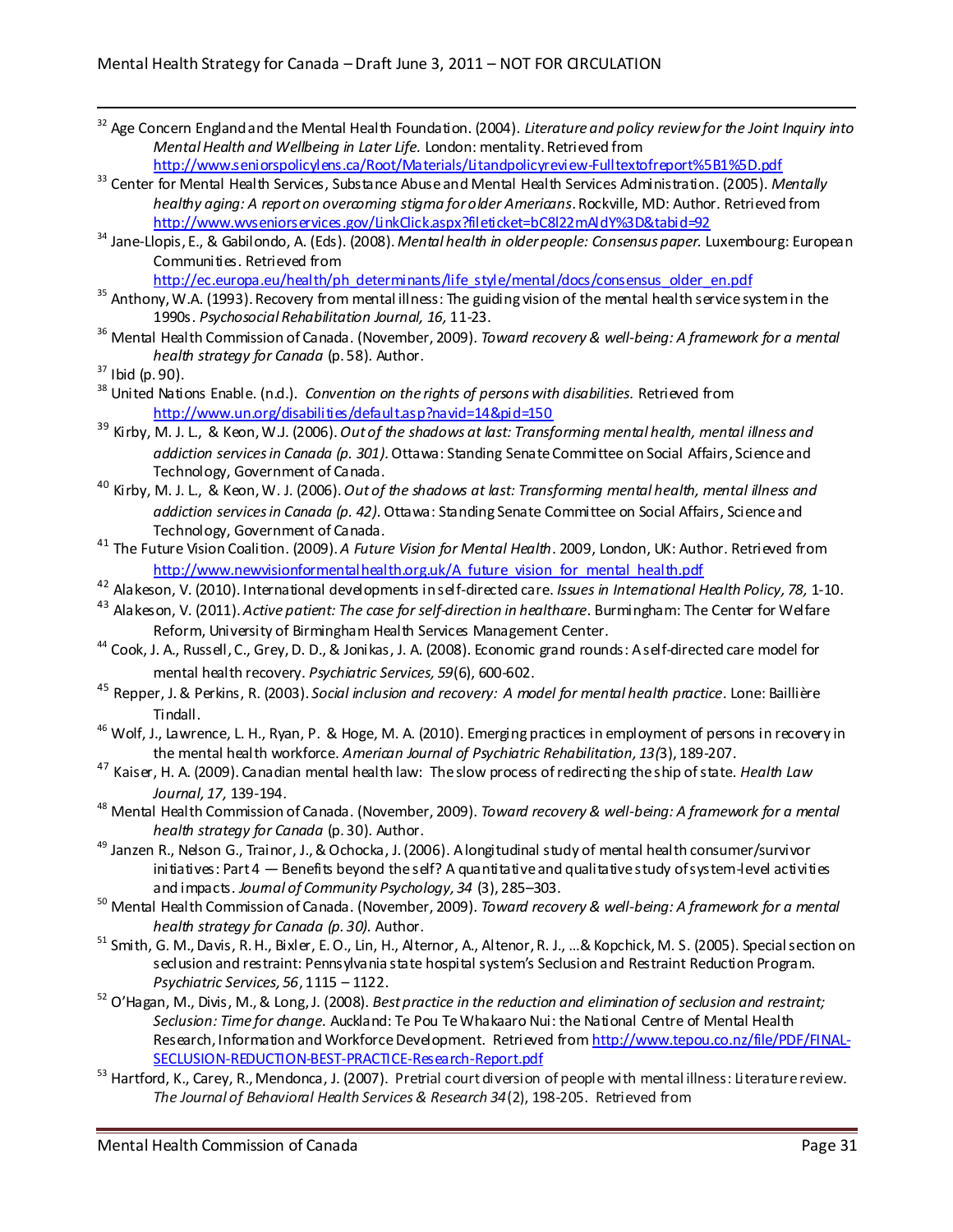[http://www.hsjcc.on.ca/Uploads/Pretrial%20court%20diversion%20of%20people%20with%20mental%20illnes](http://www.hsjcc.on.ca/Uploads/Pretrial%20court%20diversion%20of%20people%20with%20mental%20illness%20(2007).pdf) [s%20\(2007\).pdf](http://www.hsjcc.on.ca/Uploads/Pretrial%20court%20diversion%20of%20people%20with%20mental%20illness%20(2007).pdf)

- $54$  Corrections and Conditional Release Act (1992, c. 20). Government of Canada, Retrieved from <http://laws.justice.gc.ca/en/C-44.6/>
- <sup>55</sup> Service, J. (2010). *Under warrant: A review of the implementation of the Correctional Service of Canada's 'Mental Health Strategy.'* Office of the Correctional Investigator of Canada. Retrieved fro[m http://www.oci](http://www.oci-bec.gc.ca/rpt/oth-aut/oth-aut20100923-eng.aspx)[bec.gc.ca/rpt/oth-aut/oth-aut20100923-eng.aspx](http://www.oci-bec.gc.ca/rpt/oth-aut/oth-aut20100923-eng.aspx)
- <sup>56</sup> Standing Committee on Public Safety and National Security (2010). Mental health and drug and alcohol addiction in the federal correctional system. Ottawa: House of Commons, Government of Canada. Retrieved from <http://www.parl.gc.ca/content/hoc/Committee/403/SECU/Reports/RP4864852/securp04/securp04-e.pdf>
- <sup>57</sup> Nova Scotia. Report into the fatality inquiry into the death of Howard Hyde. (2010). *In the matter of a fatality inquiry regarding the death of Howard Hyde: Report, pursuant to the Fatality Investigations Act.* Retrieved from http://www.courts.ns.ca/hyde\_inquiry/hyde\_inquiry\_report.pdf
- <sup>58</sup> Standing Committee on Public Safety and National Security. (2010). Mental health and drug and alcohol addiction in the federal correctional system. Ottawa: House of Commons, Government of Canada. Retrieved from <http://www.parl.gc.ca/content/hoc/Committee/403/SECU/Reports/RP4864852/securp04/securp04-e.pdf>
- <sup>59</sup> Service, J. (2010). *Under warrant: A review of the implementation of the Correctional Service of Canada's 'Mental Health Strategy.'* Office of the Correctional Investigator of Canada. Retrieved fro[m http://www.oci](http://www.oci-bec.gc.ca/rpt/oth-aut/oth-aut20100923-eng.aspx)[bec.gc.ca/rpt/oth-aut/oth-aut20100923-eng.aspx](http://www.oci-bec.gc.ca/rpt/oth-aut/oth-aut20100923-eng.aspx)
- <sup>60</sup> B.C. Mental Health & Addiction Services, Simon Fraser University School of Criminology, Canadian Mental Health Association – BC Division, & Department of Psychiatry, University of British Columbia. (2011, draft). *A study of how people with mental illness perceive and interact with the police.* Author.
- <sup>61</sup> Coleman, T. G. and Cotton, D. (2010). *Police interactions with persons with a mental illness: Police leaming in the environment of contemporary policing.* Mental Health Commission of Canada. Retrieved from [http://www.mentalhealthcommission.ca/SiteCollectionDocuments/PoliceProject/Police%20Learning%20Mode](http://www.mentalhealthcommission.ca/SiteCollectionDocuments/PoliceProject/Police%20Learning%20Model_Jul%2023%20(4).pdf) [l\\_Jul%2023%20\(4\).pdf](http://www.mentalhealthcommission.ca/SiteCollectionDocuments/PoliceProject/Police%20Learning%20Model_Jul%2023%20(4).pdf)
- <sup>62</sup> Kirby, M. J. L., & Keon, W. J. (2006). *Out of the shadows at last: Transforming mental health, mental illness and addiction services in Canada (p. 91-98).* Ottawa: Standing Senate Committee on Social Affairs, Science and Technology, Government of Canada.
- <sup>63</sup> Community Mental Health Evaluation Initiative. (2004). *Making a difference: Ontario's Community Mental Health Evaluation Initiative.* Retrieved from

[http://www.ontario.cmha.ca/cmhei/images/report/Making\\_a\\_Difference.pdf](http://www.ontario.cmha.ca/cmhei/images/report/Making_a_Difference.pdf)

- <sup>64</sup> Mental Health Commission of Canada. (November, 2009). *Toward recovery & well-being: A framework for a mental health strategy for Canada* (p. 68). Author.
- <sup>65</sup> National Treatment Strategy Working Group.(2008). *A systems approach to substance use in Canada: Recommendations for a National Treatment Strategy.* Ottawa: National Framework for Action to Reduce the Harms Associated with Alcohol and Other Drugs and Substances in Canada. Retrieved fro[m http://www.nationalframework-cadrenational.ca/uploads/files/TWS\\_Treatment/nts-report-eng.pdf](http://www.nationalframework-cadrenational.ca/uploads/files/TWS_Treatment/nts-report-eng.pdf)
- <sup>66</sup>SEEI Coordinating Centre. (2009). Moving in the right direction: SEEI final report. Toronto: Health Systems Research and Consulting Unit - Centre for Addiction and Mental Health. Retrieved from [http://www.ontario.cmha.ca/admin\\_ver2/maps/seei\\_final\\_report.pdf](http://www.ontario.cmha.ca/admin_ver2/maps/seei_final_report.pdf)
- <sup>67</sup> Lazar, S. G. (Ed.). (2010) *Psychotherapy Is Worth It: A Comprehensive Review of Its Cost-Effectiveness.* Washington DC: American Psychiatric Publishing.
- <sup>68</sup> Briand C., Vasiliadis, H. M., Lesage, A., Lalonde, P., Stip, E., Nicole, L., …Villeneuve, K. (2006). Including integrated psychological treatment as part of standard medical therapy for patients with schizophrenia: Clinical outcomes. *Journal of Nervous and Mental Disease, 194*(7), 463-70.
- <sup>69</sup> Norcross, J. C., & Wampold, B. E. (2011). What works for whom: Tailoring psychotherapy to the person. *Journal of Clinical Psychology, 67*(2), 127-132. Retrieved fro[m http://onlinelibrary.wiley.com/doi/10.1002/jclp.20764/pdf](http://onlinelibrary.wiley.com/doi/10.1002/jclp.20764/pdf)
- $^{70}$  Kwan, B. M., Dimidiian, s., & Rizvi, S. L. (2010). Treatment preference, engagement, and clinical improvement in pharmacotherapy versus psychotherapy for depression. *Behaviour, Research and Therapy, 48*(8), 799-804.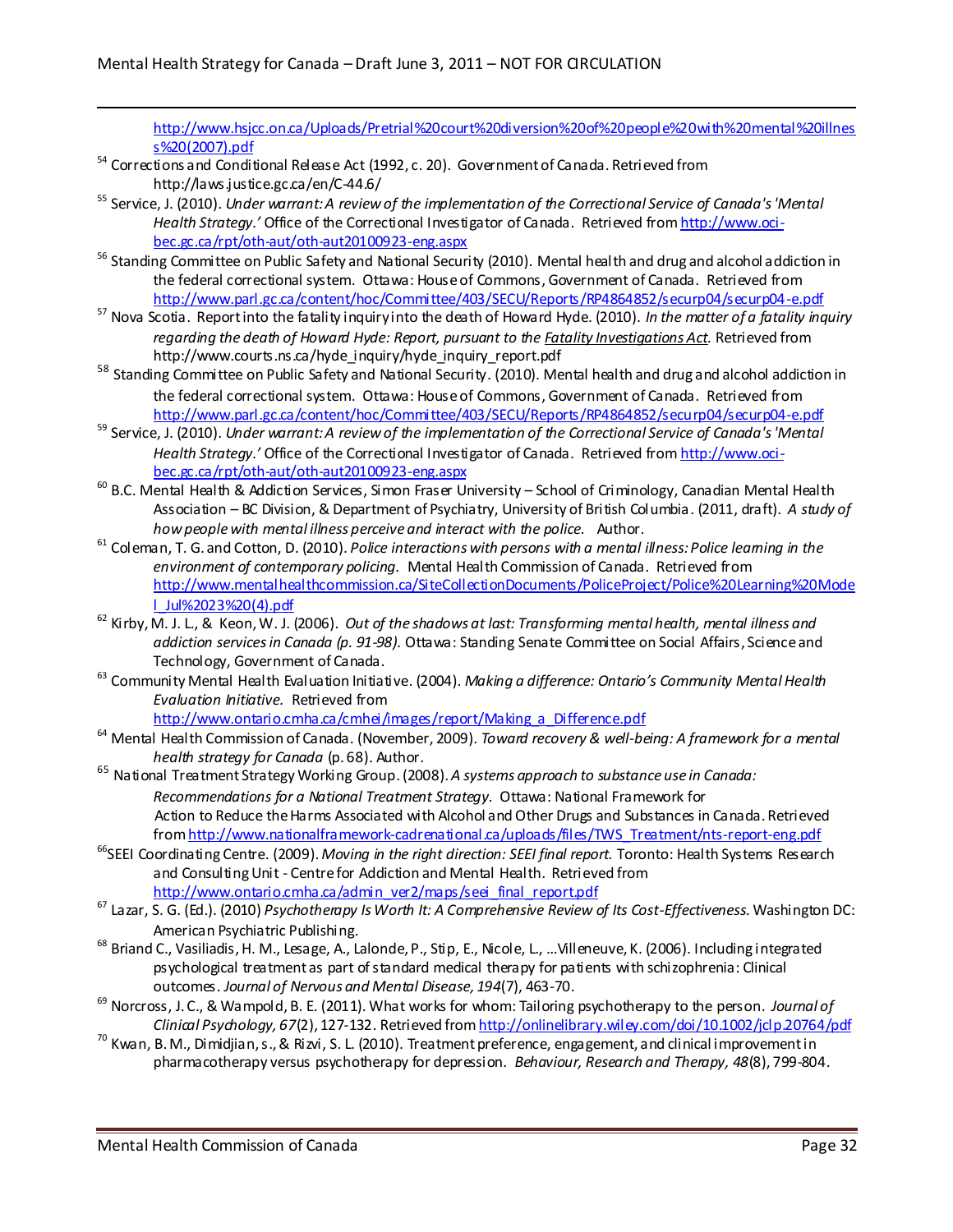<sup>71</sup> Mental Health Network.(2011). Talking therapies: A four-year plan of action. *Briefing, 217*. London, U.K.: NHS Confederation. Retrieved from

[http://www.nhsconfed.org/Publications/Documents/Briefing\\_217\\_Talking\\_therapies.pdf](http://www.nhsconfed.org/Publications/Documents/Briefing_217_Talking_therapies.pdf)

- <sup>72</sup> SEEI Coordinating Centre. (2009). *Moving in the right direction: SEEI final report.* Toronto: Health Systems Research and Consulting Unit - Centre for Addiction and Mental Health. Retrieved from [http://www.ontario.cmha.ca/admin\\_ver2/maps/seei\\_final\\_report.pdf](http://www.ontario.cmha.ca/admin_ver2/maps/seei_final_report.pdf)
- <sup>73</sup> Community Mental Health Evaluation Initiative. (2004). *Making a difference: Ontario's Community Mental Health Evaluation Initiative.* Author. Retrieved from [http://www.ontario.cmha.ca/cmhei/images/report/Making\\_a\\_Difference.pdf](http://www.ontario.cmha.ca/cmhei/images/report/Making_a_Difference.pdf)
- <sup>74</sup> Lesage, A., Vasiliadis, H. M., Gagné, M. A., Dudgeon, S., Kasman, N. M., & Hay C. (2006). *Prevalence of mental illnesses and related service utilization in Canada: An analysis of the Canadian Community Health Survey.* Mississauga, ON: Canadian Collaborative Mental Health Initiative. Retrieved from [http://www.ccmhi.ca/en/products/documents/09\\_Prevalence\\_EN.pdf](http://www.ccmhi.ca/en/products/documents/09_Prevalence_EN.pdf)
- $75$  Craven, M. L., & Bland, R. (2006). Better practices in collaborative mental health care: An analysis of the evidence base. *Canadian Journal of Psychiatry, 51* (supplement), S7-S72. Retrieved from [http://www.ccmhi.ca/en/products/documents/04\\_BestPractices\\_EN.pdf](http://www.ccmhi.ca/en/products/documents/04_BestPractices_EN.pdf)
- <sup>76</sup> Fuller, J. D., Perkins, D., Parker, S., Holdsworth, L., Kelly, B., Roberts, R., ... Fragar, L. (2011). Building effective service linkages in primary mental health care: A narrative review. Part 2. *BMC Health Services Research, 11*(66). Retrieved from http://www.biomedcentral.com/1472-6963/11/66
- <sup>77</sup> Pauzé E., Gagné, M. A., & Pautler, K. (2005). *Collaborative mental health care in primary care: A review of Canadian initiatives.* Mississauga, ON: Canadian Collaborative Mental Health Initiative. Retrieved from [http://www.ccmhi.ca/en/products/series\\_of\\_papers.html](http://www.ccmhi.ca/en/products/series_of_papers.html)
- <sup>78</sup> Mulvale, G., & Bourgeault, I. L. (2007). Finding the right mix: How do contextual factors affect collaborative mental health care. *Canadian Public Policy, 33* (supplement), S49-S64.
- <sup>79</sup> Kates, N., Mazowita, G., Lemire, F., Jayabarathan, A., Bland, R., Selby, P., …Audet, D. (2011). *The evolution of collaborative mental health care in Canada: A shared vision for the future. Position Paper* (in press). Canadian Psychiatric Association and Canadian Medical Association.
- $80$  Kisely, S. (2010). Excess mortality from chronic physical disease in psychiatric patients The forgotten problem. *Canadian Journal of Psychiatry, 55*(12), 749-751.
- <sup>81</sup> Canadian Mental Health Association. (2008). *The relationship between mental health, mental illness and chronic physical conditions* (Backgrounder). Author. Retrieved from <http://www.ontario.cmha.ca/backgrounders.asp?cID=25922>
- <sup>82</sup> Canadian Mental Health Association (2008). *Recommendations for preventing and managing co-existing chronic physical conditions and mental illnesses*(Policy paper). Author. Retrieved from [http://www.ontario.cmha.ca/policy\\_positions.asp?cID=25746](http://www.ontario.cmha.ca/policy_positions.asp?cID=25746)
- <sup>83</sup> O'Hagan M., Cyr, C., McKee, H., & Priest, R. (2010). *Making the case for peer support: Report to the Peer Support Project Committee of the Mental Health Commission of Canada.* Mental Health Commission of Canada. Retrieved from

[http://www.mentalhealthcommission.ca/SiteCollectionDocuments/Peer%20Support/Service%20Systems%20A](http://www.mentalhealthcommission.ca/SiteCollectionDocuments/Peer%20Support/Service%20Systems%20AC%20-%20Peer%20support%20report%20EN%20-%20Nov%202010.pdf) [C%20-%20Peer%20support%20report%20EN%20-%20Nov%202010.pdf](http://www.mentalhealthcommission.ca/SiteCollectionDocuments/Peer%20Support/Service%20Systems%20AC%20-%20Peer%20support%20report%20EN%20-%20Nov%202010.pdf) 

- <sup>84</sup> Centre for Community-Based Research (2004). A longitudinal study of Consumer/Survivor Initiatives (CSIs) in *community mental health in Ontario: Individual-level and system-level activities and impacts.* Summary Bulletin.Kitchener, ON: Author. Retrieved from [http://www.communitybasedresearch.ca/resources/crehs.on.ca/downloads/csi%20summary%20bulletin%202](http://www.communitybasedresearch.ca/resources/crehs.on.ca/downloads/csi%20summary%20bulletin%202004.pdf) [004.pdf](http://www.communitybasedresearch.ca/resources/crehs.on.ca/downloads/csi%20summary%20bulletin%202004.pdf)
- <sup>85</sup>O'Hagan M., Cyr, C., McKee, H., & Priest, R. (2010). *Making the case for peer support: Report to the Peer Support Project Committee of the Mental Health Commission of Canada.* Mental Health Commission of Canada. Retrieved from

[http://www.mentalhealthcommission.ca/SiteCollectionDocuments/Peer%20Support/Service%20Systems%20A](http://www.mentalhealthcommission.ca/SiteCollectionDocuments/Peer%20Support/Service%20Systems%20AC%20-%20Peer%20support%20report%20EN%20-%20Nov%202010.pdf) [C%20-%20Peer%20support%20report%20EN%20-%20Nov%202010.pdf](http://www.mentalhealthcommission.ca/SiteCollectionDocuments/Peer%20Support/Service%20Systems%20AC%20-%20Peer%20support%20report%20EN%20-%20Nov%202010.pdf)

<sup>86</sup> Pickett-Schenk, S. A., Lippincott, R. C., Bennett, C., & Steigman, P. J. (2008). Improving knowledge about mental illness through family-led education: The Journey of hope. *Psychiatric Services,* 59(1). Retrieved from <http://ps.psychiatryonline.org/cgi/reprint/59/1/49>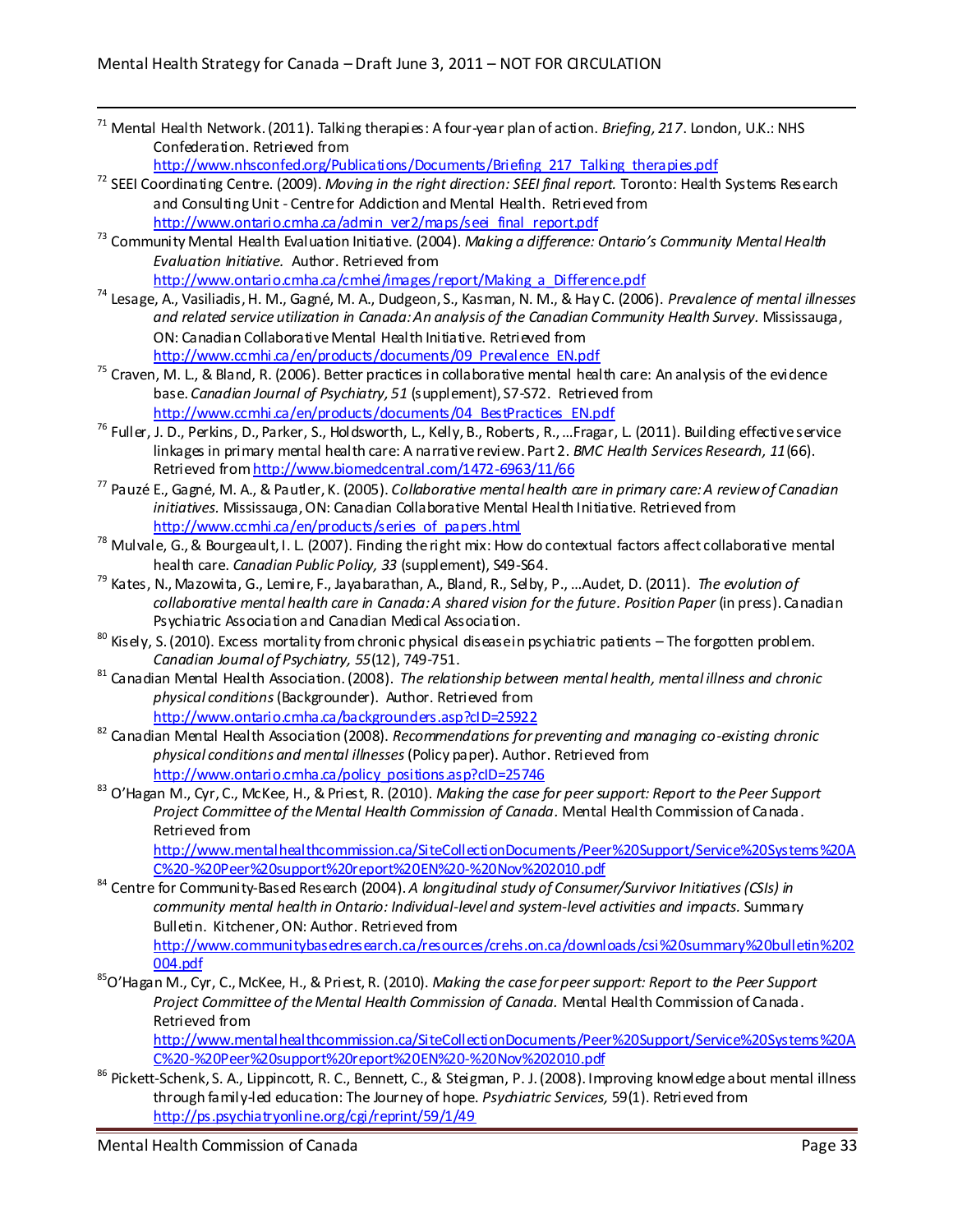- 87 Chen, F., & Greenberg, J. S. (2004). A positive aspect of caregiving: The influence of social support on caregiving gains for family members of relatives with schizophrenia. *Community Mental Health Journal, 40*(5), 423-435. Retrieved fro[m http://www.ncbi.nlm.nih.gov/pubmed/15529476](https://autodiscover.mentalhealthcommission.ca/owa/redir.aspx?C=695f0aa9c6cd491aba58c2006ba2e31c&URL=http%3a%2f%2fwww.ncbi.nlm.nih.gov%2fpubmed%2f15529476)
- 88 Dixon, L., Lucksted, A., Stewart, B., Burland, J., Brown, C. H., Postrado, L., ...Hoffman, M. (2004). Outcomes of the peer-taught 12-week family-to-family education program for severe mental illness. *Acta Psychiatrica Scandanavica, 109,* 207-215.
- <sup>89</sup> Topor, A., Borg**,** M**.,** Mezzina**,** R**.,** Sells**,** D., Marin, I. & Davidson**,** L**. (**2006**).** Social relationships as a decisive factor in recovering from severe mental illness. *International Journal of Social Psychiatry, 55*(4), 336-347.
- <sup>90</sup> Thomson, A., & Baker, K. (2004). Family mental health recovery series: Course outline 2006. *Family Outreach and Response Program.* Toronto, Canada. Retrieved from [http://www.familymentalhealthrecovery.org/conference/handouts/Workshop%2013/Family%20and%20Reco](http://www.familymentalhealthrecovery.org/conference/handouts/Workshop%2013/Family%20and%20Recovery%20Series%20Outline.pdf) [very%20Series%20Outline.pdf](http://www.familymentalhealthrecovery.org/conference/handouts/Workshop%2013/Family%20and%20Recovery%20Series%20Outline.pdf)
- <sup>91</sup> Canadian Mental Health Association Ontario and Centre for Addiction and Mental Health. (2010). *Employment and education for people with mental illness: Discussion paper*. Author*.* Retrieved from <http://www.ontario.cmha.ca/backgrounders.asp?cID=449205>
- <sup>92</sup> Latimer, E. A., Lecomte, T., Becker, D. R., Drake, R.E., Duclos, I., Piat, M., ...Xie, H. (2006). Generalisability of the individual placement and support model of supported employment: Results of a Canadian randomised controlled trial. *British Journal of Psychiatry, 189,* 65-73. Retrieved from <http://bjp.rcpsych.org/cgi/reprint/189/1/65>
- <sup>93</sup> Mikkonen, J. & Raphael, D. (2010). *The social determinants of health: The Canadian facts.* Toronto: York University School of Health Policy and Management. Retrieved from http://www.thecanadianfacts.org/The Canadian Facts.pdf
- <sup>94</sup> Canadian Mental Health Association Ontario and Centre for Addiction and Mental Health (2010). *Employment and education for people with mental illness: Discussion paper.* Author. Retrieved from <http://www.ontario.cmha.ca/backgrounders.asp?cID=449205>
- <sup>95</sup> Dore, G., & Romans, S. (2001). Impact of bipolar affective disorder on family and partners. *Journal of Affective Disorders, 67*(1)*,* 147-58.
- <sup>96</sup> Kirby, M. J. L., & Keon, W. J. (2006). *Out of the shadows at last: Transforming mental health, mental illness and addiction services in Canada*. Ottawa: Standing Senate Committee on Social Affairs, Science and Technology, Government of Canada.
- 97 Dunn, J. R. (2002). Housing and inequalities in health: A study of socioeconomic dimensions of housing and self reported health from a survey of Vancouver residents**.** *Journal of Epidemiology & Community Health, 56,* 671- 681.
- <sup>98</sup> Canadian Council on Social Development and Centre for Addiction and Mental Health. (2011, draft). *Turning the key: Assessing housing and related supports for persons living with mental health problems and illnesses.* Mental Health Commission of Canada.
- <sup>99</sup> Kirby, M. J. L., & Keon, W. J. (2006). *Out of the shadows at last: Transforming mental health, mental illness and addiction services in Canada* (p. 463). Ottawa: Standing Senate Committee on Social Affairs, Science and Technology, Government of Canada.
- <sup>100</sup> Canadian Institute for Health Information. (2007). *Improving the health of Canadians: Mental health and homelessness*. Ottawa: Author. Retrieved from

[http://secure.cihi.ca/cihiweb/products/mental\\_health\\_report\\_aug22\\_2007\\_e.pdf](http://secure.cihi.ca/cihiweb/products/mental_health_report_aug22_2007_e.pdf)

- <sup>101</sup> City of Toronto. (2007). What Housing First means for people: Results of Streets to Homes 2007 post-occupancy research. Toronto: Shelter, Support and Housing Administration.
- $102$  Culhane, D. P., Metraux, S., & Hadley, T. (2002). Public service reductions associated with placement of homeless persons with severe mental illness in supportive housing. *Housing Policy Debates, 13*(1), 107-163. Retrieved fro[m http://repository.upenn.edu/spp\\_papers/65](http://repository.upenn.edu/spp_papers/65)
- <sup>103</sup> Gilmer, T., Stefancic, A., Ettner, S. L., Manning, W. G., & Tsemberis, S. (2010). Effect of full-service partnerships on homelessness, use and costs of mental health services, and quality of life among adults with serious mental illness. *Archives of General Psychiatry, 67*(6), 645-652.
- <sup>104</sup> Perlman, J. & Parvensky, J. (2006). Denver Housing First Collaborative: Cost benefit analysis and program outcomes report. Denver: Colorado Coalition for the Homeless.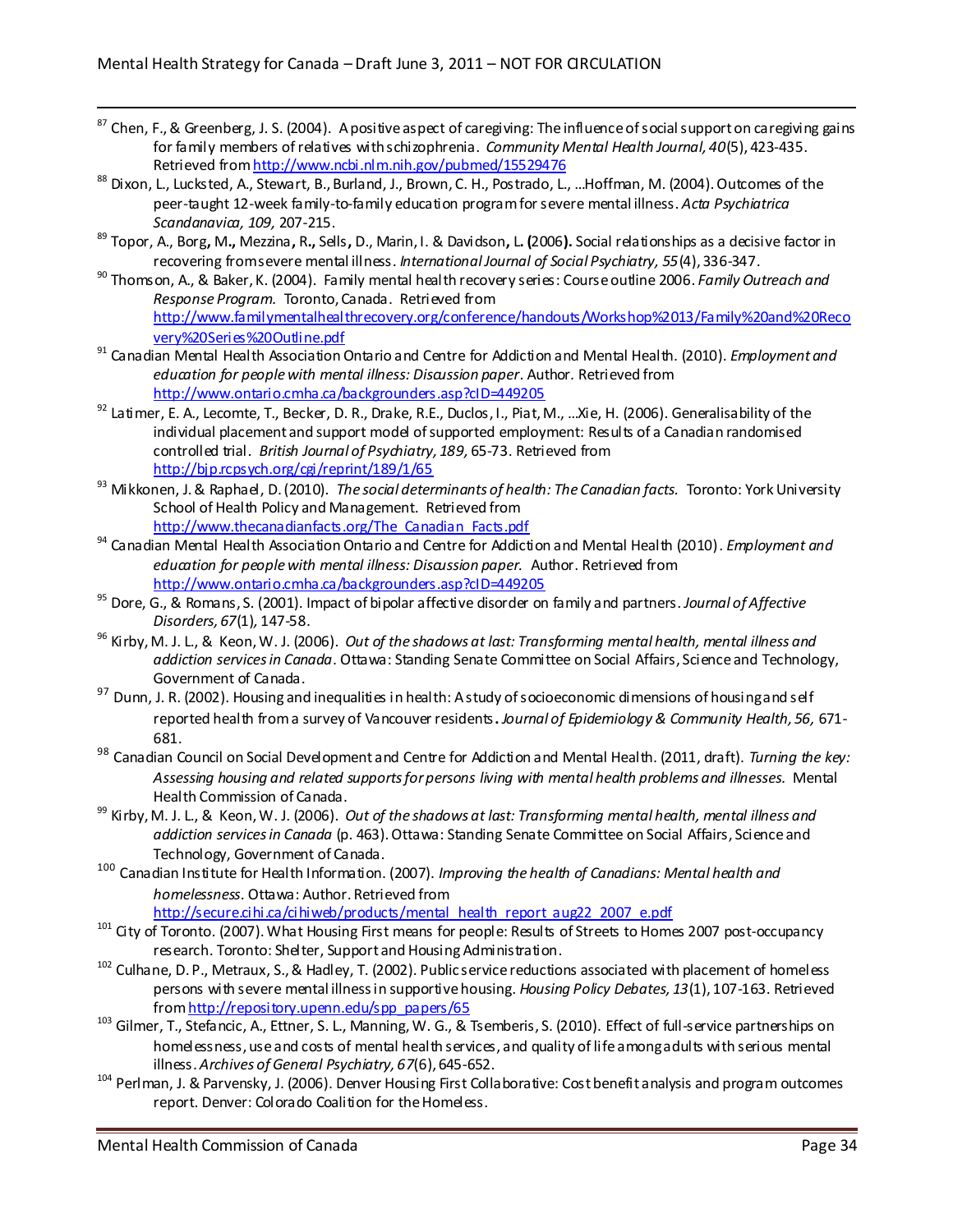- <sup>105</sup> Government of British Columbia. (2001). *Homelessness causes and effects, volume 3: The costs of homelessness in British Columbia.* Author. Retrieved fro[m http://www.housing.gov.bc.ca/housing/docs/Vol3.pdf](http://www.housing.gov.bc.ca/housing/docs/Vol3.pdf)
- <sup>106</sup> Canadian Council on Social Development and Centre for Addiction and Mental Health. (2011, draft). *Turning the key: Assessing housing and related supports for persons living with mental health problems and illnesses.* Mental Health Commission of Canada.
- <sup>107</sup> Mental Health Commission of Canada and Centre for Addiction and Mental Health. (2009). *Improving mental health services for immigrant, refugee, ethno-cultural and racialized groups: Issues and options for service improvement.* Mental Health Commission of Canada. Retrieved from: http://www.mentalhealthcommission.ca/SiteCollectionDocuments/Key\_Documents/en/2010/Issues\_Options [FINAL\\_English%2012Nov09.pdf](http://www.mentalhealthcommission.ca/SiteCollectionDocuments/Key_Documents/en/2010/Issues_Options_FINAL_English%2012Nov09.pdf)
- <sup>108</sup> Chen, A. W., Kazanjian, A., Wong, H. (2008). Determinants of mental health consultations a mong recent Chinese immigrants in British Columbia, Canada: Implications for mental health risk and access to services. *Journal of Immigrant and Minority Health, 10*(6), 529-540.
- <sup>109</sup> Health Council of Canada.(2010). *Stepping it up: Moving the focus from health care in Canada to a healthier Canada.* Toronto, ON: Author. Retrieved from

<http://www.healthcouncilcanada.ca/docs/rpts/2010/promo/HCCpromoDec2010.pdf>

- <sup>110</sup> Mental Health Commission of Canada. (November, 2009). *Toward recovery & well-being: A framework for a mental health strategy for Canada* (p. 48). Author.
- <sup>111</sup> Statistics Canada. (2003). Canadian Community Health Survey: Mental health and well-being. *The Daily.* Retrieved fro[m http://www.statcan.gc.ca/daily-quotidien/030903/dq030903a-eng.htm](http://www.statcan.gc.ca/daily-quotidien/030903/dq030903a-eng.htm)
- <sup>112</sup> Waddell, C., McEwan, K., Shepherd, C.A., Offord, D. R., & Hua, J. M. (2005). A public health strategy to improve the mental health of Canadian children. *Canadian Journal of Psychiatry, 50*(4), 226-233.
- <sup>113</sup> Health Canada (n.d.). First Nations, Inuit and Aboriginal health: Mental health and wellness. Retrieved from <http://www.hc-sc.gc.ca/fniah-spnia/promotion/mental/index-eng.php>
- <sup>114</sup> Alboim, N., & McIsaac, E. (2007). Making the connections: Ottawa's role in immigrant employment. *IRPP Choices, 13*(3). Retrieved fro[m http://www.irpp.org/choices/archive/vol13no3.pdf](http://www.irpp.org/choices/archive/vol13no3.pdf)
- <sup>115</sup> Mental Health Commission of Canada and Centre for Addiction and Mental Health. (2009). *Improving mental health services for immigrant, refugee, ethno-cultural and racialized groups: Issues and options for service improvement.* Mental Health Commission of Canada. Retrieved from: http://www.mentalhealthcommission.ca/SiteCollectionDocuments/Key\_Documents/en/2010/Issues\_Options [FINAL\\_English%2012Nov09.pdf](http://www.mentalhealthcommission.ca/SiteCollectionDocuments/Key_Documents/en/2010/Issues_Options_FINAL_English%2012Nov09.pdf)
- <sup>116</sup> Health Council of Canada.(2010). *Stepping it up: Moving the focus from health care in Canada to a healthier Canada.* Toronto, ON: Author. Retrieved from

<http://www.healthcouncilcanada.ca/docs/rpts/2010/promo/HCCpromoDec2010.pdf>

<sup>117</sup> Keon, W. J., & Pépin, L. (2009). *A healthy, productive Canada: A determinant of health approach*. Ottawa: Subcommittee on Population Health of the Standing Senate Committee on Social Affairs, Science and Technology, Government of Canada. Retrieved from

<http://www.parl.gc.ca/Content/SEN/Committee/402/popu/rep/rephealth1jun09-e.pdf>

- <sup>118</sup> Caledon Institute of Social Policy. (2010). *New Brunswick's "Overcoming Poverty Together" plan eams praise and creates hope.* Retrieved fro[m http://www.caledoninst.org/Publications/PDF/851ENG.pdf](http://www.caledoninst.org/Publications/PDF/851ENG.pdf)
- <sup>119</sup> VicHealth.(2010).*Opportunities for social connection: A determinant of mental health and well-being: Summary of learnings and implications.* Carleton South, Australia: Victoria Health Promotion Foundation. Retrieved from [http://www.vichealth.vic.gov.au/~/media/ResourceCentre/PublicationsandResources/Social%20connection/o](http://www.vichealth.vic.gov.au/~/media/ResourceCentre/PublicationsandResources/Social%20connection/opportunities_for_Social_Connection_Summary_Nov10.ashx) [pportunities\\_for\\_Social\\_Connection\\_Summary\\_Nov10.ashx](http://www.vichealth.vic.gov.au/~/media/ResourceCentre/PublicationsandResources/Social%20connection/opportunities_for_Social_Connection_Summary_Nov10.ashx)
- <sup>120</sup> Ministry of Health, Government of Ontario (n.d.). *Health Equity Impact Assessment.* Retrieved from <http://www.health.gov.on.ca/en/pro/programs/heia/>
- <sup>121</sup> Martin, S. S., Trask, J., Petereson, T., Martin, B. C., Balwin, J., & Knapp, M. (2010). Influence of culture and discrimination on care-seeking behaviour of elderly African Americans: A qualitative study. *Social Work in Public Health, 25*(3-4), 311-326.
- <sup>122</sup> Fiske, S. (1998). Stereotyping, prejudice, and discrimination. In D.T. Gilbert , S.T. Fiske & G. Lindzey (Eds.) *The handbook of social psychology* (4<sup>th</sup> Edition). New York: Guilford Press.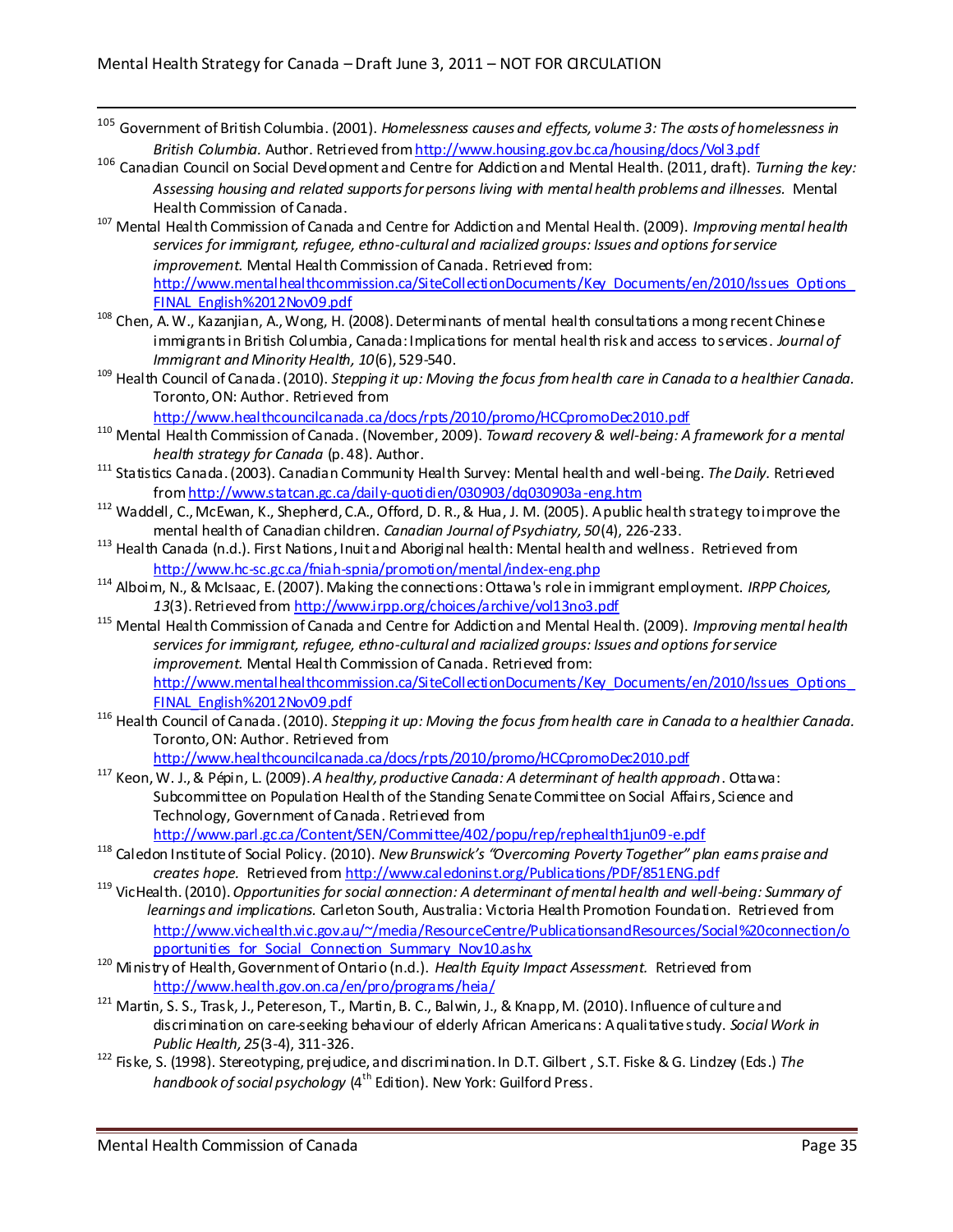- 123 Bach, P.B., Pham, H.H., Schrag, D., Tate, R.C., & Hargraves, J.L. (2004). Primary care physicians who treat Blacks and Whites. *New England Journal of Medicine 351,*575-584.
- <sup>124</sup> Cultural Safety Working Group, First Nation, Inuit and Métis Advisory Committee of the Mental Health Commission of Canada. (2011, draft). *Holding hope in our hearts: Relational practice and ethical engagement in mental health and addictions.* Mental Health Commission of Canada.
- <sup>125</sup> Indigenous Physicians Association of Canada & Royal College of Physicians and Surgeons of Canada. (2009). Promoting culturally safe care for First Nations, Inuit and Métis patients: A core curriculum for residents and physicians. Winnipeg & Ottawa: IPAC-RCPSC Core Curriculum Development Working Group. Retrieved Aug. 17, 2009, from http://www.ipac-amic.org/docs/21118RCPSC\_CoreCurriculum\_Binder.pdf
- <sup>126</sup> Canadian Nurses Association. (2004). *Promoting culturally competent care: Position statement.* Ottawa: Author. Retrieved fro[m http://www.cna](http://www.cna-nurses.ca/CNA/documents/pdf/publications/PS73_Promoting_Culturally_Competent_Care_March_2004_e.pdf)[nurses.ca/CNA/documents/pdf/publications/PS73\\_Promoting\\_Culturally\\_Competent\\_Care\\_March\\_2004\\_e.pd](http://www.cna-nurses.ca/CNA/documents/pdf/publications/PS73_Promoting_Culturally_Competent_Care_March_2004_e.pdf)
- [f](http://www.cna-nurses.ca/CNA/documents/pdf/publications/PS73_Promoting_Culturally_Competent_Care_March_2004_e.pdf) <sup>127</sup> Statistics Canada. (2007). Immigration, citizenship, language, mobility, and migration. *The Daily*. Retrieved from <http://www.statcan.gc.ca/daily-quotidien/071204/dq071204a-eng.htm>
- <sup>128</sup> Wattie, B. (2003). *The importance of mental health of children.* Canadian Mental Health Association, Ontario. Retrieved fro[m http://www.ontario.cmha.ca/children\\_and\\_youth.asp?cID=6880](http://www.ontario.cmha.ca/children_and_youth.asp?cID=6880)
- <sup>129</sup> Statistics Canada.(2006). *A portrait of seniors in Canada*. Ottawa: Author. Retrieved from <http://www.statcan.gc.ca/pub/89-519-x/89-519-x2006001-eng.pdf>
- <sup>130</sup> Rush, B., Fogg, B., Nadeau, L. (2008). *On the integration of mental health and substance use services and systems: Main report.* Canadian Executive Council on Addictions. Retrieved fro[m http://www.ccsa.ca/ceca/pdf/Main](http://www.ccsa.ca/ceca/pdf/Main-reportFINALa.pdf)[reportFINALa.pdf](http://www.ccsa.ca/ceca/pdf/Main-reportFINALa.pdf)
- <sup>131</sup> Her Majesty's Government, Department of Health. (2011). *No health without mental health: A cross-government mental health outcomes strategy for people of all ages.* London, England, United Kingdom.
- <sup>132</sup> Commonwealth of Australia. (2009). *Fourth National Mental Health Plan—An agenda for collaborative government action in mental health 2009–2014.* Canberra, Australia.
- $133$  For examples, see:

*Healthy Child Manitoba*, retrieved fro[m http://www.gov.mb.ca/healthychild/index.html;](http://www.gov.mb.ca/healthychild/index.html) *Overcoming Poverty Together: The New Brunswick Economic and Social Inclusion Plan (2009),*retrieved from [http://www2.gnb.ca/content/dam/gnb/Departments/esic/pdf/Plan-e.pdf;](http://www2.gnb.ca/content/dam/gnb/Departments/esic/pdf/Plan-e.pdf)

*Alberta Safe Communities* [http://justice.alberta.ca/programs\\_services/safe/Pages/default.aspx](http://justice.alberta.ca/programs_services/safe/Pages/default.aspx)

- <sup>134</sup> Jacobs, P., Dewa, C., Lesage, A., Vasiliadis, H., Escober, C., Mulvale, G., & Yim, R. (2010). *The cost of mental health and substance abuse services in Canada.* Alberta: Institute of Health Economics. Retrieved from [http://www.ihe.ca/documents/Cost%20of%20Mental%20Health%20Services%20in%20Canada%20Report%20J](http://www.ihe.ca/documents/Cost%20of%20Mental%20Health%20Services%20in%20Canada%20Report%20June%202010.pdf) [une%202010.pdf](http://www.ihe.ca/documents/Cost%20of%20Mental%20Health%20Services%20in%20Canada%20Report%20June%202010.pdf)
- <sup>135</sup> Health Council of Canada.(2010). *Stepping it up: Moving the focus from health care in Canada to a healthier Canada.* Toronto, ON: Author. Retrieved from

<http://www.healthcouncilcanada.ca/docs/rpts/2010/promo/HCCpromoDec2010.pdf>

- <sup>136</sup> Annapolis Coalition on the Behavioural Health Workforce (for the Substance Abuse and Mental Health Services Administration). (2007) *[Action plan for behavioral health workforce development.](http://www.annapoliscoalition.org/resources/1/Action%20Plan%20-%20Full%20Report.pdf)* Retrieved from <http://www.annapoliscoalition.org/resources/1/Action%20Plan%20-%20Full%20Report.pdf>
- 137 National Institute for Health and Clinical Excellence. (n.d.). London, UK: National Health Service. Retrieved from <http://www.nice.org.uk/>
- <sup>138</sup> Mental Health Council of Australia. (n.d.). Retrieved fro[m http://www.mhca.org.au/](http://www.mhca.org.au/)
- <sup>139</sup> Friedli, L. l., & Parsonage, M. (2009). *Promoting mental health and preventing mental illness: The economic case for investment in Wales.* Retrieved from

[http://www.publicmentalhealth.org/Documents/749/Promoting%20Mental%20Health%20Report%20\(English\)](http://www.publicmentalhealth.org/Documents/749/Promoting%20Mental%20Health%20Report%20(English).pdf) [.pdf](http://www.publicmentalhealth.org/Documents/749/Promoting%20Mental%20Health%20Report%20(English).pdf)

- <sup>140</sup> Government of New Brunswick. (2011). *The Action Plan for Mental Health in New Brunswick 2011-18* (p.5). Author. Retrieved fro[m http://www.gnb.ca/0055/pdf/2011/7379%20english.pdf](http://www.gnb.ca/0055/pdf/2011/7379%20english.pdf)
- <sup>141</sup> Jacobs, P., Dewa, C., Lesage, A., Vasiliadis, H., Escober, C., Mulvale, G., & Yim, R. (2010). *The cost of mental health and substance abuse services in Canada.* Alberta: Institute of Health Economics. Retrieved from